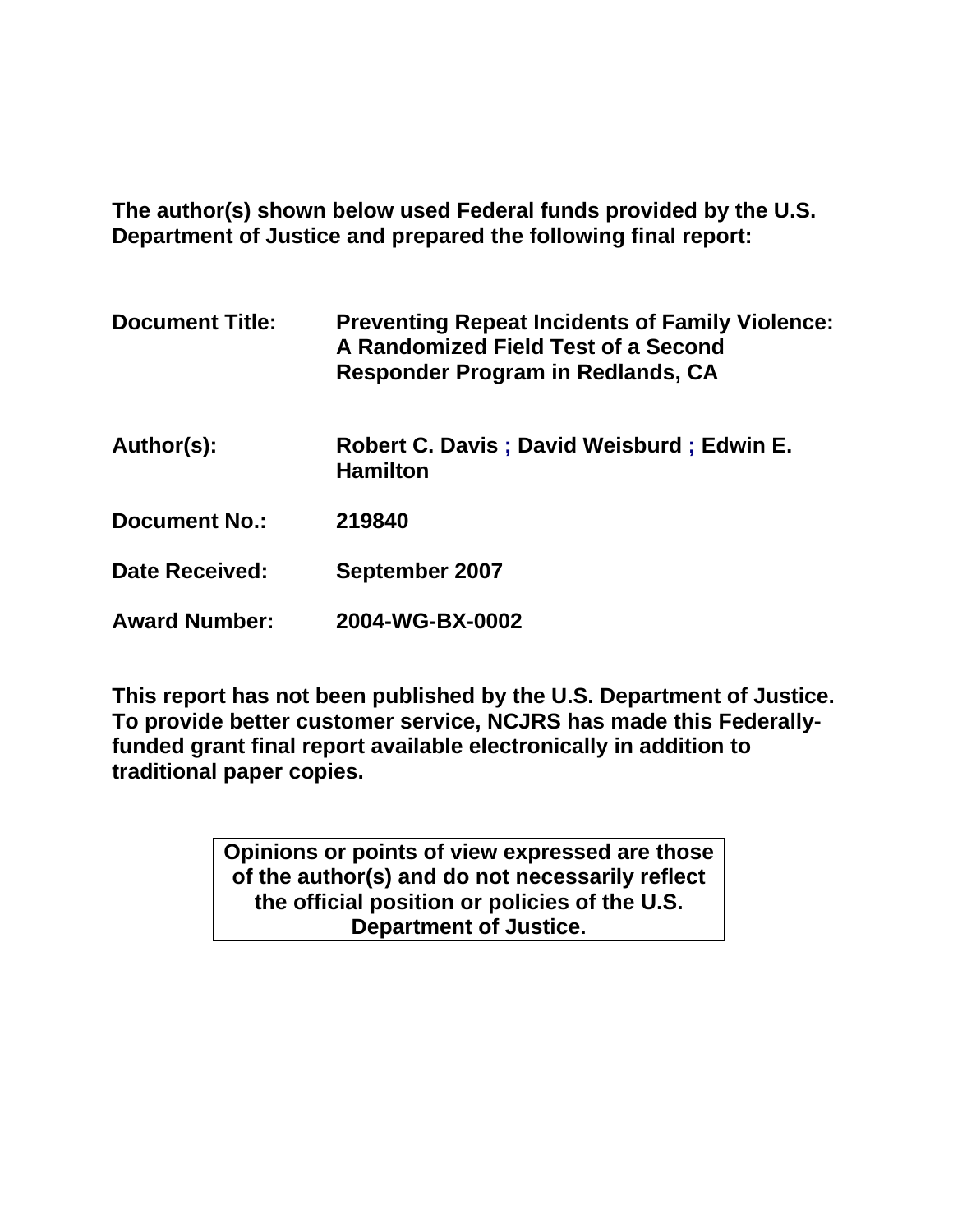# **PREVENTING REPEAT INCIDENTS OF FAMILY VIOLENCE: A RANDOMIZED FIELD TEST OF A SECOND RESPONDER PROGRAM IN REDLANDS, CA**

Robert C. Davis David Weisburd Edwin E. Hamilton

August 20, 2007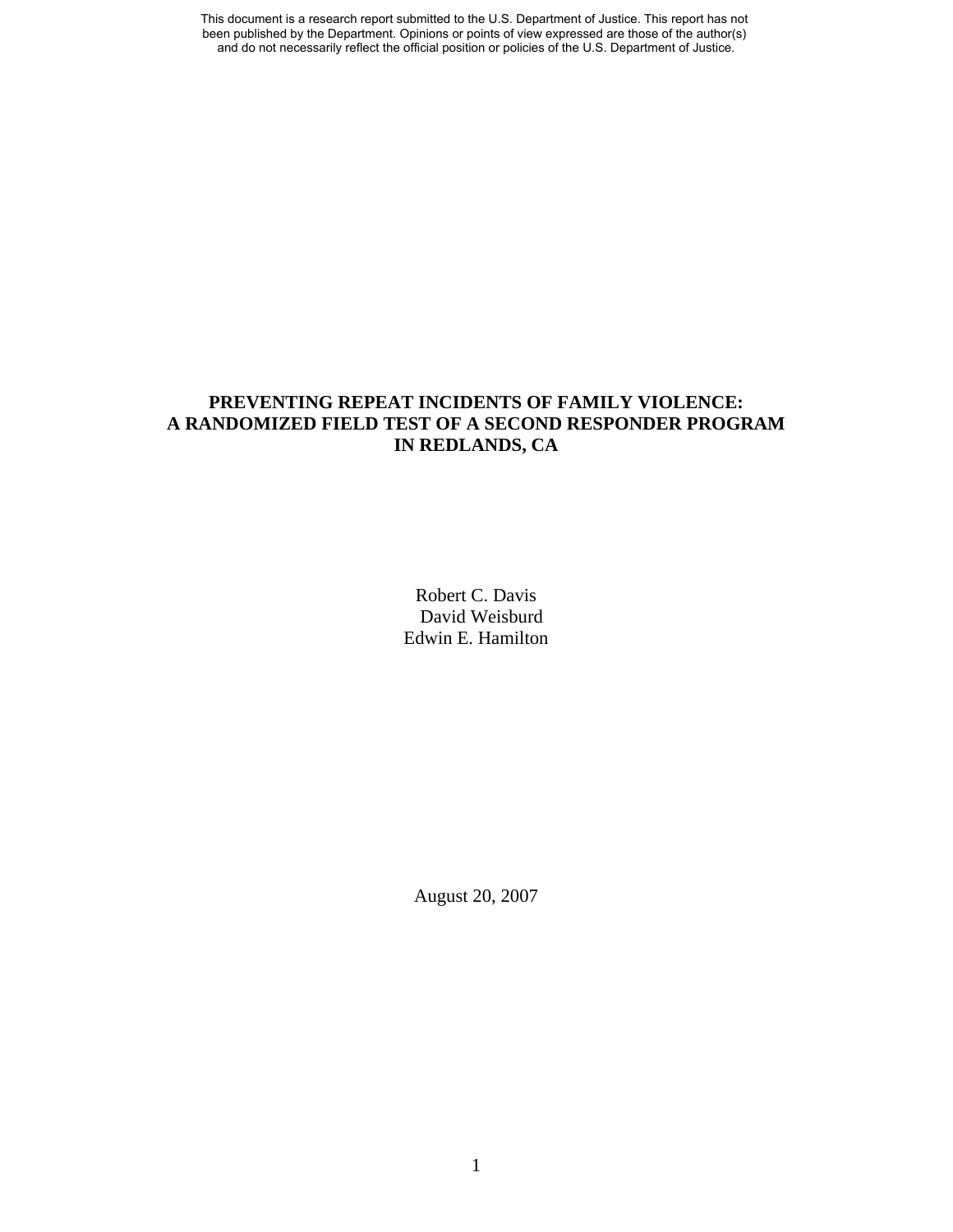# **ACKNOWLEDGEMENTS**

The Redlands Police Department made this research possible. Their cooperation throughout the project ensured the integrity of the research design and the intervention being evaluated. Often, in our experience, research using true experimental designs runs into myriad implementation problems, from overrides of experimental assignments to slower-than-expected intake rates. None of these occurred in the Redlands study, primarily due to the commitment of RPD staff to evidence-based policing and the goals of this work.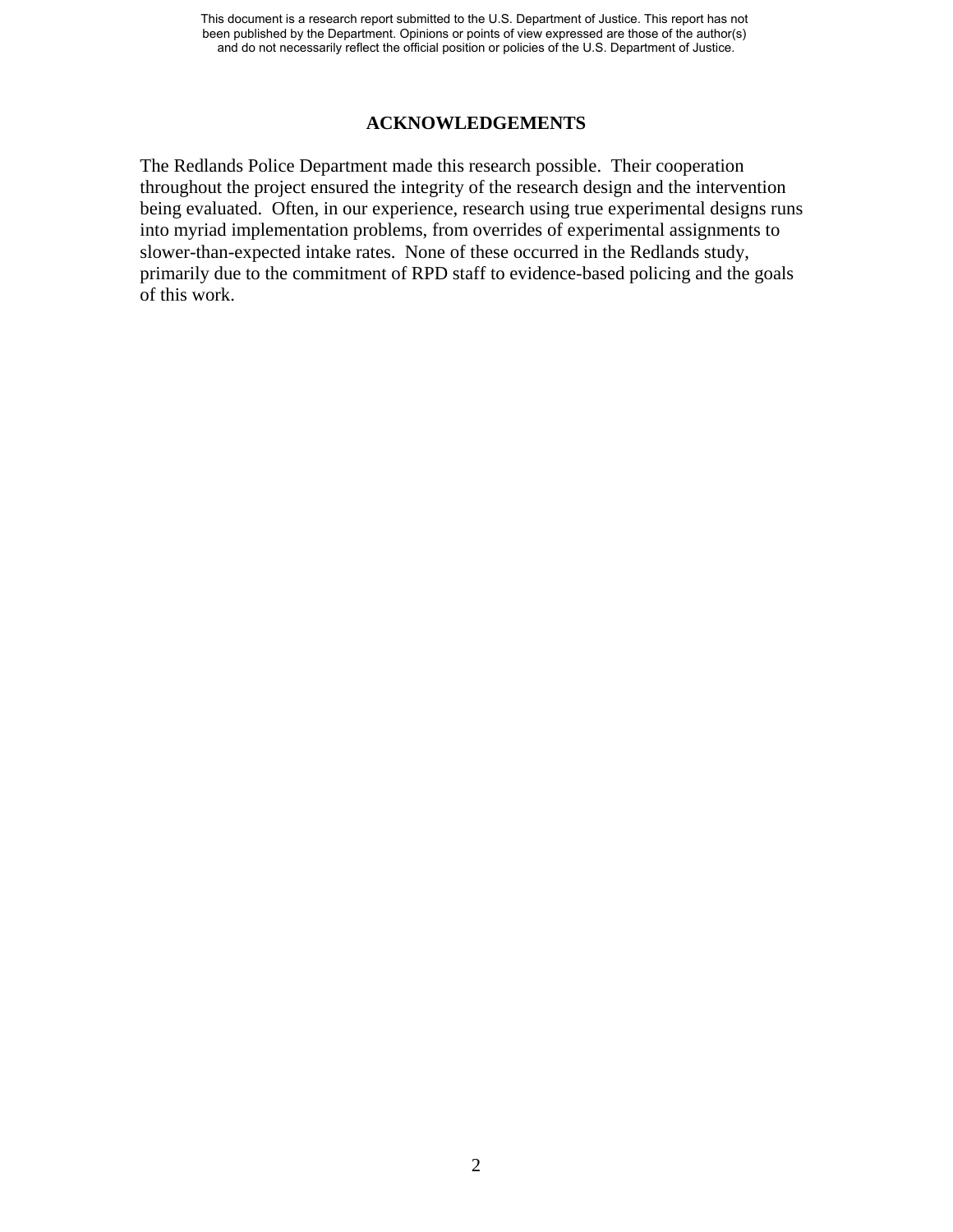# **ABSTRACT**

Recent evaluations of "second response" programs for domestic violence victims have cast doubt on their effectiveness. These programs are designed to educate and empower victims who have reported incidents of domestic abuse to the police. The program model involves a social worker or specially trained domestic violence police officer going to the homes of victims who have reported domestic abuse some time after the initial patrol response to the call for service. The second responder talks with victims about the nature of domestic violence, helps them develop a safety plan, and informs them about help available for counseling needs, relocation, civil legal assistance, restraining orders, and other social services.

This field test, conducted with the cooperation of the Redlands, CA, Police Department, sought to vary one of the parameters thought to affect the impact of second response programs. Victims who called the Redlands police with a domestic abuse complaint were randomly assigned (a) to receive a second response within 24 hours, (b) to receive a second response within seven days, or (c) to receive no second response. A check of police records and surveys with victims six months after the initial complaint was called did not indicate any reduction in new abuse resulting from any second response condition. The current findings, coupled with earlier research results, strongly suggest that second response programs are at best ineffective in reducing the potential for new abuse and at worst may increase the likelihood of new abusive incidents. Implications for criminal justice policy are discussed.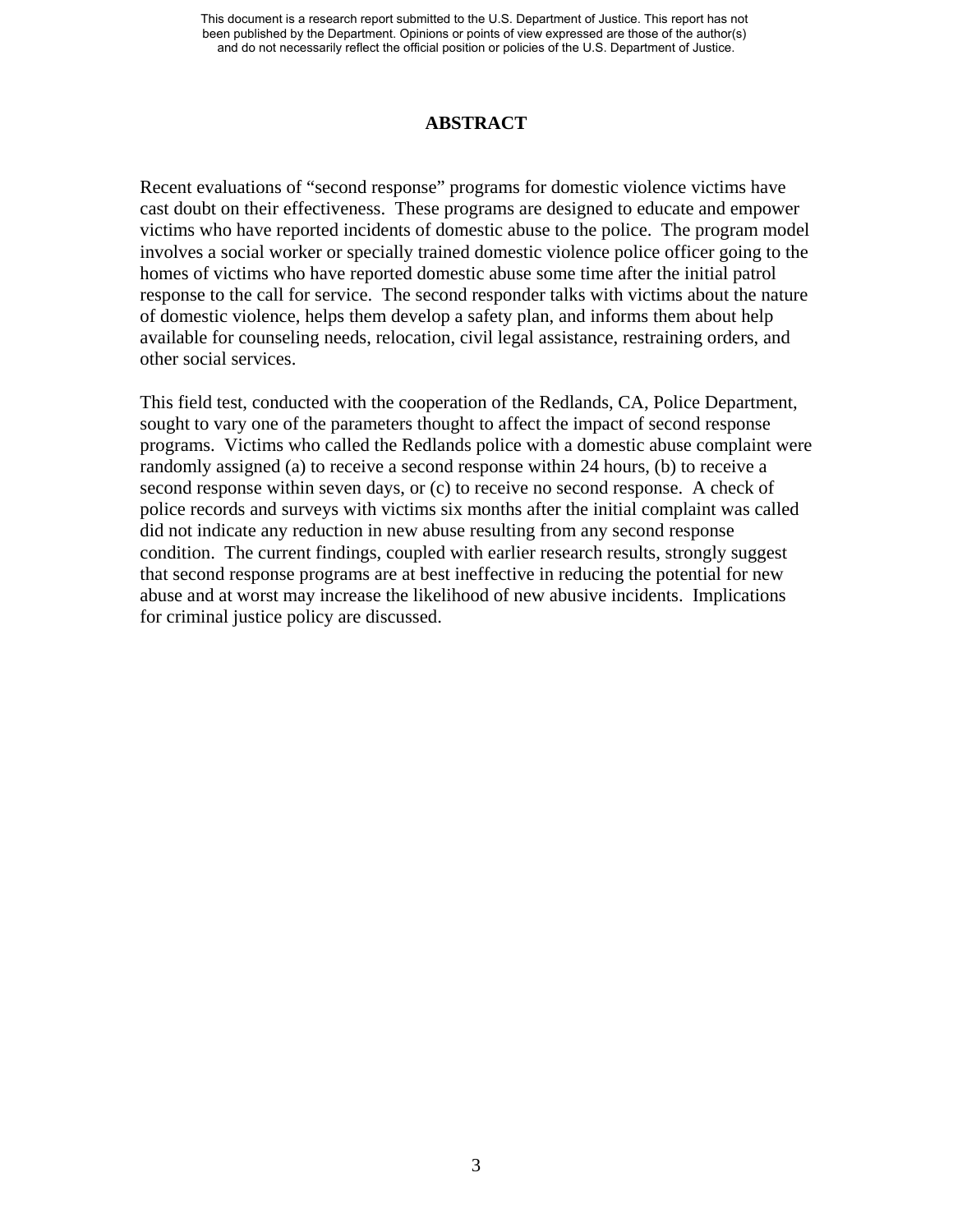## **INTRODUCTION**

It is no longer assumed that the initial patrol response to domestic incidents especially those incidents where no arrest is made—is sufficient in and of itself to protect victims from recurrence of abuse. Domestic violence experts have come to realize that effective solutions to domestic violence must involve efforts to educate victims about their options and connect them with counseling, relocation, civil legal assistance, and other services that can lessen dependence on the abuser. In recent years, a number of programs have been developed in which social workers ("second responders") visit homes in which domestic incidents were recently reported to the police in order to help them find long-term solutions to recurring abuse (Dean, Lumb, Proctor, Klopovic, Hyatt, & Hamby, 2000; Mickish, 2002). While these programs rapidly gained in popularity in the United States, the evidence regarding their effectiveness is mixed. Although some research has indicated that second responder programs can prevent repeat victimization, the most rigorous studies have suggested that these programs may actually increase the odds of abuse recurring. In this context, the importance of rigorous, theoretically based, empirical study is especially important (McCord, 2003).

The Redlands, California, field trial assessed one parameter of second response programs that might account for the variation in research findings. Based on a supposition that victims may be especially receptive to crime prevention opportunities immediately following victimization (Davis & Smith, 1994; Anderson, Chenery,  $\&$ Pease; 1995), the Redlands study set out to test the question of whether more efficacious outcomes would be gained the closer that a second response occurs to the actual domestic violence event. Accordingly, the field test included three levels of timing of a second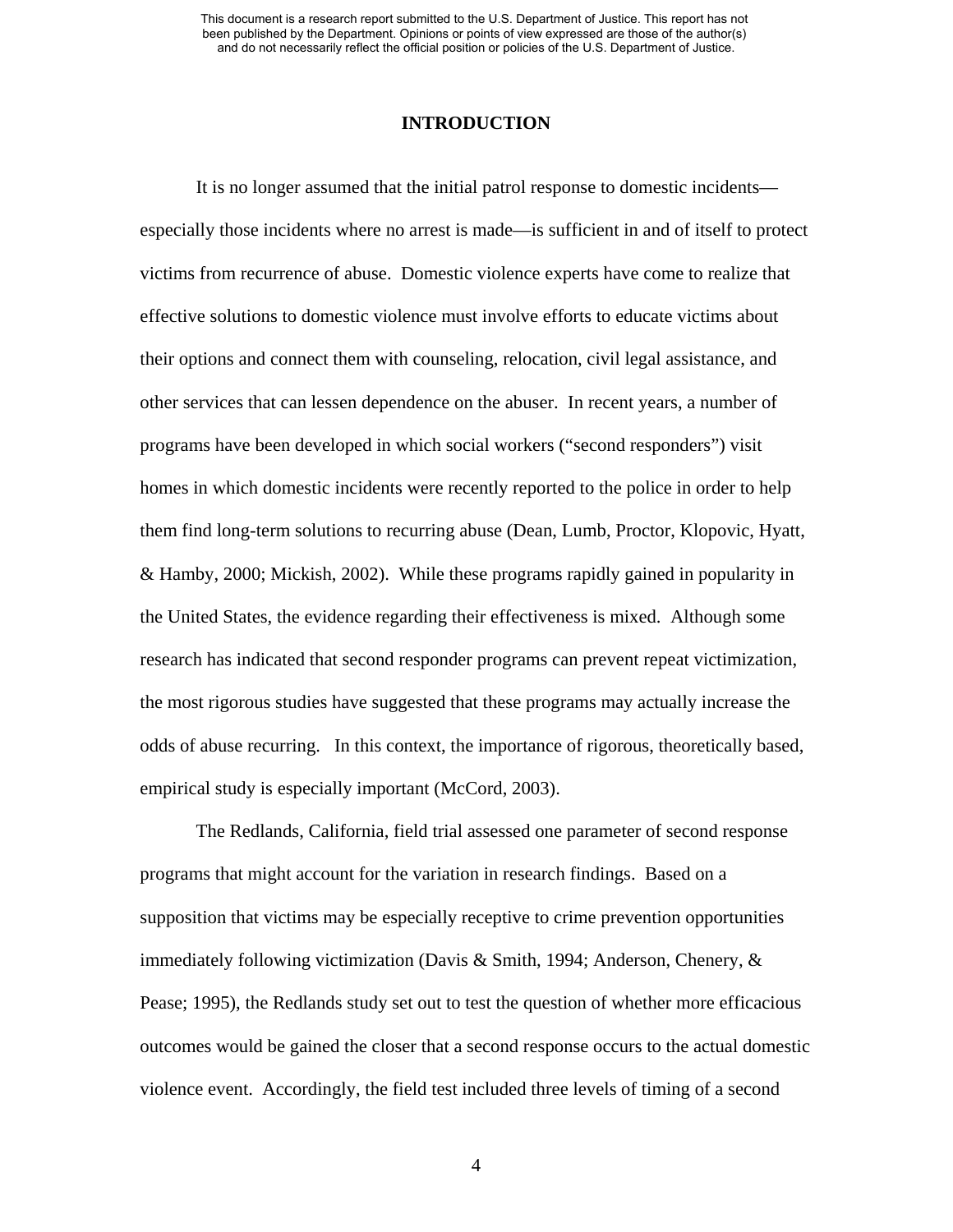responder intervention: immediate, delayed, or none. The study employed a randomized experimental design. Such designs, when properly designed and implemented are generally agreed to provide the highest level of confidence in drawing policy conclusions (Boruch, Victor, & Cecil, 2000; Campbell & Boruch, 1975; Cook & Campbell, 1979; Farrington, 1983; Feder & Boruch, 2000; Shadish, Cook, & Campbell, 2002; Weisburd, 2003)**.** 

From the study, we hoped to identify whether there are versions of this intervention that are likely to reduce continuing abuse and whether there are versions that have no effect or actually increase abuse. We hoped that the results would affect how criminal justice planners, victim service providers, and law enforcement agencies design and implement these programs.

### **Literature Review**

One of the most promising areas of research in modern criminology is work on repeat victimization. For the past twenty-five years, victimization surveys have noted that a small percentage of the population experiences a relatively large proportion of all crime, and that one of the strongest predictors of victimization that researchers have isolated is being a victim on an earlier occasion (Outlaw & Ruback, 2002; Sorenson, Siegel, Golding, & Stein, 1991; Hindelang, Gottfredson, & Garafolo, 1978). Reports by the Canada Solicitor General (1988), the National Board for Crime Prevention (1994), and others have shown that sexual assault survivors stand as much as a thirty-five times greater chance of revictimization than non-victims (Messman-Moore & Long, 2000; Gold, Sinclair, & Balge, 1999; Muehlenhard, Highby, & Lee, 1998; Collins, 1998),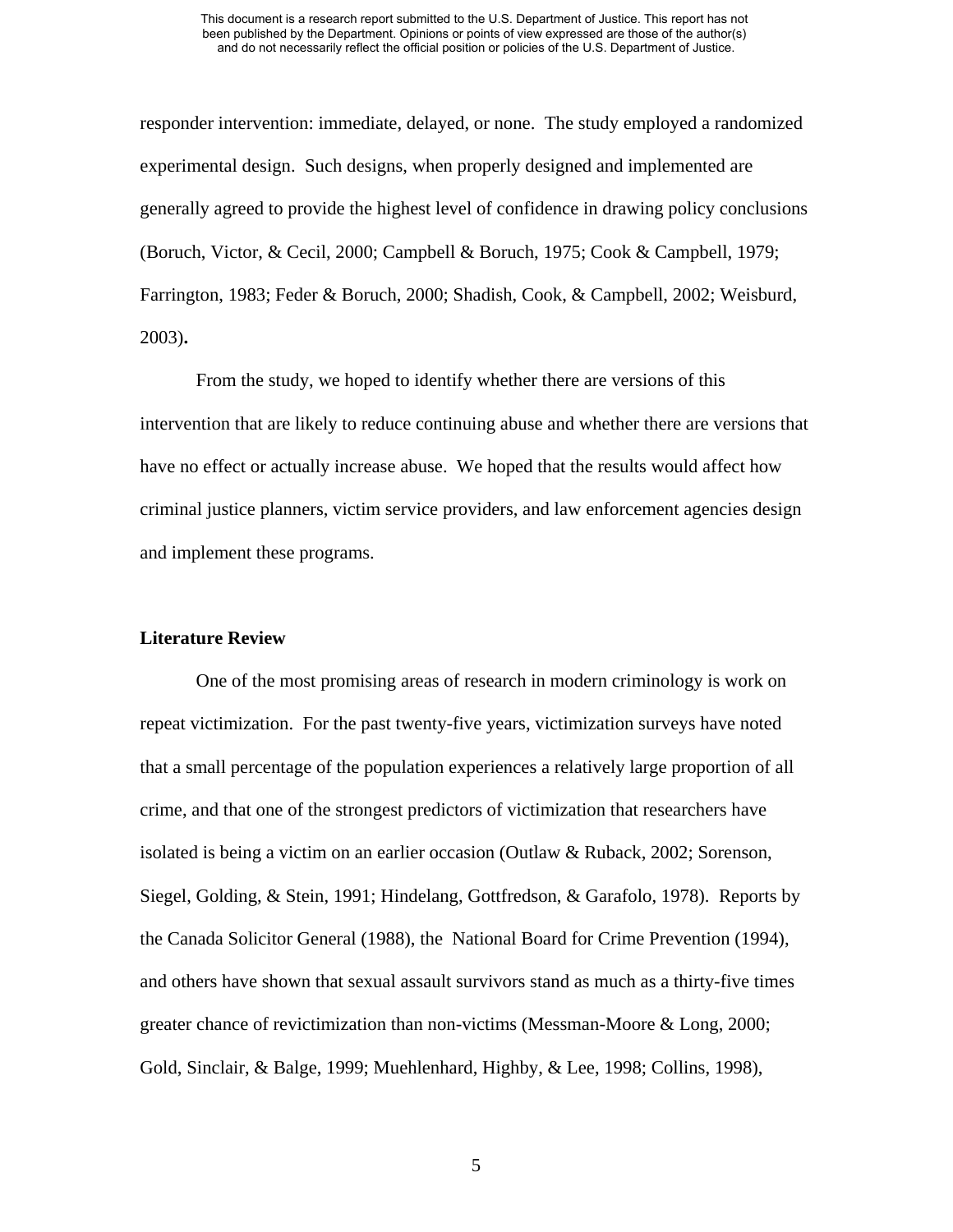robbery victims a nine times greater chance, and residential burglary victims a four times greater risk (Palmer, Holmes, & Hollin, 2002; Budd, 1999; Bowers, Hirschfield, & Johnson, 1998; Robinson, 1998).

The risk of revictimization is greatest in the period soon after the previous victimization for crimes as diverse as school crime, residential burglary, bias crime, domestic violence, auto crimes, neighbor disputes, and retail crimes (Farrell, Sousa,  $\&$ Weisel, 2002; Farrell & Pease, 1993). In domestic violence cases, for example, the risk of revictimization is highest within the first eleven days and declines thereafter (Lloyd, Farrell, and Pease, 1994). These studies support the notion of event dependency in repeat victimization; that is, there is something about being victimized that increases the risk of another victimization. For example, burglars may note additional items worth coming back for upon visiting a house for the first time (Clarke, Perkins, and Smith, 2001).

Despite the fact that U.S. police have developed "hot spots" models for responding to crime problems (Sherman & Weisburd, 1995; Weisburd & Braga, 2003), the British have capitalized more directly on the practical implications of repeat victimization. British criminologists and law enforcement administrators have realized that if being victimized once is a good predictor of who will be victimized in the future, then it makes sense to concentrate crime prevention efforts on persons who report victimization to the authorities (Farrell & Pease, 1993). This is seen as an efficient use of police resources: "By pointing to the most probable times and places of future offenses, repeat victimization also helps identify the times and places where offenders may be found and apprehended. There is potential for the development of a symbiotic relationship between crime prevention and offender detection...." (National Board for Crime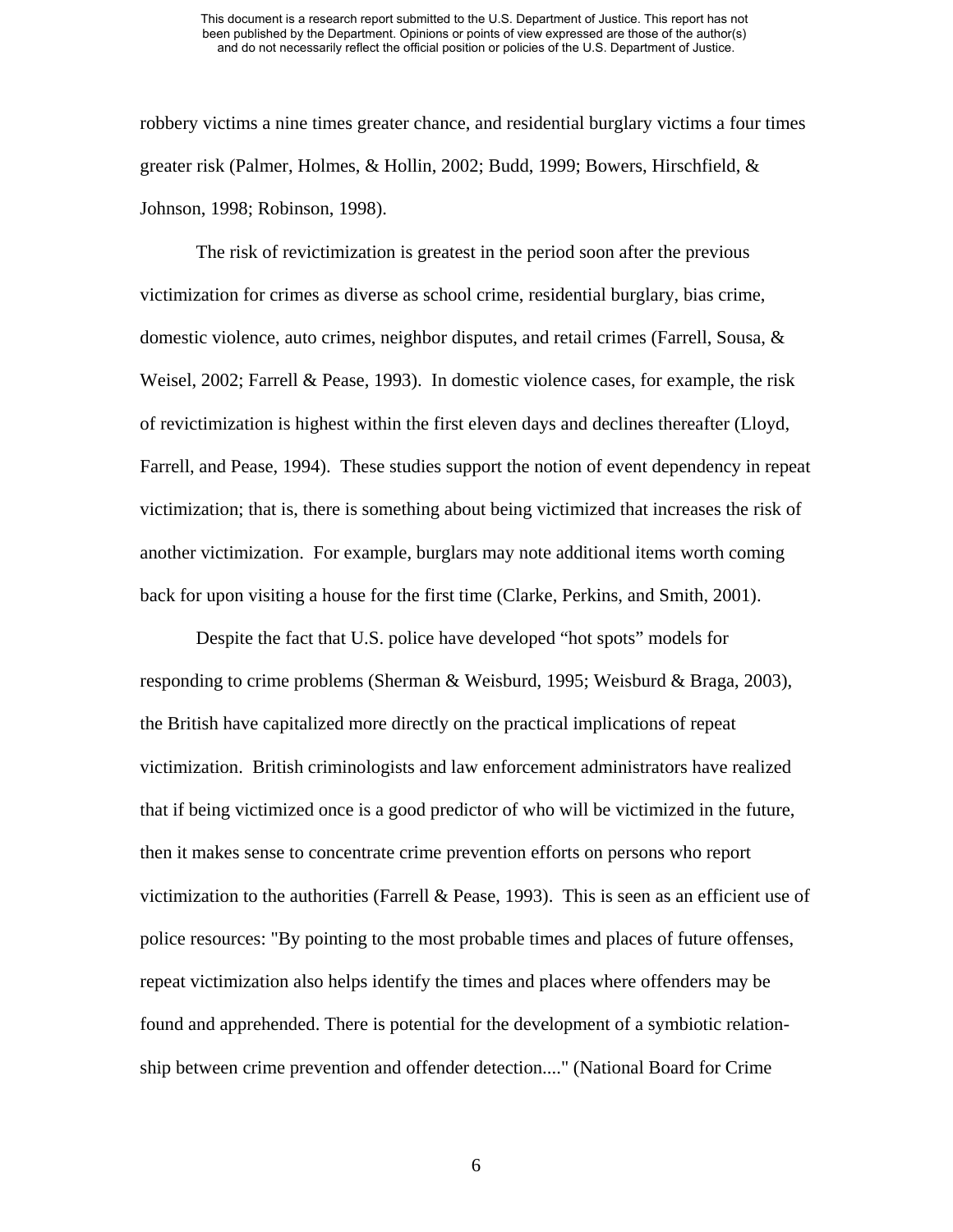Prevention, 1994, page 2). The British also recognize that any program incorporating a problem-solving approach to policing should pay special attention to repeat victims, who contribute disproportionately to an area's crime statistics, especially in high-crime areas (Farrell & Sousa, 2001; Trickett, Osborne, Seymour, & Pease, 1992). Indeed, a recent study in England found that all police forces surveyed had a repeat victimization strategy (Farrell, Edmunds, & Hobbs, 2000).

This approach is reinforced by the fact that people are likely to be especially receptive to crime prevention opportunities immediately following victimization. There is a "window of opportunity" during the first weeks after a crime during which victims feel vulnerable and are willing to seriously consider behavioral and lifestyle changes (Davis & Smith, 1994; Anderson, Chenery, & Pease, 1995). There is good reason to believe that crime prevention and victim support would be most successful for victims promptly after their victimization.

In their work on repeat victimization, the British have pursued a model of interaction between research and practice (Laycock, 2001; Anderson, et al., 1995; Farrell & Pease, 1993; Farrell, 1995). In this country, researchers and public officials have also begun to recognize the potential benefits of working with repeat victims, as evidenced by the increase in the number of programs initiated around the country, as well as a recent National Research Council conference on crime prevention that featured a panel on repeat victimization and the Justice Department's Office for Victims of Crime inclusion of repeat victimization in its national evaluation plan.

Research by Davis & Smith (1994) found that crime prevention programs directed at victims were successful in increasing precautionary behaviors, and suggested that such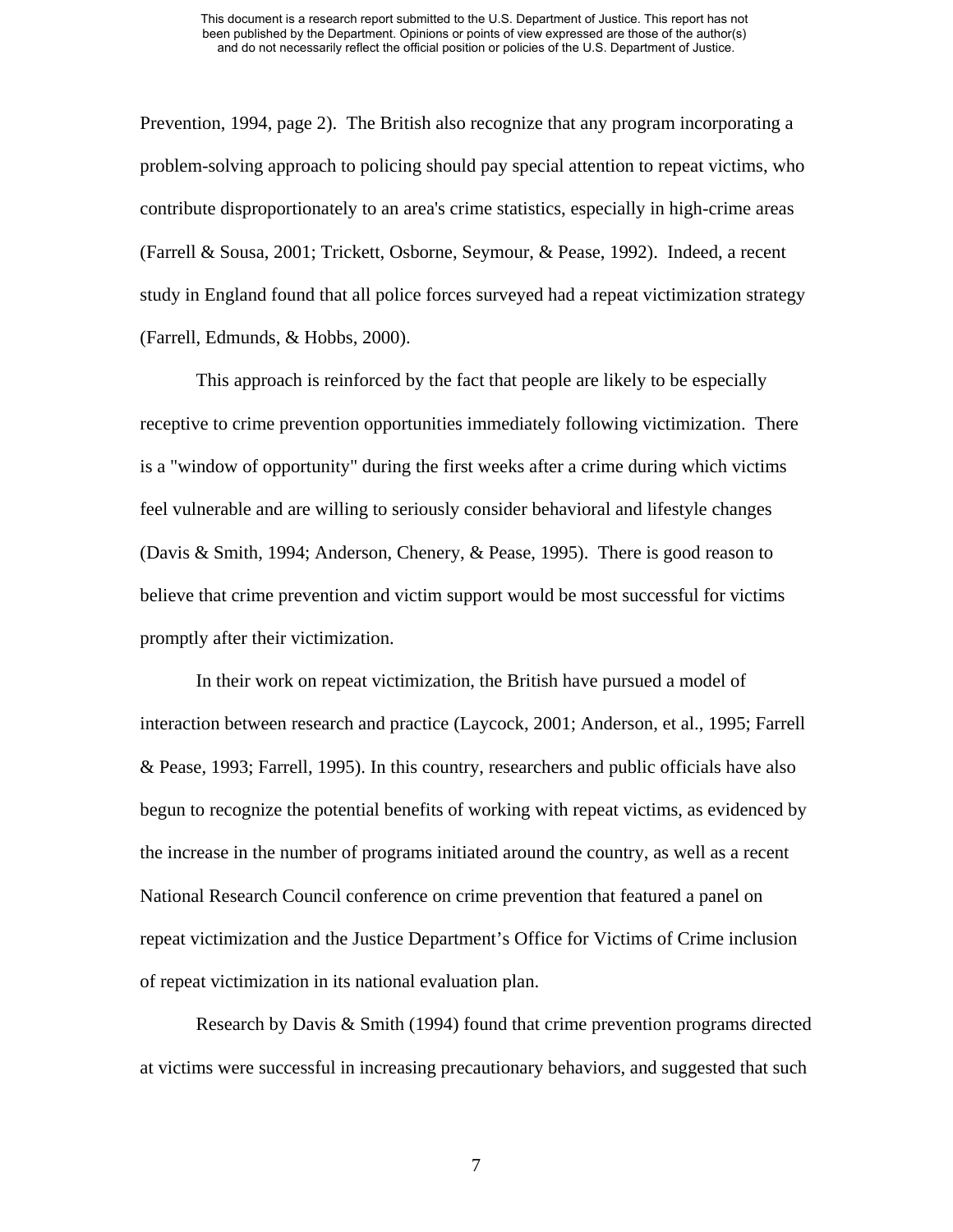programs could result in less re-victimization. The New York field test consisted of 191 recent victims of robbery, burglary, and non-sexual assault who were divided into two groups using a quasi-experimental design. One group received traditional crisis counseling while the other received instruction in crime prevention and was offered free upgrades of home security hardware. Relative to the crisis counseling group, victims assigned to the crime prevention training were significantly more likely to believe that the crime could have been avoided, had significantly greater knowledge of crime prevention principles, and were significantly more likely to engage in precautionary behaviors. Victims who had experienced the crime prevention training had a 33 percent lower rate of re-victimization than controls over the next twelve months. However, the sample was small and the difference only attained marginal statistical significance.

#### Intervening to Prevent Repeat Domestic Violence

The earliest program that worked with victims to prevent repeat incidents of domestic violence was begun in New York City in the mid-1980s. The New York Housing Police Department and Victim Services (now Safe Horizon) began the Domestic Violence Intervention Education Project (DVIEP) as a response to family violence hot spots in New York City. DVIEP crisis response teams, each consisting of a police officer and a social worker, were dispatched to follow up on the initial police response to domestic complaints.

The teams provided victims with information on services and legal options and warned perpetrators (when they were present) of legal consequences of continued abuse. The intent was to empower victims and to increase the social and personal costs to perpetrators of abusive behavior. Contrary to common myth, careers of batterers are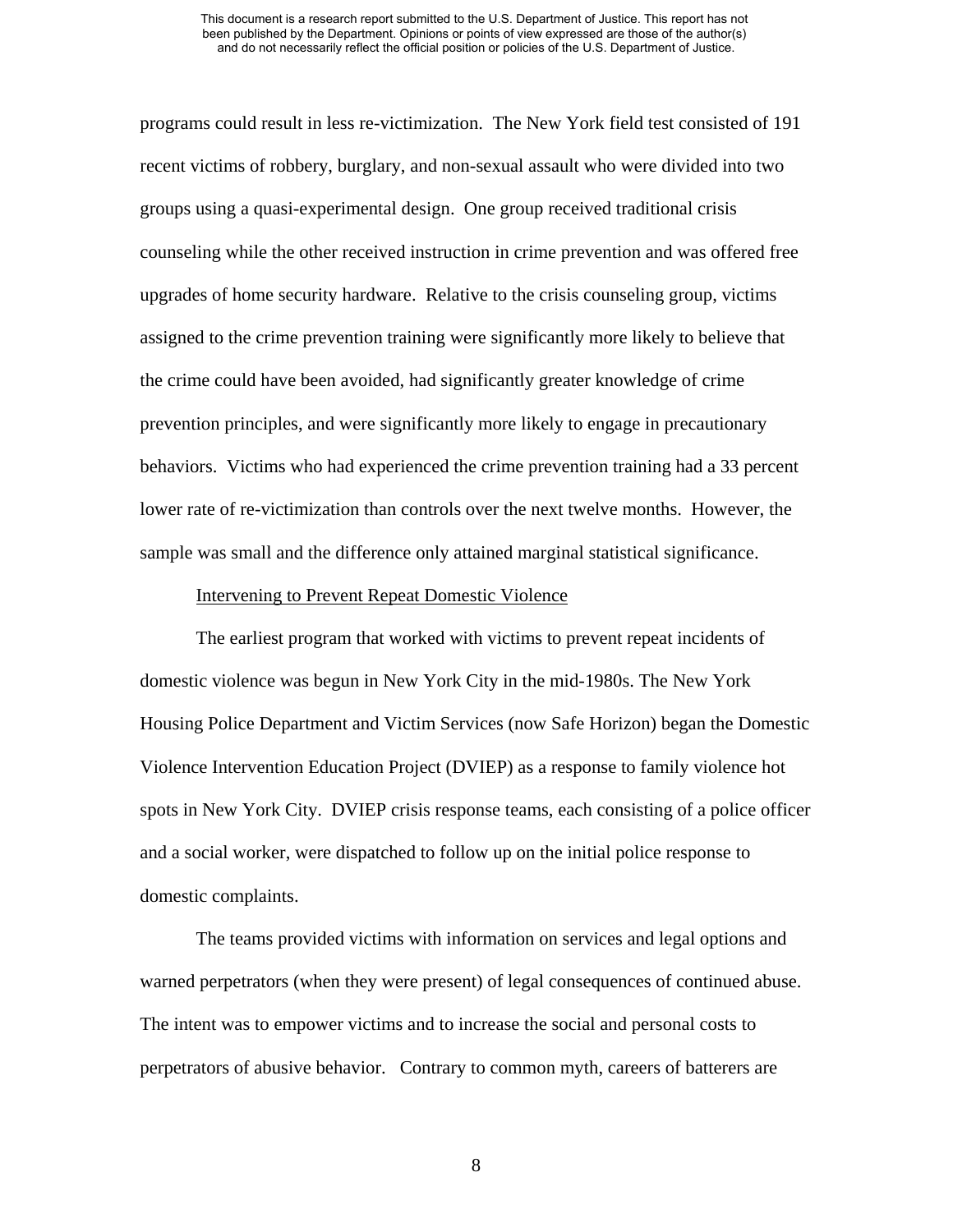often short or very sporadic (Feld & Straus, 1989; Maxwell, Garner, & Fagan, 2001; Langan & Innes, 1986; Quigley & Leonard, 1996). For those batterers who do not desist or reduce their abusive behavior over a period of time, Fagan (1989) argues that social or legal sanctions and victim actions that raise the personal or social costs to the batterer may promote a reduction or cessation in abuse. The DVIEP program was expected to promote desistance by empowering women to leave the relationship, demand change under threat of leaving, or inflict shame on the abuser. Moreover, the mere physical presence of a police officer was expected to directly stigmatize those abusers who were present at the time of the home visit.

The second responder model pioneered in New York is an early example of nowpopular coordinated approaches to domestic violence that advocates argue hold the best hope of reducing recidivism in households experiencing domestic violence (Hart, 1992). Elements of the approach developed in New York were widely replicated in both England and the U.S. For example, one English program offered victims wearable alarms linked to the police, access to counseling by victim caseworkers, and community meetings designed to raise awareness of domestic violence and the police role (Lloyd, et al., 1994). In the U.S., a program in DuPage County, Illinois, combined a tough law enforcement approach to domestic violence with advocacy for the victims of violence. The advocates offered support, gave women information about the legal system, and informed them about further counseling and advocacy services that were available (Weisz, Tolman, & Bennett, 1995).

The availability of VAWA funds and the stipulation that jurisdictions develop a coordinated response to domestic violence have encouraged the promotion of the New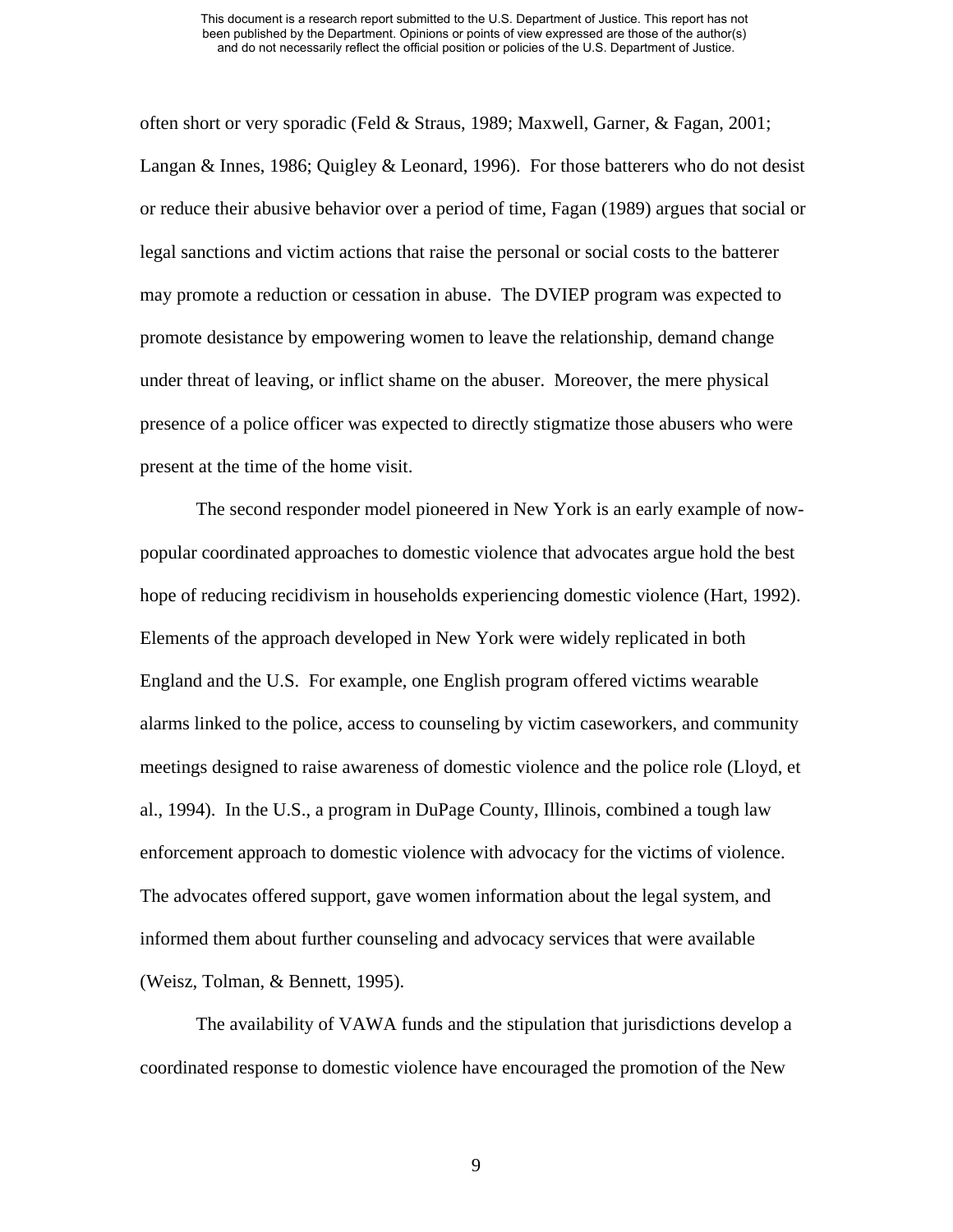York model in the U.S. Given these initiatives, it is surprising to note that, until the 1990s, little research had been conducted to examine the impact of such programs on subsequent victimization or willingness to report. The limited and preliminary research conducted on the British multidisciplinary programs to reduce repeat domestic violence suggested that they are effective in reducing repeat calls to the police (Kelly, 1999; Hanmer, Griffiths, & Jerwood, 1999), although designs have been weak.

Some research in the U.S. also found support for a beneficial effect of second responder programs on repeat domestic abuse. A study in Portland, OR, assessed the effect of enhanced evidence collection in domestic incidents and attempts to empower victims by providing a follow-up to the patrol response (Jolin, Feyerherm, Fountain, and Friedman, 1999). The researchers randomly assigned domestic violence incidents in which an arrest had been made to one of two conditions. In the experimental condition, the police were instructed via a checklist to make extra efforts at collecting evidence from the crime scene, and domestic violence officers making a second response to the scene of the incident gave victims information about the criminal justice process, gave them safety planning information, and referred them to social services. The control cases did not get the enhanced evidence collection or the second response. The researchers found statistically significant (although not large) differences in case filings, convictions, and sentencing in favor of the experimental cases. Moreover, in experimental cases, victims were more likely to call the police again, yet less likely to report new abuse in an interview with research staff six months after the initial incident. The pattern of results suggested that victims who received the intervention experienced less new abuse than victims in the control condition, but had greater confidence in the police and hence were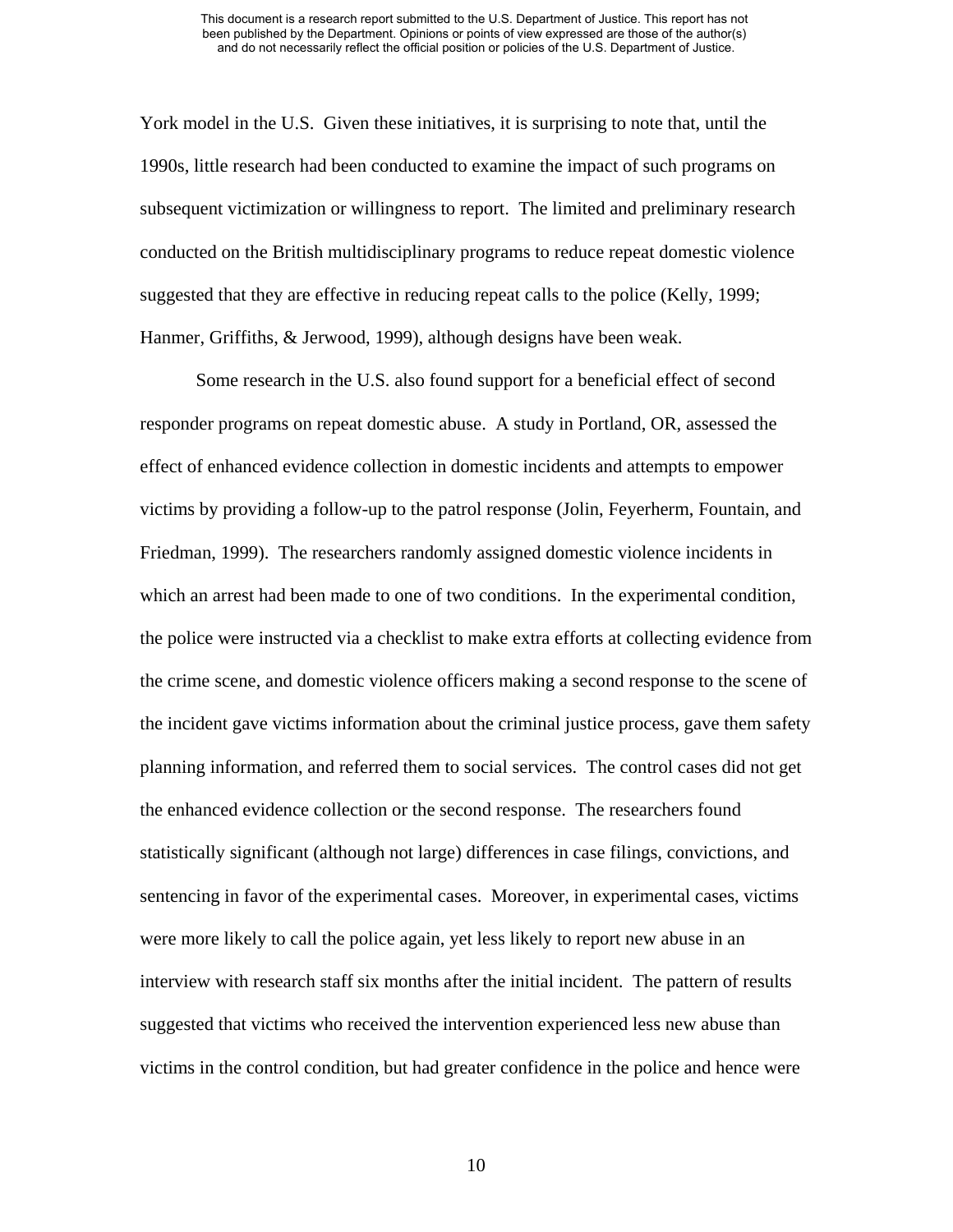more likely to call them when future problems arose. While the methodology of the study was rigorous, it unfortunately confounded second response intervention with enhanced collection of evidence at the scene of the domestic incident.

 The Police Foundation conducted an evaluation of a second responder program in Richmond, Virginia, (Greenspan, Weisburd, Lane, Ready, and Crossen-Powell, 2003). In the Richmond program, second responders were summoned to the scene as soon as police considered it safe for them to intervene and provided links to emergency food and shelter assistance; advised victims about legal remedies; and helped them develop safety plans. The study did not include an analysis of rearrest data, but victims who received the intervention reported significantly less victimization (threats or physical harm) relative to controls when surveyed six months later. The Richmond study used a quasi-experimental design in which cases receiving second responder services in two Richmond precincts were compared with domestic violence misdemeanors in two other precincts not participating in the second responder program. However, the design was weakened substantially by the fact that officers in the targeted precincts only summoned second responders in a small proportion of cases, making it unclear whether the cases selected for the intervention were truly comparable to control cases.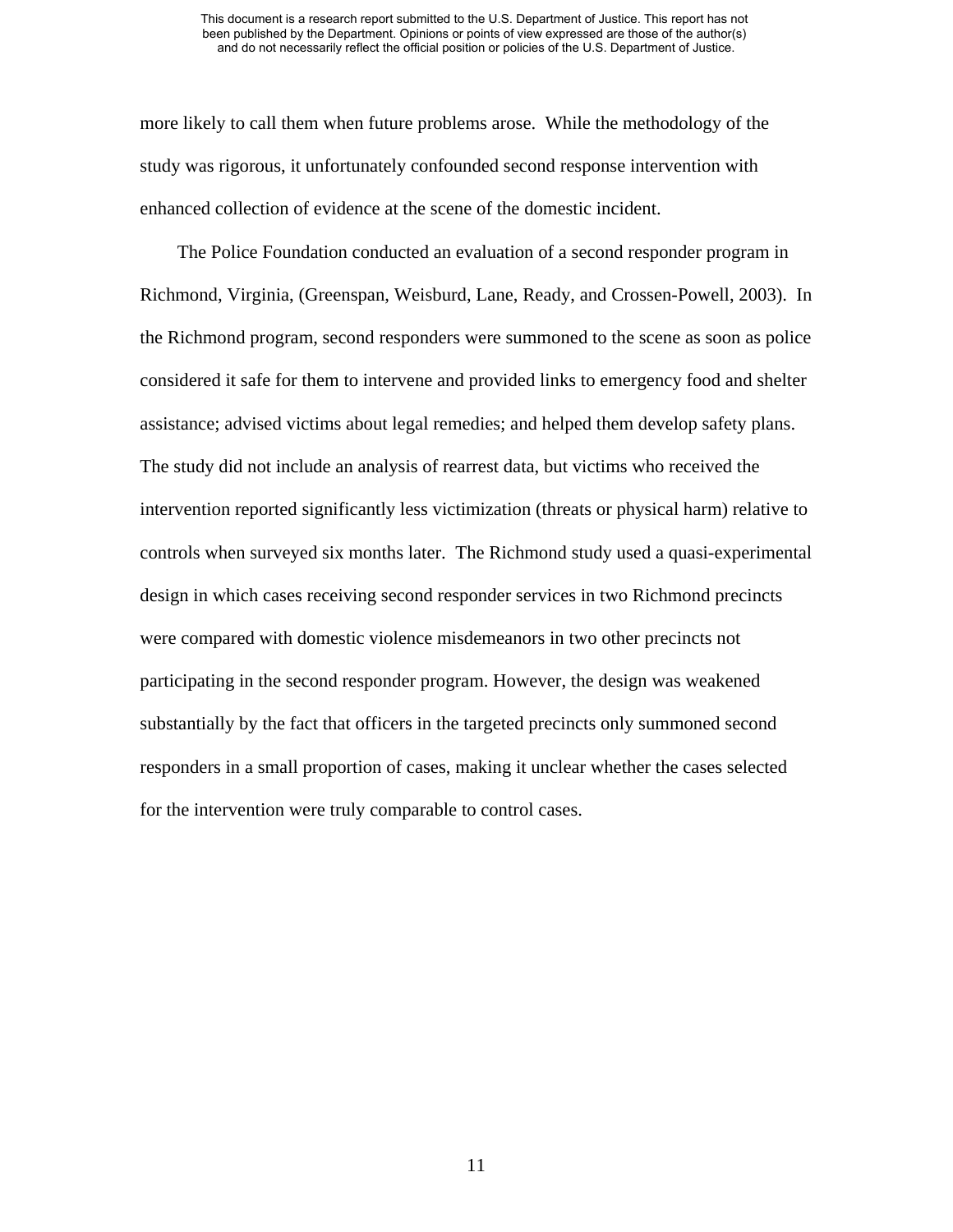## **The New York Experiments**

Two randomized field trials of second responder programs were conducted in New York City public housing projects. Both tested the same intervention model: persons who reported family violence to the police were randomly assigned to receive or not to receive a follow-up visit from a domestic violence police officer and a social worker. This follow-up visit was not immediate, as is the case with most second responder programs, but occurred an average of two weeks later. Both field tests included a second experimental treatment. Public housing units included in the studies were randomly assigned to receive or not receive education about domestic violence through brochures, posters, and public meetings.

The sampling frame for the first experiment (hereafter referred to as the "DVIEP study") was households in designated public housing units in Manhattan where someone had called the police in response to a family violence incident (this could be violence between romantic intimates, sibling violence, elder abuse, or other forms of violence between persons related or living under the same roof). The incidents were minor in nature (only 7 percent of the incidents resulted in arrests and just 14 percent of victims reported any form of injury). Four hundred and thirty-five victims were randomly assigned to receive a home visit as a follow-up to the patrol response. The control group received only the initial police patrol response. Additional calls for police services were tracked for both groups over the next six months.

At the end of the tracking period, researchers interviewed victims to ask about new abuse, about satisfaction with the police response, and about victims' knowledge and use of social services. Interviews were completed with 72 percent of the sample. This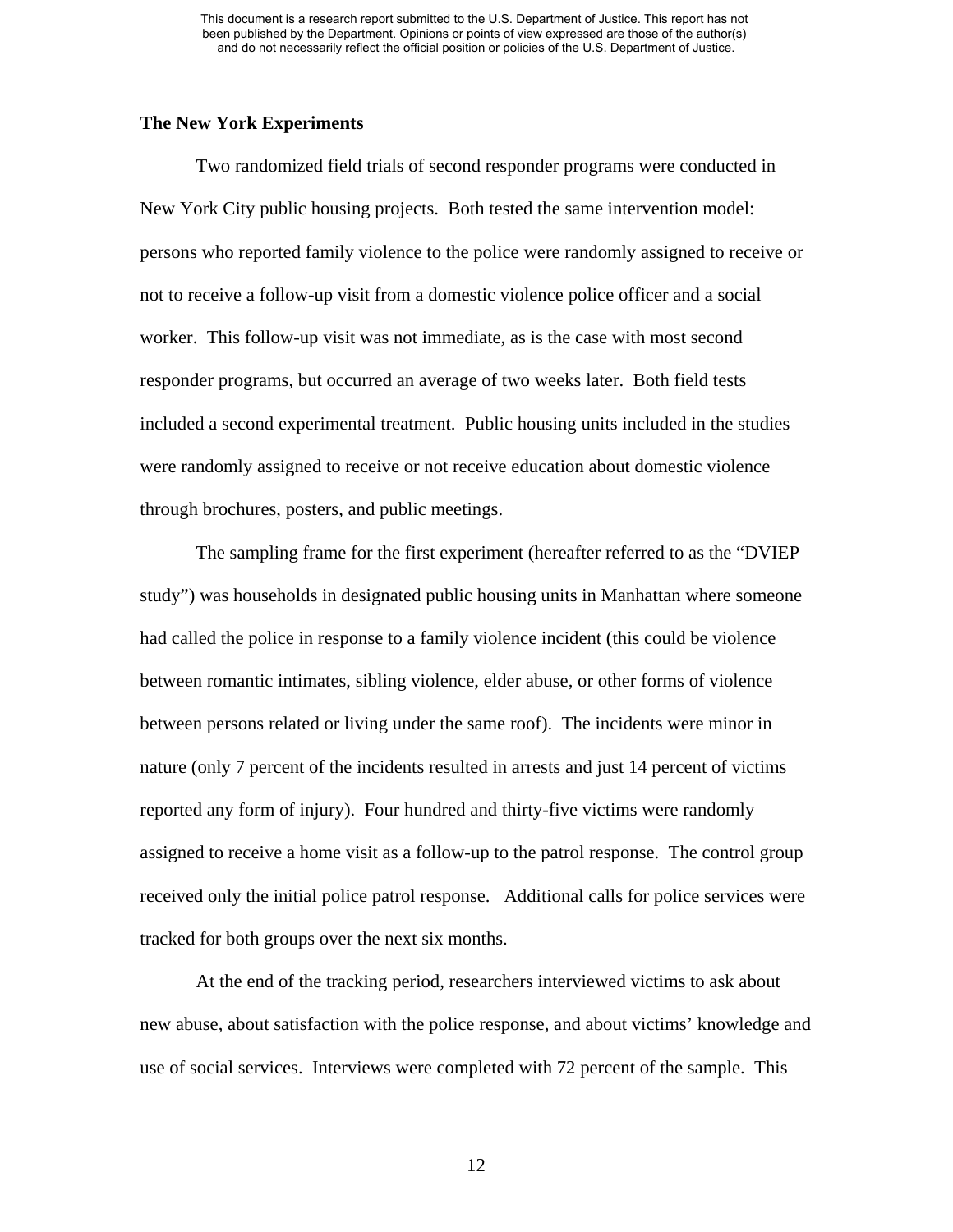unusually high success rate for a domestic violence criminal justice sample was due, in part, to the low level of transience among New Yorkers living in public housing.

According to law enforcement records, households that received either the home visit intervention or public education about domestic violence were more likely to call the police during the subsequent six months than households that did not receive the interventions. Yet, according to victim survey data, there were no differences between the two groups in abuse during the six months following the trigger incident.

In the literature on the effectiveness of arrest on curbing violence, victim reports and calls to the police usually are both treated as imperfect indicators measuring an underlying construct of actual violence. However, the two measures clearly are not synonymous. Many victimizations—and especially many family violence victimizations —are not reported to the police (Straus & Gelles, 1990; Harris & Associates, 1979; Dutton, 1995). In a 1997 Criminology paper, Davis and Taylor (1997) interpreted this pattern of results to mean that the experimental interventions did not affect actual violence levels but did increase victims' confidence in the police and made victims more willing to report violence when it occurred. Indeed, that explanation is consistent with theory on which DVIEP was based; program administrators had hoped that victims who received the intervention would call the police more often because they would gain confidence that the police would help.

A second experimental investigation (Davis & Medina, 2001) of the same interventions was conducted several years later, this time using a sample of 402 public housing residents who had reported elder abuse incidents to the police. Like the cases in the first field test, incidents in this study (hereafter referred to as the "elder abuse" study)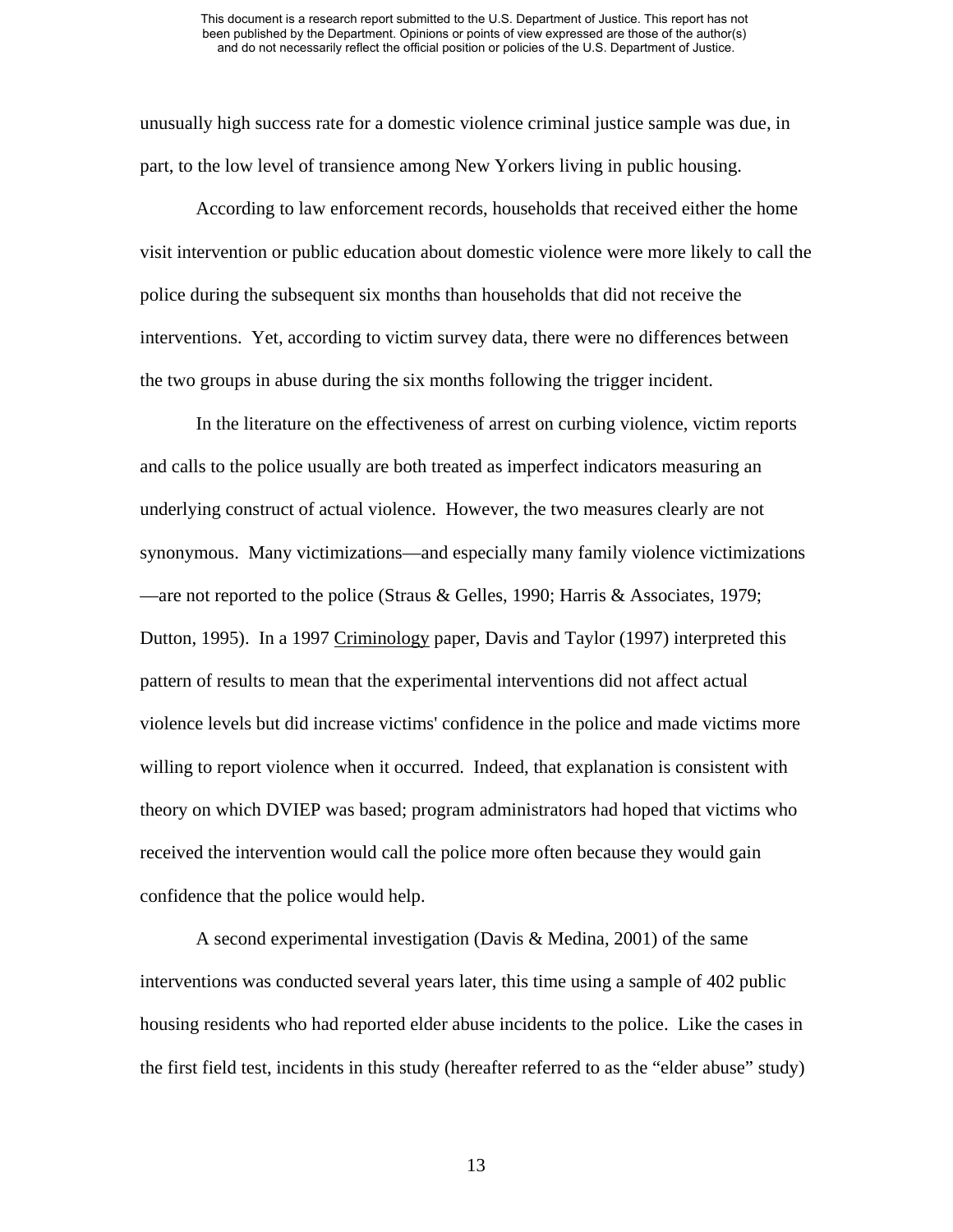were also relatively minor (5 percent of the abusers were arrested, just 4 percent of victims reported any injuries, and in only 22 percent of the cases was a crime alleged to have occurred).

Once again, law enforcement records for these households were tracked for the next six months. As in the first experiment, the investigators were successful in interviewing more than 70 percent of victims in the sample at the end of the six month tracking period. Also, as in the first experiment, it was found that victims who received the home visit intervention called the police sooner and more often than controls. Survey results showed that victims who received both home visits and public education were significantly more likely to report new abuse relative to those who received neither home visits nor public education.

The two New York studies were consistent in the finding that households that were assigned to receive a home visit called the police more frequently over the next six months than households that were assigned to a control condition. In the first study, where we did not observe differences in abuse reported on victim surveys, the results seemed to indicate that the interventions did not affect actual abuse but encouraged victims to call the police when abuse occurred. However, in the second (elder abuse) study, where not only was more abuse reported to the police but more abuse was reported on victim surveys by those who had received both interventions, the finding is more troubling. Since victim surveys are widely accepted as an indication of true incident rates, the results suggest that the interventions actually may have increased abuse, not just the reporting of abuse. (The findings from the studies are summarized in Davis, Maxwell, and Taylor, 2006.)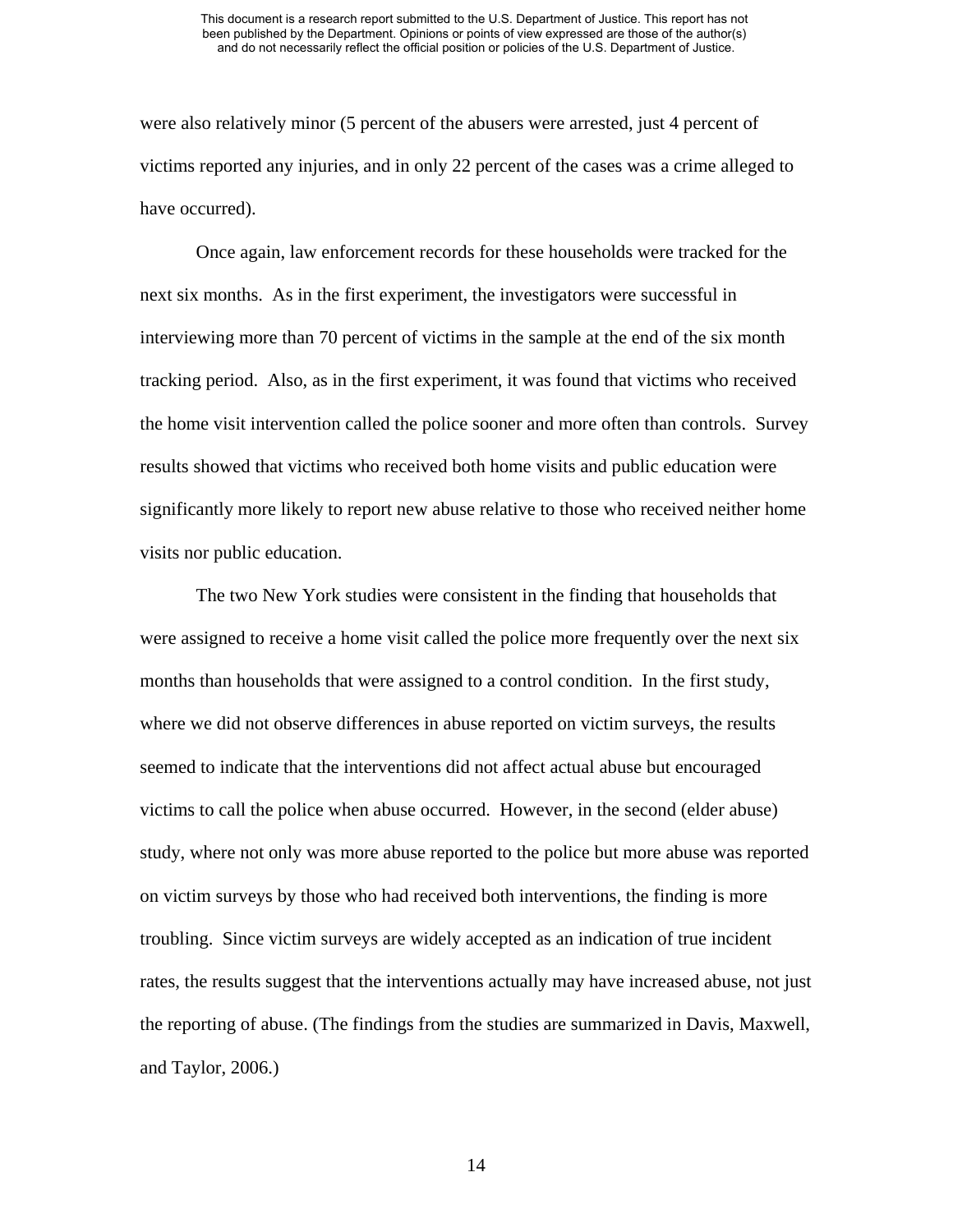Going into these studies, it had been assumed that the effects of the interventions would be to empower victims through information about their situation, available services, and legal options. The program logic model posited that new abuse would decline as victims extracted themselves from self-defeating relationships or worked with social services and criminal justice staff to develop strategies to end the abuse while staying in the relationship. However, researchers in the New York studies found no evidence that those who received the interventions were more likely to avail themselves of social or legal services, so the intervention could not have worked—at least not in the way intended.

 McCord (2003) cautioned criminal justice practitioners that even well-intended, well-planned, and adequately executed programs provide no guarantee for efficacy and can in fact cause harm. There is some precedent for iatrogenic outcomes resulting from attempts to intervene with victims of intimate partner violence. For example, Ford (1991) reported results from an experiment that batterers who were prosecuted to conviction were significantly angrier than men whose cases were diverted or dropped. Harrell (1991) reported that a larger proportion of men assigned to batterer intervention programs committed new abuse compared to men assigned to a control group. Finally, Sherman (1992) reports that among unemployed spouse abusers living in underclass areas, arrest may increase the annual frequency of reported violence (see McCord, 2003, for other prevention programs found harmful).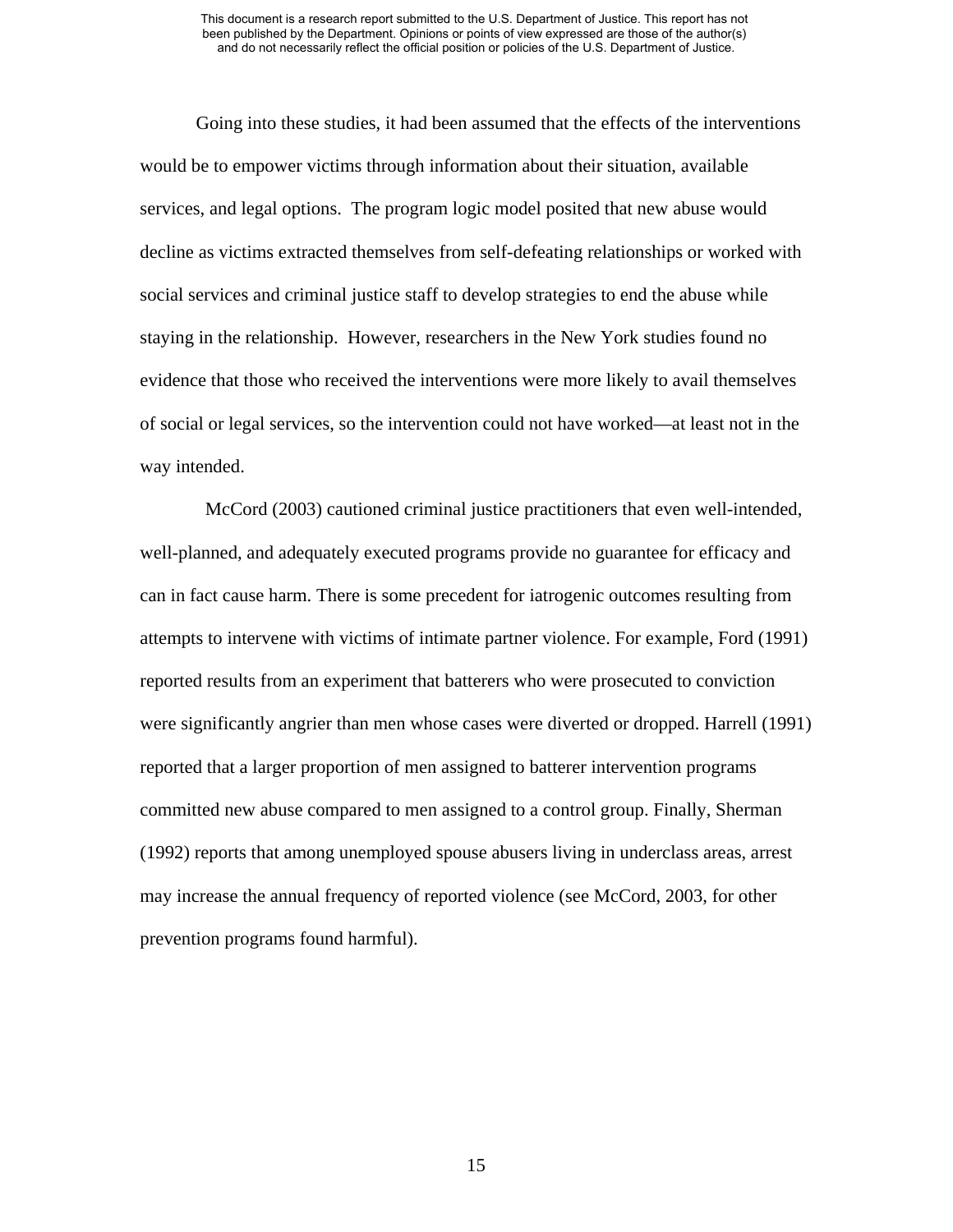## **Need for the Research**

Since the 1980s, the second responder model has become a common enhancement to the police patrol response to domestic violence, often funded by federal dollars. The intervention has usually been justified on the basis of reducing repeat incidents of violence. But the New York experiments are disturbing because they suggest that the intervention may be having the opposite effect.

 The New York field tests were more rigorous than earlier studies that found beneficial effects of second responder programs, and it is often the case when a new intervention is introduced that initial positive evaluation findings are replaced by unfavorable findings as evaluation designs become stronger (Davis and Taylor, 1999). However, it also is possible that the New York and Richmond studies came to different conclusions because the interventions examined in the studies differed in key respects. The New York experiments examined a program in which the second response typically occurred a number of days after the initial patrol response, while the second responders studied in the Richmond and Portland evaluations typically showed up while the responding officers were still on the scene.

The Redlands second responder field test was designed to determine whether the timing of the intervention is a key determinant of its effects. In this study, we compared conditions in which the second response occurred within twenty-four hours, within seven days, or not at all. From these trials, we hoped to obtain reliable results about second responder program models that lessen the odds of continuing abuse and those that may enhance the odds.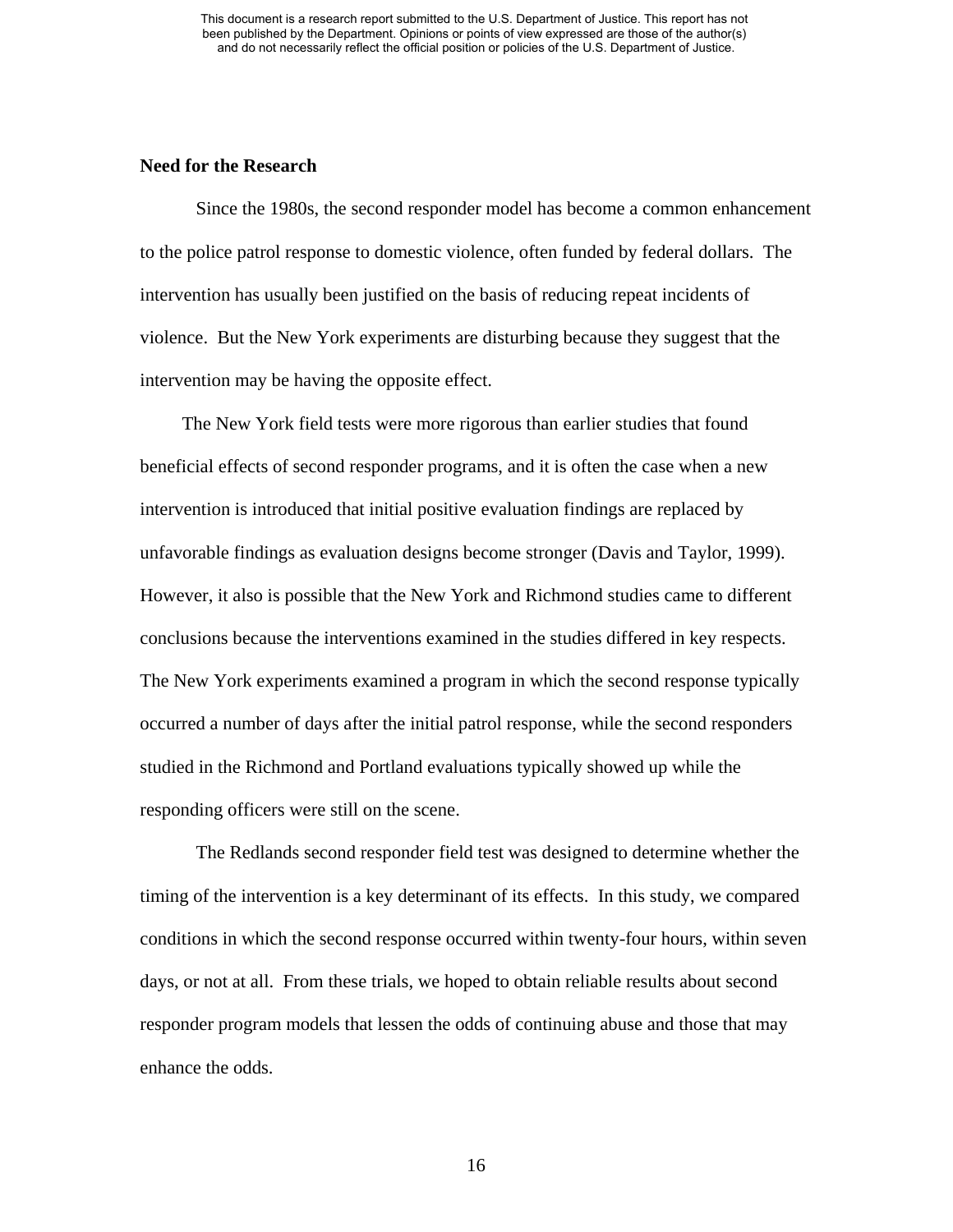## **METHOD**

### **Design Overview**

With the cooperation of the Redlands, CA, Police Department, we conducted a randomized experiment in which: (a) second responders were dispatched to the crime scene within 24 hours (n=75); (b) second responders visited victims' homes one week after the call for service  $(n=77)$ ; or (c) no second response occurred  $(n=148)$ . This design yielded a statistical power level greater than .80 for a moderate to small difference between the treatment and control groups (Cohen, [1](#page-17-0)988).<sup>1</sup>

## **The Study Site: Redlands, CA**

The study was conducted in Redlands, California. Redlands is nestled at the foot of the mountains and edge of the desert in the East Valley region of southwest San Bernardino County. A community of just over 70,000 and growing, Redlands was built on the citrus industry, and its rich heritage is evident in the historic buildings and locations throughout the city. As the economy evolved away from agriculture, Redlands has struck a balance between being a bedroom community to the Los Angeles region and a strong local business environment, most notably as the home of ESRI, the world's leading geographic information software producer. Culture, business, and government in

<span id="page-17-0"></span><sup>&</sup>lt;sup>1</sup> Statistical power for this experiment will vary depending upon the analysis strategy we use. Assuming a .05 significance level and a two tailed test, if we combine the treatment groups and compare treatment overall to absence of treatment, we would expect a statistical power level of greater than .80 even if the standardized effect size is close to .30 (generally considered a close to small effect, see Cohen, 1988). In the case of examination of each of the two experimental categories with the control categories separately, an effect size of greater than .36 would be necessary to reach this same threshold of statistical power. This is still less than the standard of .50 that Cohen (1988) defines as a moderate effect size.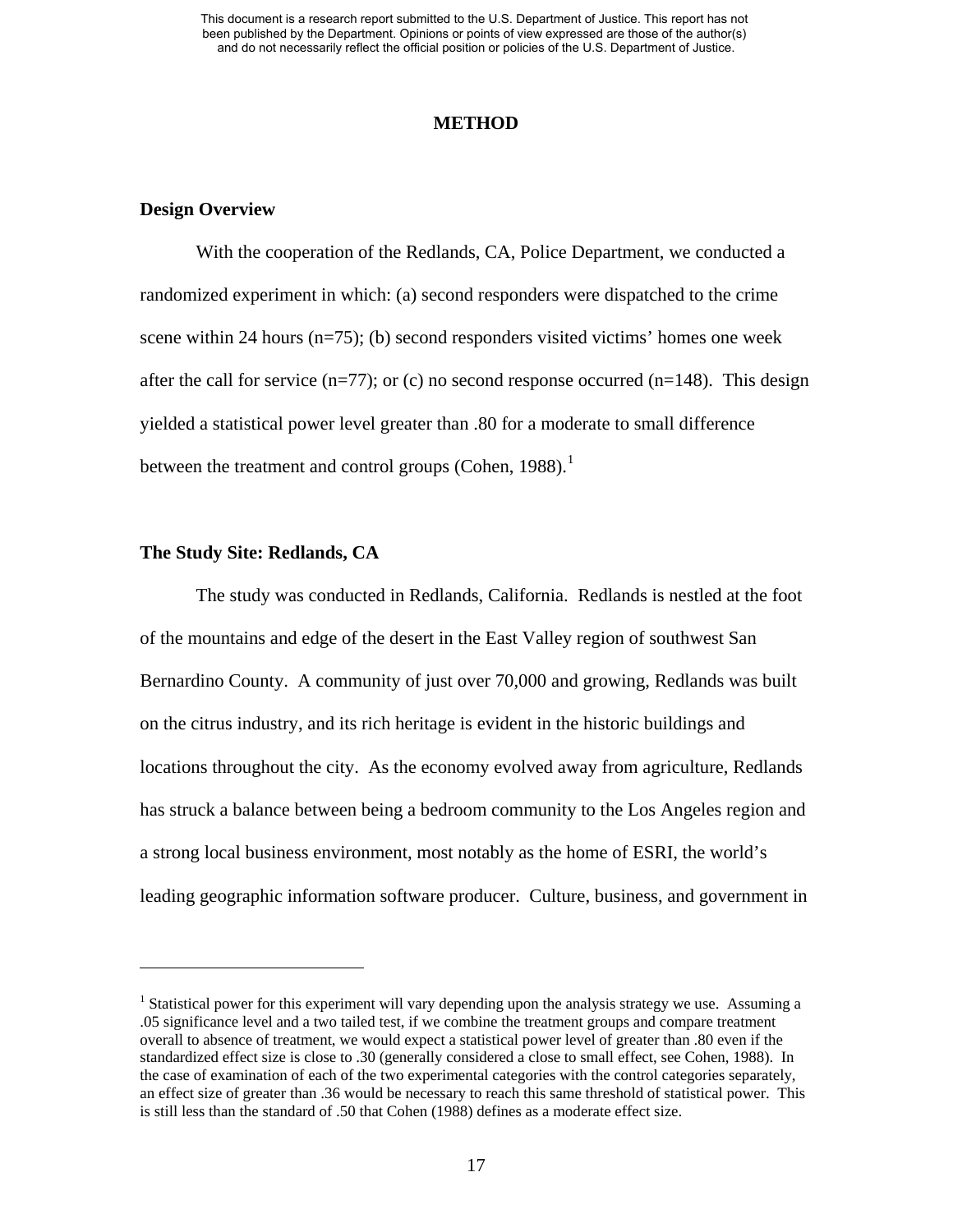Redlands are supported by a strong tradition of education, both through the public schools and the University of Redlands.

The Redlands Police Department (RPD), a force of 90 sworn officers, is known for its progressive and innovative approach to policing. For the past decade, the department has pursued a crime prevention strategy based on both risk and protective factors. The RPD seeks to build and support a strong community through controlling crime before it occurs and pursuing opportunities to engage youth in activities that reduce the risk of delinquency. The RPD is committed to innovative use of technology and analysis and a data-driven policing model. Redlands hosted the Community Mapping, Planning, and Analysis for Safety Strategies (COMPASS) initiative that brought regional crime mapping to the East Valley. Working closely with ESRI and the University of Redlands, the police department has actively supported efforts and research that support evidence-based policing. Parallel Justice initiatives are actively pursued by RPD, and have resulted in the realignment of police resources in support of victims and survivors of crime in the community. RPD has shown special leadership in dealing with offenders reentering the community. Participating in a state pilot effort of GPS monitoring of parolees, RPD conducted analysis that led to the first arrest of a sex offender using realtime field GPS data in California. RPD also coordinates an effort with local churches to provide mentors and other assistance for offenders coming out of prison.

#### **Case Assignment**

Beginning January 1, 2005, and continuing through December 3, 2005, incidents reported to the Redlands Police Department were reviewed each morning by a research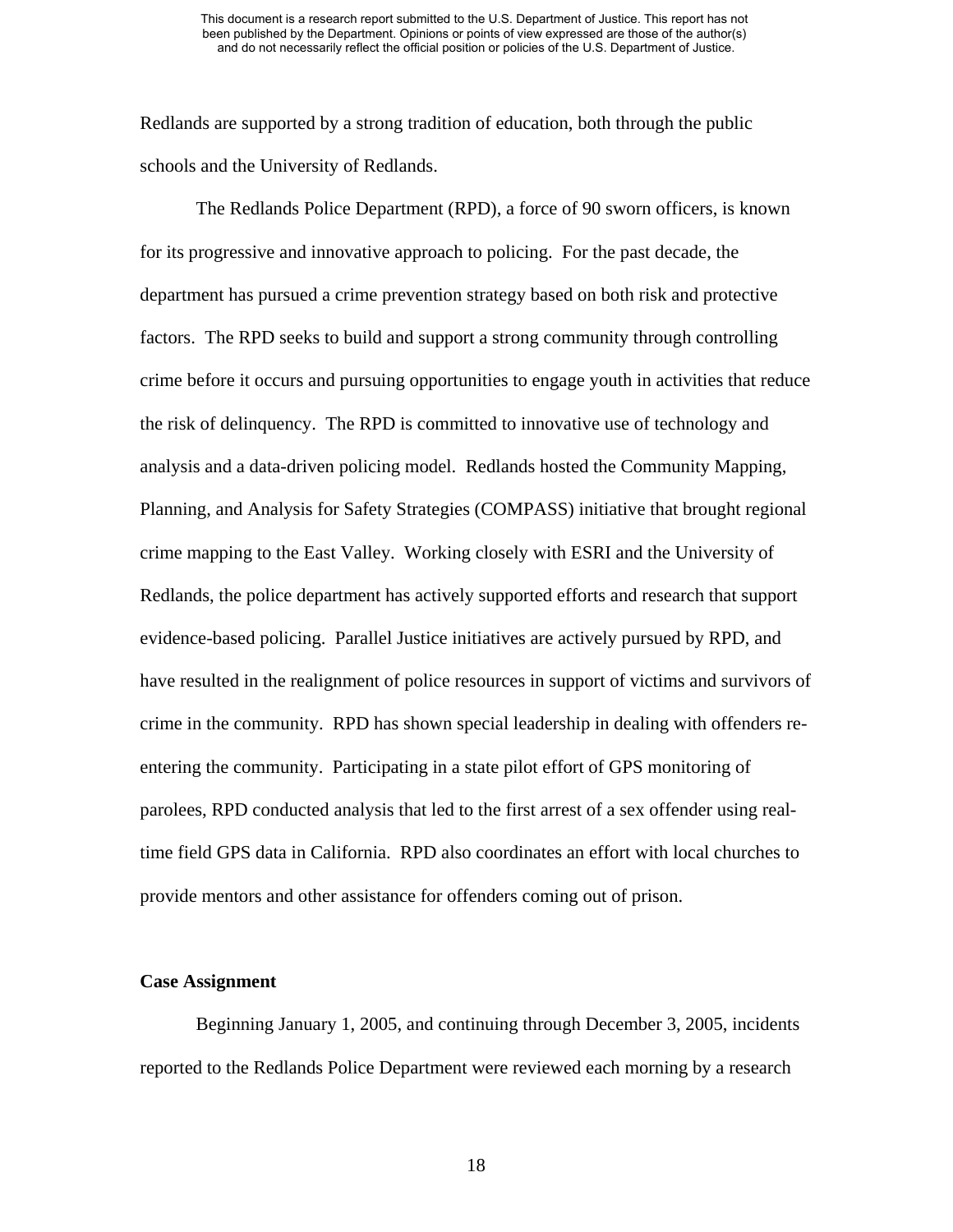assistant to determine whether the incidents involved intimate partners. Cases were determined to be eligible if the incident was coded as a misdemeanor or felony battery of a spouse or intimate partner. The research assistant also developed a computer program to read through the free-text case descriptions and flag additional cases that contained key words such as "domestic" or "abuse". When cases were identified by the computer software, the research assistant read over the case to determine if it did, in fact, involve intimate partner violence.

Once a case was identified, its Redlands police domestic report (DR) number was entered on the next available line in a sequential project log along with the victim's name. Each line of the log contained a pre-determined treatment group assignment, created using a computer random number generator. The logs were checked by the principal investigator once a week to determine whether the DR numbers on completed lines in the log were sequential; if the numbers did follow in sequence, this provided assurance that no efforts were being made by members of the Redlands police to circumvent the random assignment process in an effort to ensure that second responses were made in specific cases. This procedure provided a good check on the integrity of the random assignment process. Periodic visits were also made by project staff to supervise the process and discuss any problems with the research assistant and Redlands police staff.

Prior to the start of case intake, procedures were worked out with the Redlands police to handle overrides of the experimental assignments. Cases assigned to the control condition where police staff felt there was high potential for serious continued violence, and therefore a home visit was essential, were presented to a lieutenant for consideration. If the lieutenant concurred that there was serious and immediate danger to the victim, the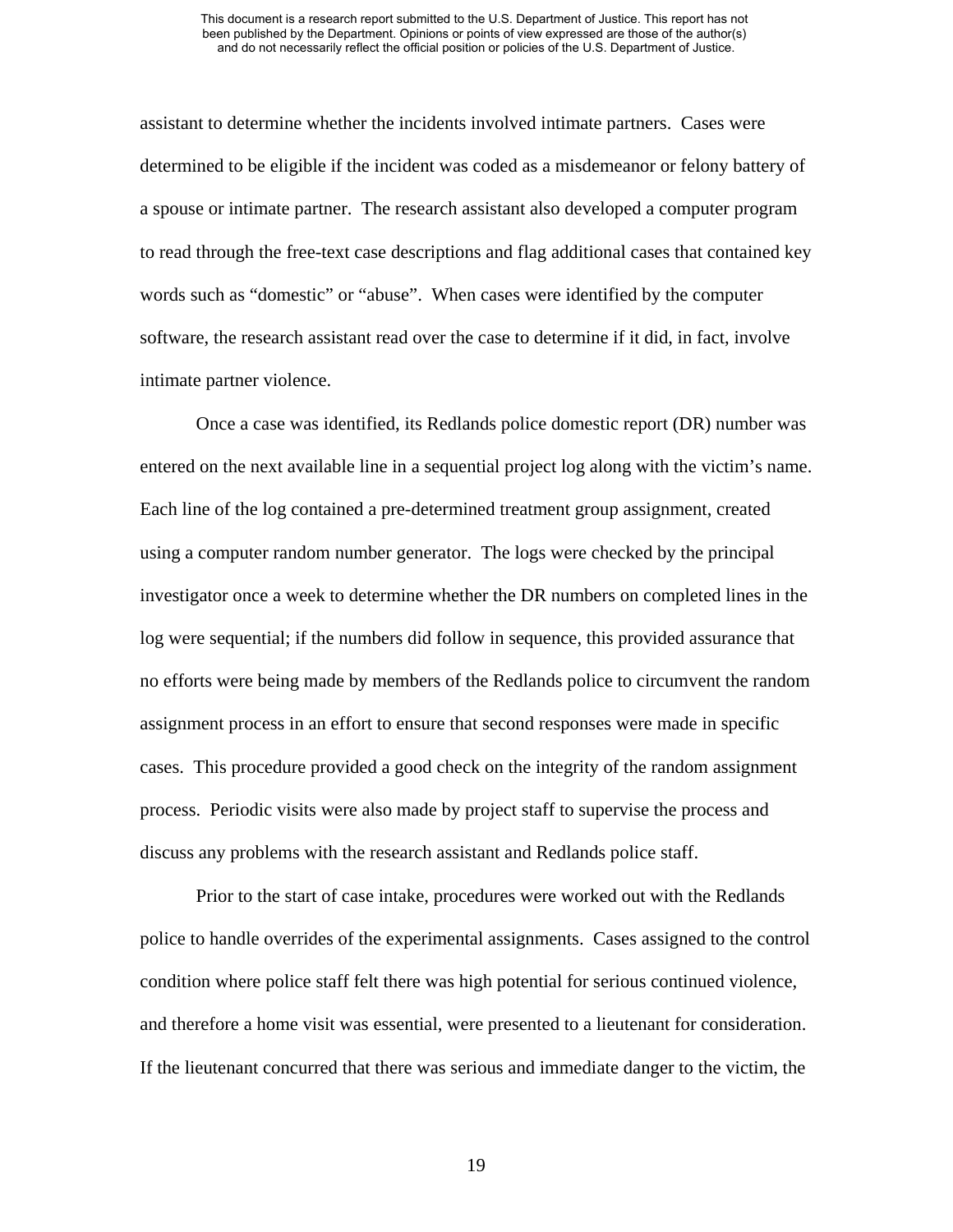experimental assignment was overridden and an immediate home visit conducted. In the final sample of 308 cases, there were 75 cases assigned to the 24-hour second response condition, 77 cases assigned to the seven-day second response condition, 148 cases assigned to the control condition, and eight cases that had been assigned to the control conditions but reassigned to receive an immediate second response as the result of a supervisor's override.

## **Treatment**

For designated incidents, a team of officers, including a trained female domestic violence detective, visited households within either twenty-four hours or seven days of a domestic complaint. The visits generally typically lasted 30-45 minutes, depending on the victim's receptiveness to assistance. The goals of home visits were to ensure that the victim had information about and access to resources and services, to answer any questions they had about the complaint or the justice process, and to encourage a sense of trust in the police and the criminal justice system as a whole.

A written protocol guided the officer or officers making home visits. The visits began by the officer talking to the victim about the recent incident and any immediate safety concerns that she had. The officer discussed with the victim the nature of domestic violence and the very real possibility that the incident she experienced would recur if no action was taken. The officer tried to make the victim understand that the police department took the matter seriously and was there to assist her. She also asked the victim a series of questions about her relationship with the abuser, history of abuse, and the presence of children and weapons in the home.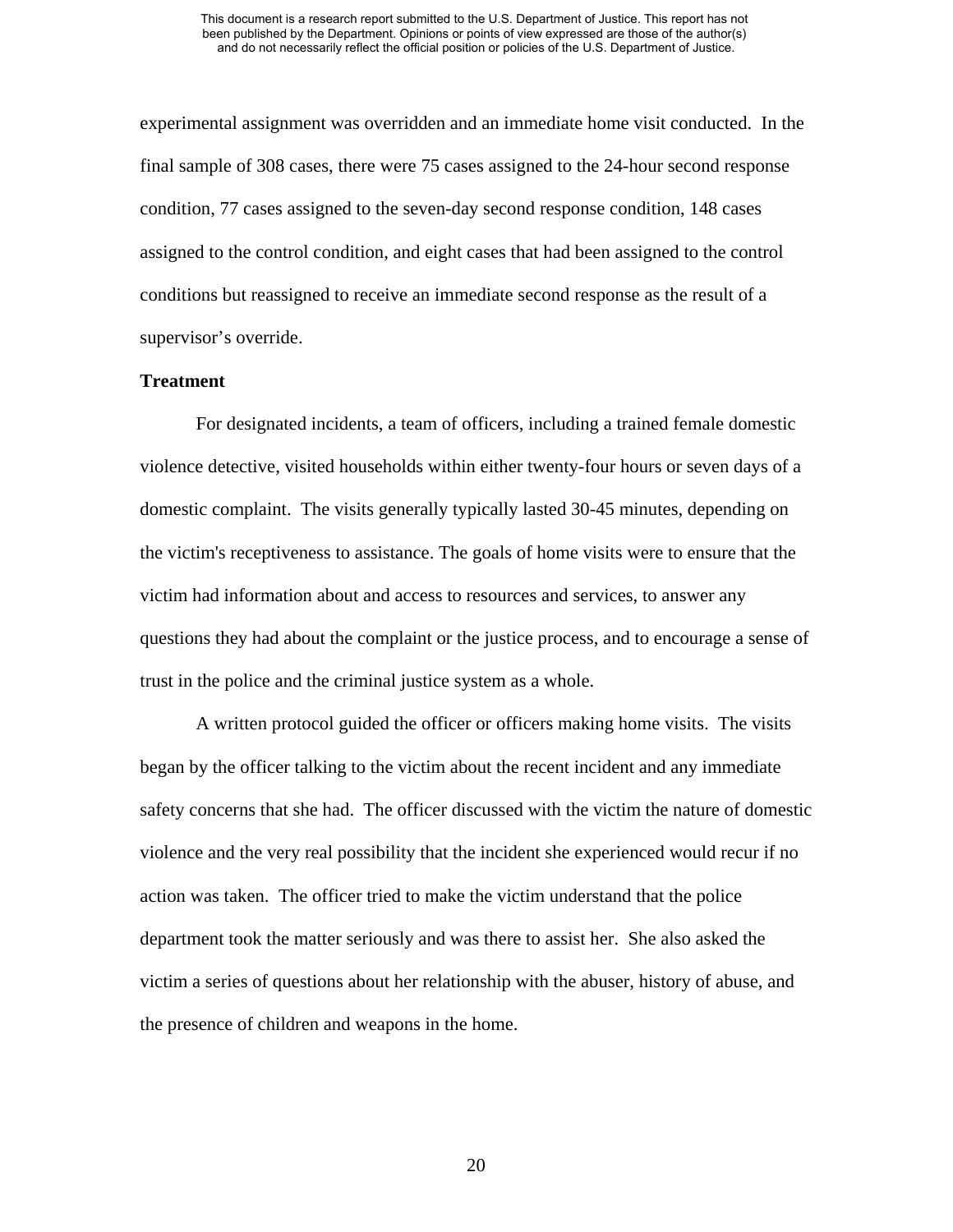Once preliminaries were taken care of, the second response officer tried to ensure that the victim had information about resources and services; offered practical assistance; worked with the victim to develop a safety plan; and instructed the victim in how to document future abusive or stalking behaviors. Before leaving, the officer provided the victim with a written description of local resources to assist domestic violence victims, including housing relocation, counseling, domestic violence shelters, medical help, civil legal assistance, information about the criminal justice process, aid in applying for an order of relief, and emergency financial assistance.

In cases where the complainant was not home in two tries, literature was left and/or phone contact made with the household. In-person contact was made with the victim in 84 percent of households in the 1\one–day and seven-day conditions. It might be argued that since not everyone assigned to receive a second response in fact received the full strength treatment, the internal validity of the study was reduced. However, we and other evaluators have argued (Davis and Smith, 1994b; Gartin, 1995) that the fact that an intended criminal justice intervention is not always actually delivered does not reflect a weakness of the experiment. The test was of a public policy intervention—a program to make *reasonable efforts* to conduct follow-up home visits within time and budgetary constraints. Only in a perfect world would every household have received the intended follow-up visit. Researching such a system might tell us about whether home visits work in theory, but would not inform us about a public policy which attempts to conduct home visits.

### **Collecting Rearrest Data from Police Files**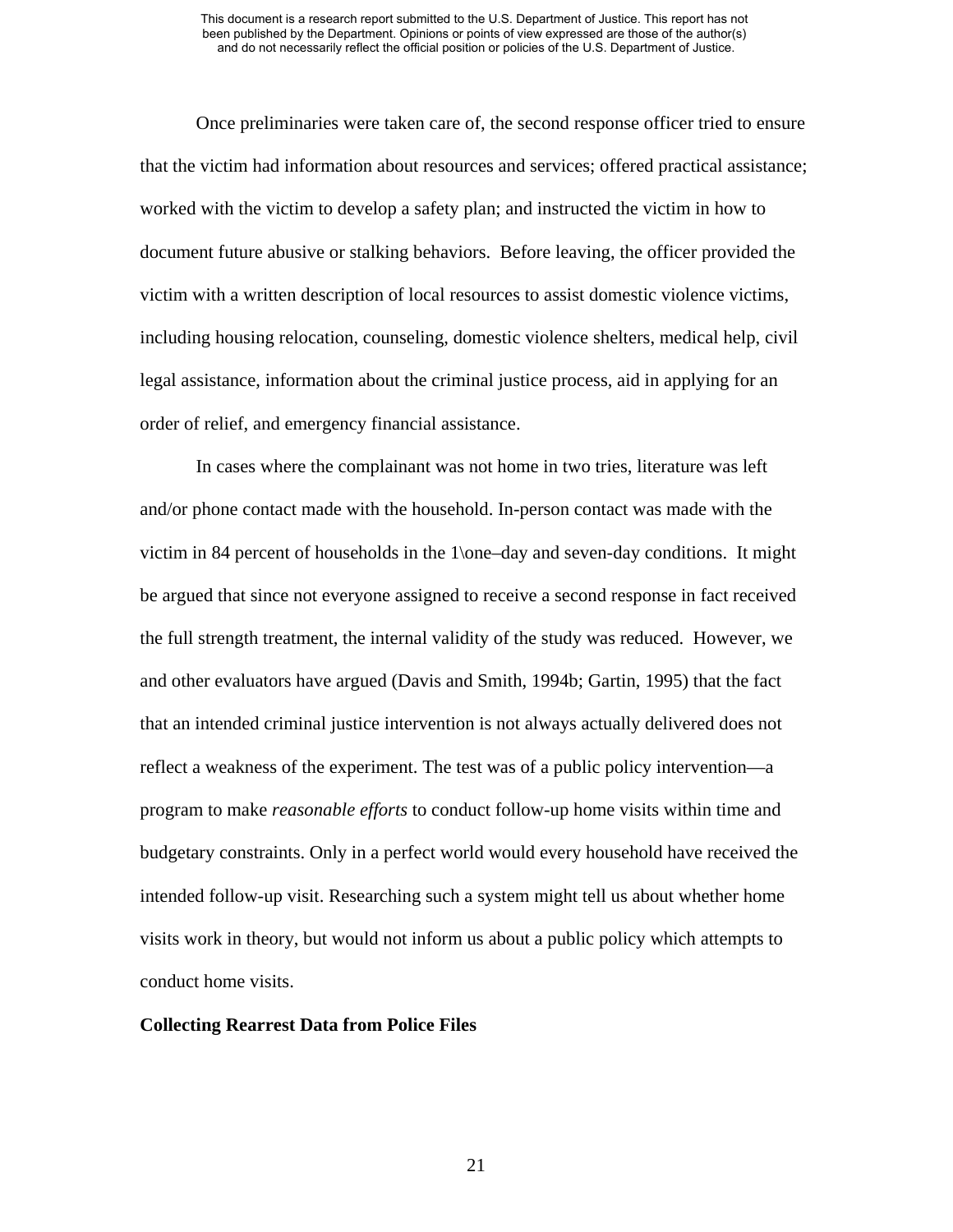Six months after the reporting date of the last incident in the study, Redlands Police crime analysis officers wrote a software program to search their database to determine if any new incidents had been reported. The search returned any cases associated with the same victim in the trigger incident. For any new incidents identified, information was collected on the date, charge, and identity if the perpetrator.

## **Interview Procedures**

Six months following the trigger incident, research staff attempted to interview victims about any new incidents of abuse that might have occurred. These attempts were made by telephone, with each victim receiving at least five attempts spread out over daytime, evening, and weekend hours. In cases where the victim could not be reached by phone, an incentive letter was sent to the victim's home, offering a \$50 stipend to call our research offices. We took several steps to protect victims from possible retaliation from the abuser. When making phone calls, no messages were left if no one answered. If someone other than the victim answered and wanted to know why we wanted to speak to the victim, we told them that we were conducting a "women's health study" in cooperation with the City of Redlands. Incentive letters similarly stated that we were interested in the victim's responses for a women's health study. In the handful of cases with male victims, we said we were conducting a "men's health study."

We ran into serious problems reaching victims for telephone interviews. In fact, the final interview rate by phone was just 14 percent, even including sending incentive letters that offered an increased stipend for completing the interview. We were able to interview just twenty-two victims who were taken into the sample during the first seven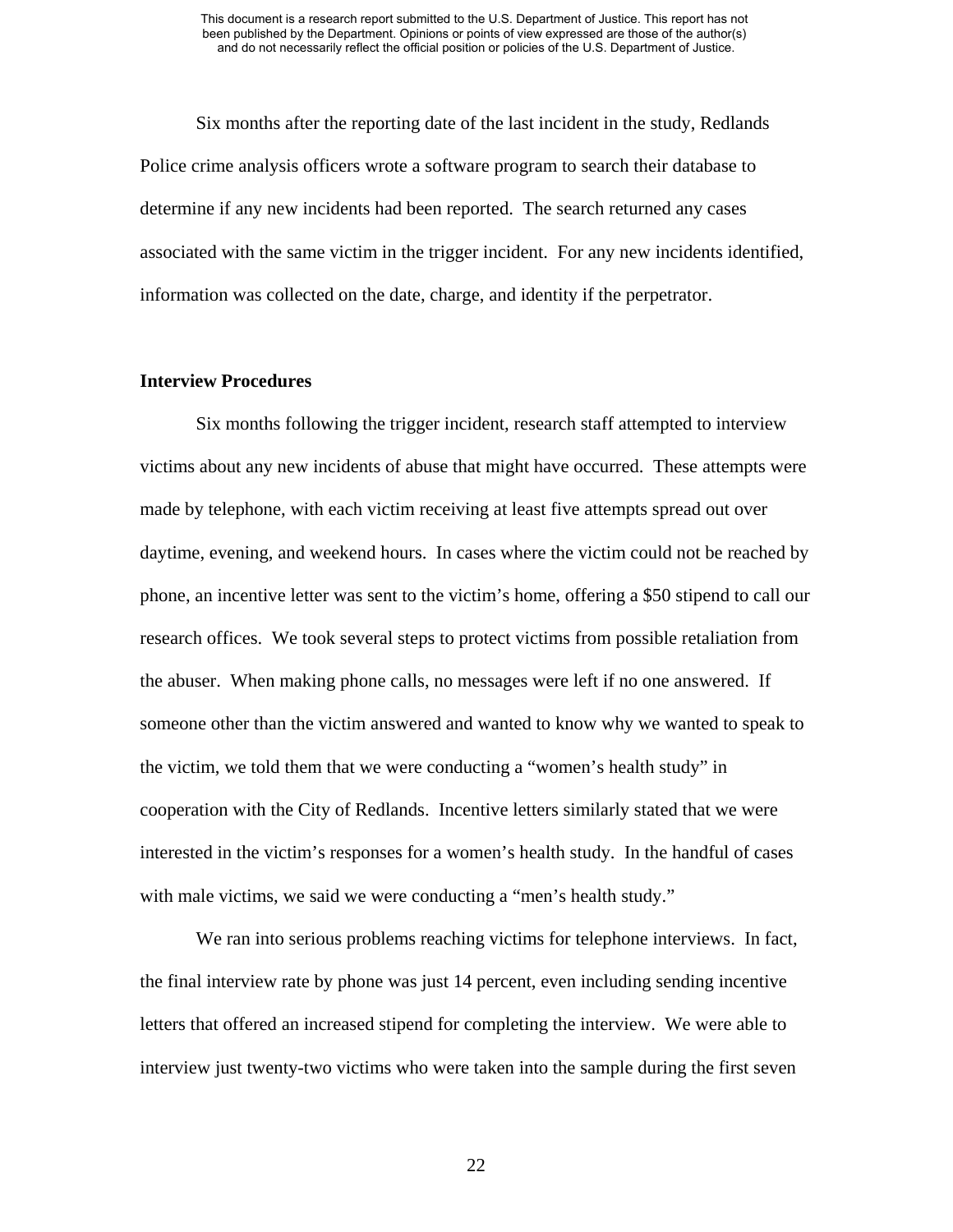months of intake. From this initial group, we found 83 numbers disconnected or incorrect, 33 numbers with no answer after five attempts (spread out during days, nights, and weekends), ten numbers with caller ID block, and nine cases with no number available from police records. The incentive letters offering \$50 for victims to call in led only to an additional seven interviews.

As a result of the poor rate of success for the first half of the sample, we decided to try going to the homes of a subsample of victims to see whether this method would lead to better success. We believed it would because we felt that our lack of success by phone was due to victims having their phones disconnected or to victims' use of caller ID to screen out calls from unrecognized numbers. A pilot test of home visits produced twenty-two interviews out of fifty households tried. With this success, NIJ agreed to provide some additional funding to conduct home visits for all victims not yet interviewed. With the additional funds, we made two home visit attempts for each victim not yet interviewed–one during the day and one during evening hours.

The home visits raised our interview success rate dramatically (see Table 1). We achieved a 41 percent interview success rate overall: Without the home visits, the success rate would have been just 19 percent. The most common reason for not obtaining interviews was that victims had moved without a forwarding address. These cases accounted for nearly one-quarter of all cases in the sample.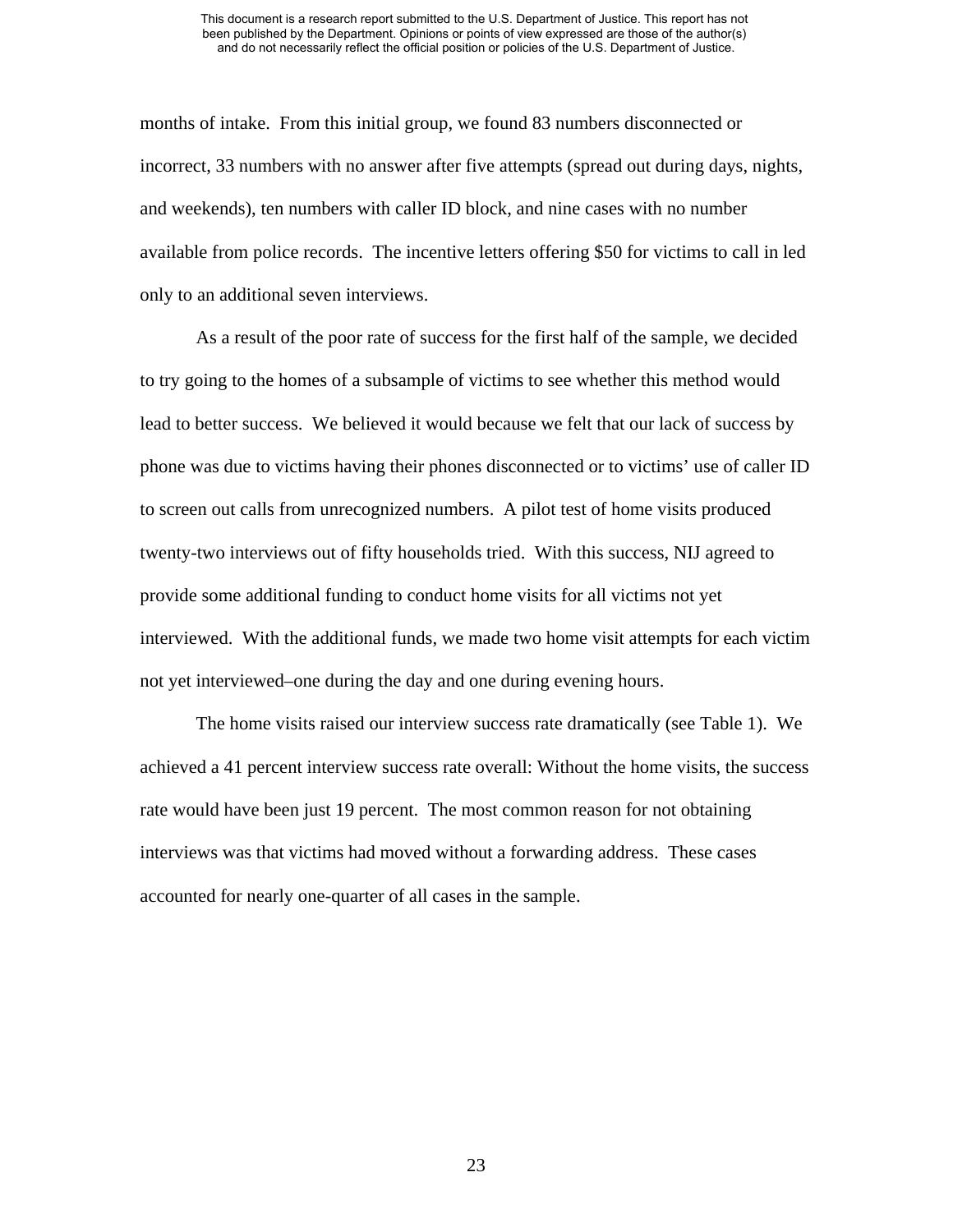| Interviewed            | 41%               |
|------------------------|-------------------|
| -- By phone            | 13%               |
| -- By incentive letter | 6%                |
| -- By home visit       | 22%               |
| Refused                | 18%               |
| Moved                  | 24%               |
| No contact             | 16%               |
| Total                  | 100%<br>$(N=300)$ |

**Table 1: Results of Interview Attempts** 

# *Characteristics of those who completed interviews*

Table 2 compares characteristics of cases in which interviews were competed with those where they were not completed. There were no statistically significant or even substantial differences between the two groups in terms of prior domestic police reports<sup>[2](#page-24-0)</sup>, victim gender, victim age, or perpetrator age. However, there was a significant

<span id="page-24-0"></span><sup>2</sup> Following convention in studies of criminal justice interventions for domestic violence cases, we gathered information only on prior domestic incidents. Research has shown that prior domestic incidents are most closely related to the propensity to commit future domestic abuse.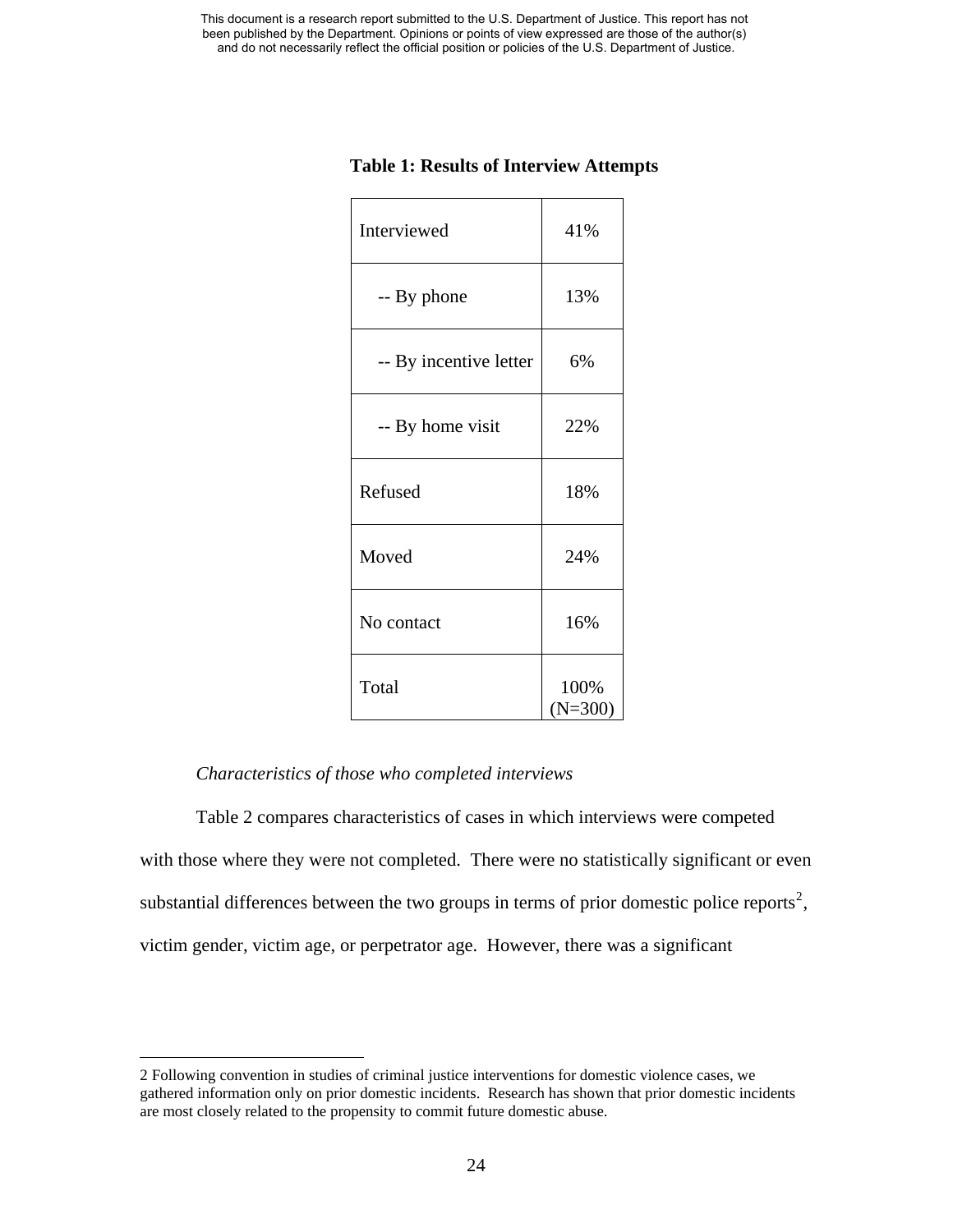difference in terms of charge; victims who were interviewed were more likely to be

involved in non-violent incidents relative to those not interviewed.[3](#page-25-0)

| Charge (% violent)       | 71%  | 83%  | .03 |
|--------------------------|------|------|-----|
| Prior DV                 | 0.38 | 0.48 | ns  |
| Victim gender (% female) | 85%  | 81%  | ns  |
| Victim age               | 35.0 | 33.9 | ns  |
| Perpetrator age          | 35.2 | 35.5 | ns  |

**Table 2: Characteristics of Cases Where Interviews Were Completed**

Finally, there were no meaningful differences in the proportion of interview completion according to treatment group. The rate of completion was 41 percent for the one-day response group; 44 percent for the seven-day response group; and 40 percent for the control group.

<span id="page-25-0"></span><sup>3</sup> This might mean that recidivism using the victim interview sample might result in slight underestimates of the true rate of new abuse.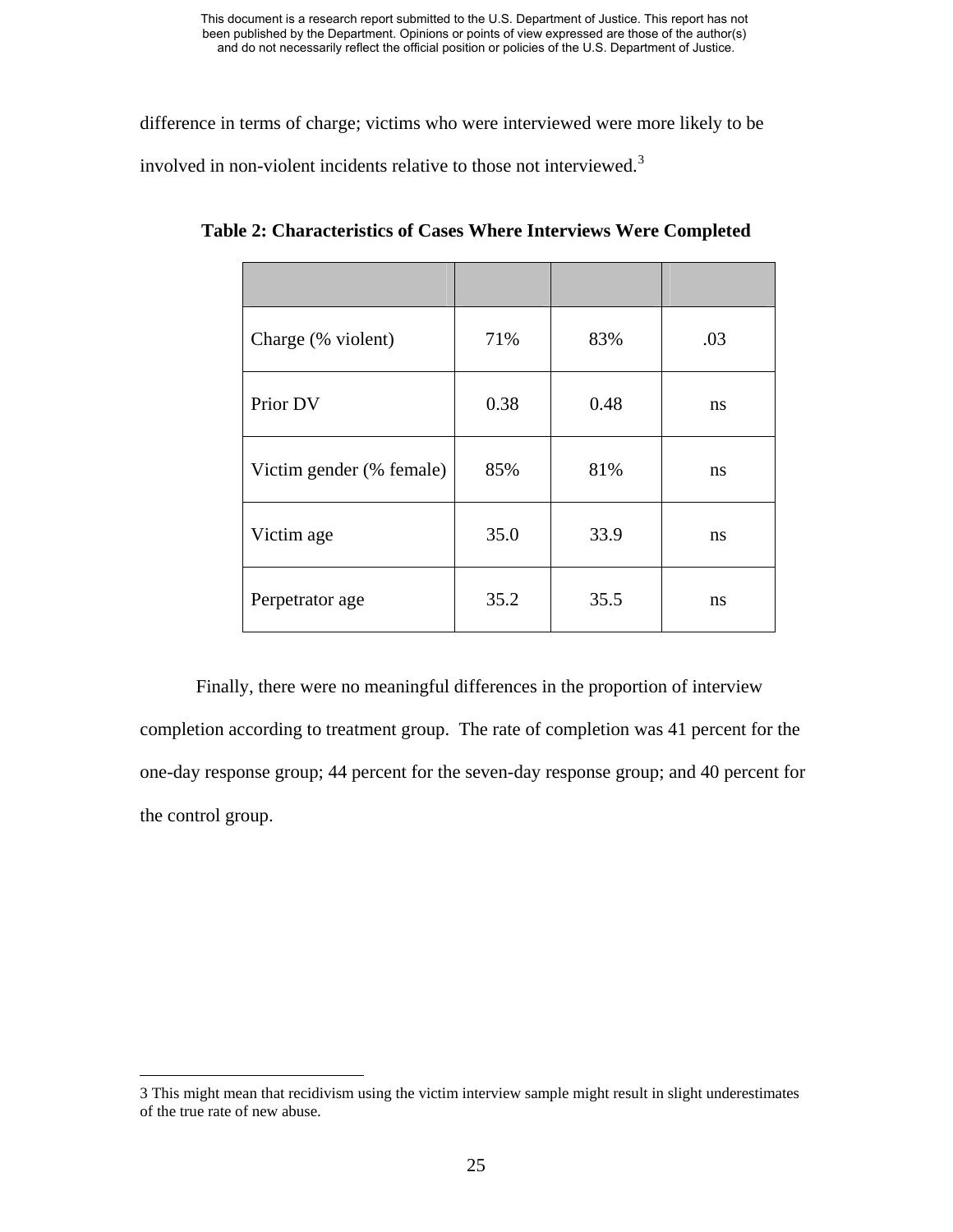### **RESULTS**

# **Case Characteristics**

We had access to information on charge, prior domestic incidents, victim gender, victim age, and perpetrator age to define all cases included in the sample. Table 3 indicates that a large majority of cases involved violent acts. Fifty-three percent of cases involved charges of misdemeanor battery, 23 percent felony spousal assault, 1 percent assault with a weapon, and 1 percent sexual assaults. Twenty-one percent of the cases involved non-violent charges, most commonly vandalism, violation of a restraining order, threats, or harassing phone calls.

| <b>Battery</b>                 | 53% |
|--------------------------------|-----|
| Spousal assault                | 23% |
| Assault with weapon            | 1%  |
| Sexual assault                 | 1%  |
|                                |     |
| Vandalism                      | 5%  |
| Violation of restraining order | 5%  |
| Harassing phone calls          | 4%  |
| <b>Threats</b>                 | 4%  |
| Burglary/larceny               | 1%  |
| Disable phone line             | 1%  |
| Other                          | 3%  |
|                                |     |

### **Table 3: Complaint Charges**

Three in four perpetrators did not have a history of abuse against the victim with the Redlands Police Department. Sixteen percent had one prior incident on file, 4 percent had two incidents, 3 percent had three incidents, and 1 percent had four or more incidents.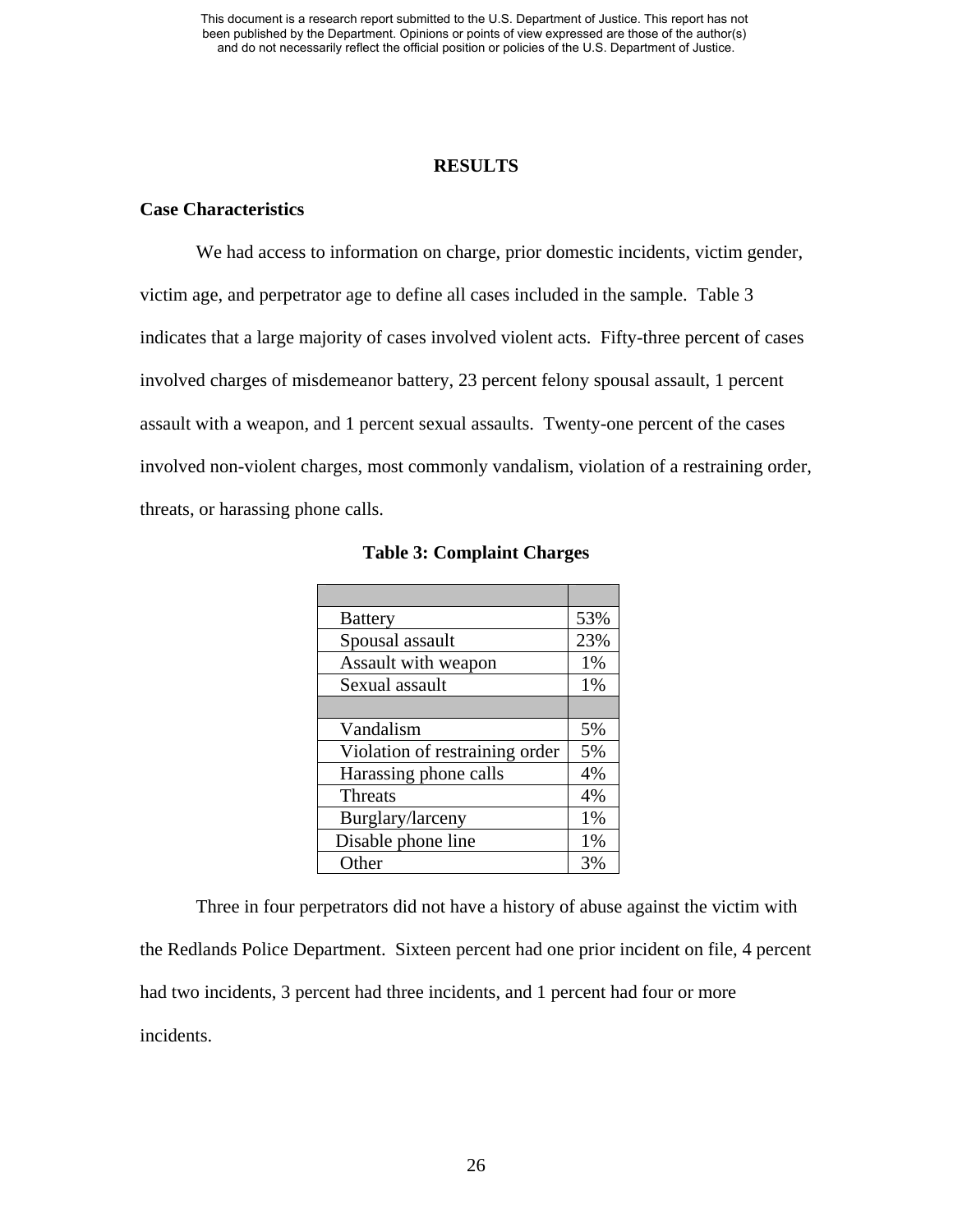Eighty-two percent of the victims were female, while 18 percent were male. The median age for victims was 33 years and, for perpetrators, 35 years.

We had additional information on characteristics of victims and cases from those victims interviewed. Slightly more than one in three victims (34 percent) said that they were married to the perpetrator and they were living together. Twenty-four percent said that they were living with the perpetrator but not married. Twenty-one percent of victims said that they were romantically involved with the perpetrator but not living with him, and the same proportion said that they were divorced or separated from the perpetrator. Nearly half of victims (46 percent) said that they had been involved with the perpetrator for more than five years and another 39 percent said that the relationship had been ongoing for at least one year. Just 14 percent reported that their relationships had begun within the past year.

According to victims, two in three perpetrators had abused them prior to the sampled incident—a far higher number than reported above for the proportion who had a previous history with the police for abuse against the victim. According to victims, perpetrators had committed an average of two prior acts of abuse against them.

Eight in ten victims had children living in the house. A strikingly high number said that they had completed high school (83 percent) and 45 percent reported taking at least some college courses.

### **What Happened During Home Visits**

According to the officers conducting the second responses, contact was made with the victims at their homes in 84 percent of the cases in which it was attempted. In cases where the home visit attempt was not successful, literature was left with information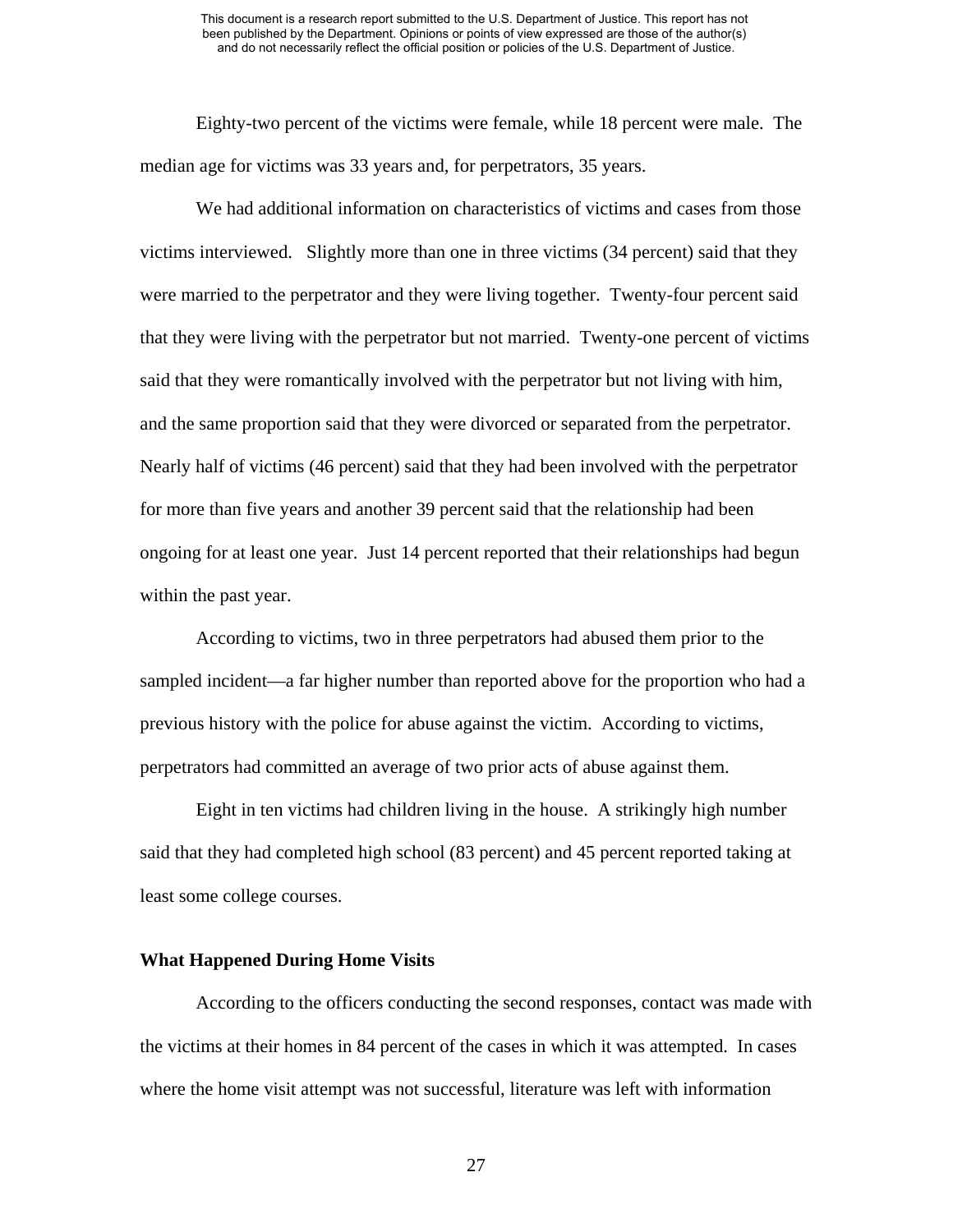about community services. Perpetrators were present in just twenty-one of the home visits, according to officers. That low number was the result of an intentional practice to call ahead to make sure perpetrators were not present when the officers came to the home. But officers were not always able to reach victims by phone ahead of time, so there were some instances in which the perpetrator was there when the officers arrived.

One concern about conducting second response visits was that the visit might trigger anger in the perpetrator. While partners were home during just a handful of visits, nearly half (46 percent) of victims said that their partners were aware that the visit occurred. Of these, approximately one in four (28 percent) reported that their partner had a negative reaction to the visit.

All but three of the victims interviewed said that they talked with the officer about their needs during the home visit. Seventy-eight percent said they and the officer discussed a safety plan during the visit; one in three said that they discussed getting help for their spouse.

All victims contacted were given a packet of information describing local services available for victims. In addition, in 23 cases, officers recorded referral information given in response to victims' expression of interest in a particular resource. The most common of these specific referrals were to counseling programs (14 referrals) or parenting classes (5 referrals). Other types of referrals—including shelters, civil legal assistance, assistance in obtaining a restraining order, and district attorney victim advocates—were given in just one or two cases.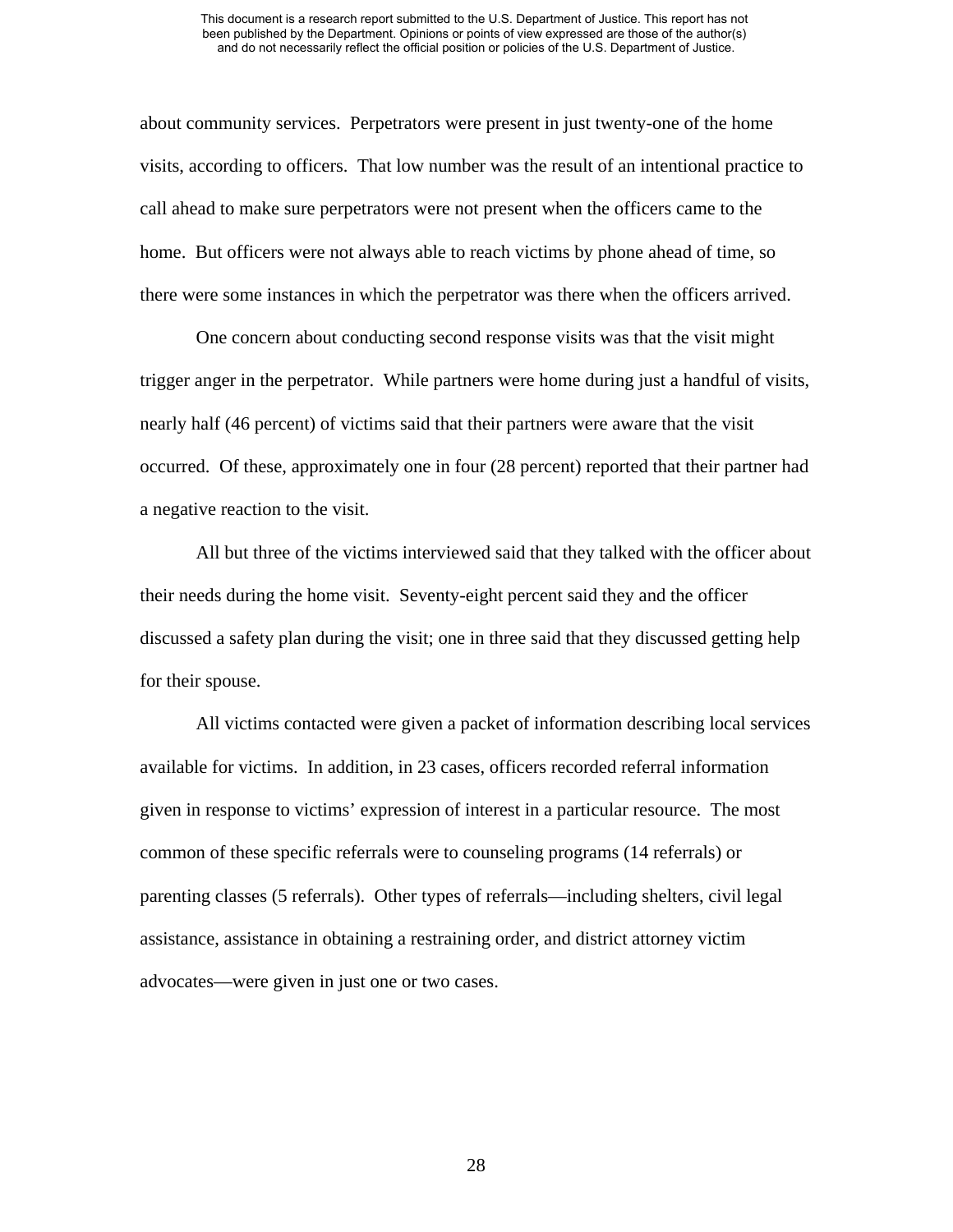When asked to evaluate the visit, two in three victims said that it was very helpful and another 28 percent felt that the visit was somewhat helpful. Only a small proportion (5 percent) felt that the visit had not been helpful.

# **Characteristics of cases assigned to treatment versus control groups**

Table 4 compares cases assigned to the two intervention groups with those assigned to the control condition. With one exception, there were minimal differences between the treatment groups on all variables. Victims assigned to the one-day response tended to have been in their relationships longer than victims in the seven-day response condition and the control condition. The finding of a single significant difference out of ten tests conducted on pre-treatment characteristics of groups would be expected by chance. We do not believe that this raises concerns about the integrity of the random assignment process.

| All cases $(N=300)$                    |      |      |      |     |
|----------------------------------------|------|------|------|-----|
| Charge (% violent)                     | 75%  | 74%  | 83%  | ns  |
| Prior DV                               | 0.53 | 0.34 | 0.38 | ns  |
| Victim gender                          | 81%  | 86%  | 81%  | ns  |
| Victim age                             | 34.5 | 33.4 | 35.4 | ns  |
| Perpetrator age                        | 35.4 | 34.4 | 36.8 | ns  |
|                                        |      |      |      |     |
| Interviewed cases $(N=128)$            |      |      |      |     |
| Relationship (% married)               | 37%  | 32%  | 34%  | ns  |
| Length relationship $(5 \text{ yrs+})$ | 63%  | 50%  | 37%  | .02 |
| Prior incidents                        | 8.0  | 5.1  | 5.0  | ns  |
| Children in home                       | 1.7  | 2.0  | 1.5  | ns  |
| Victim education (%HS grad)            | 81%  | 85%  | 85%  | ns  |

**Table 4: Characteristics of Cases Assigned to Intervention and Control Groups**

# **Recidivism Data from Redlands Police Records**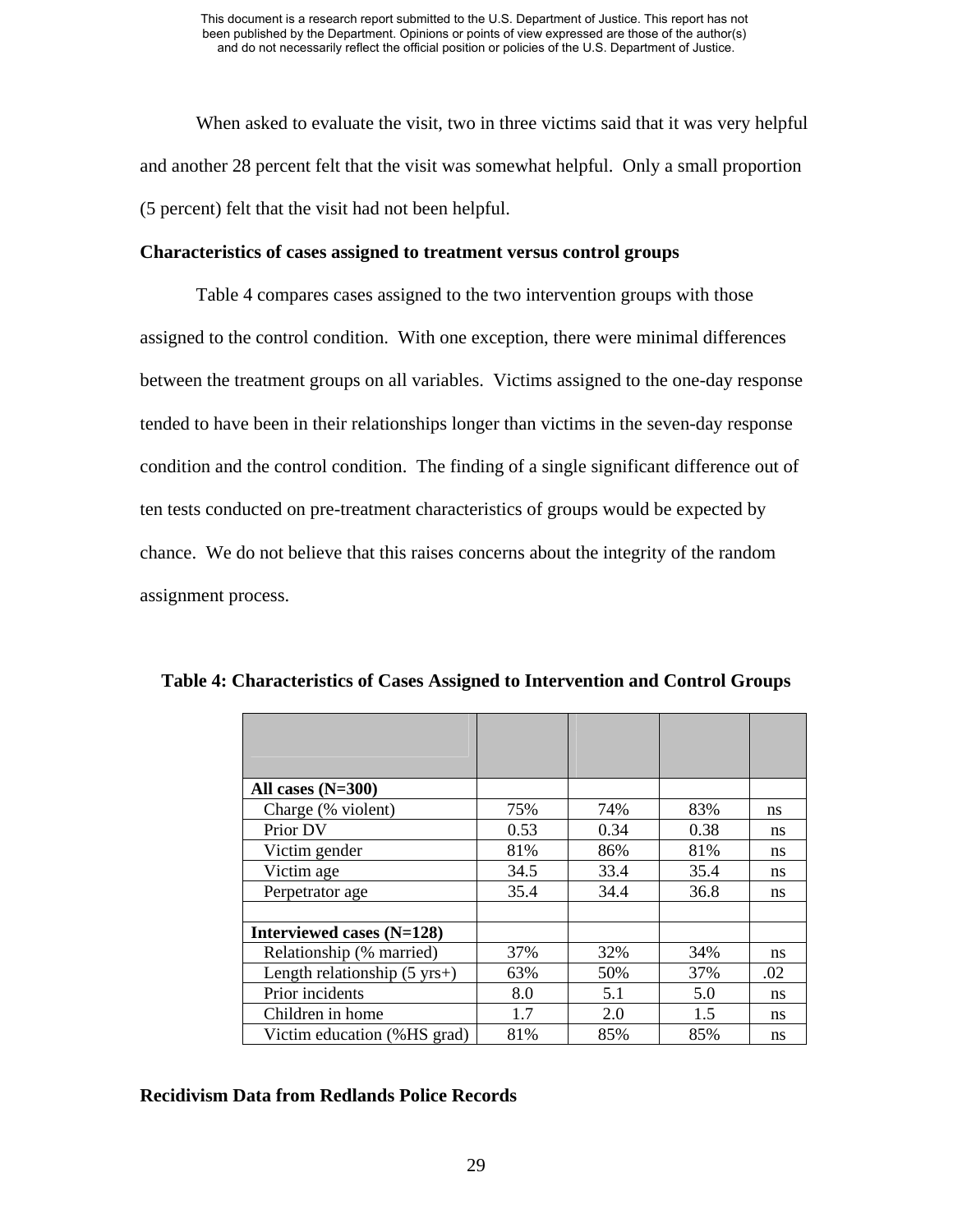Approximately nine months after the final case was taken into the sample, the Redlands Police Department ran a check of their database to determine whether victims in our sample had been a victim in a new complaint. To eliminate unfounded and noncrime complaints, we examined only those new cases where the RPD assigned a new DR number. For any new cases we found, we coded the date of new incidents, the charge, and whether the perpetrator was the same or a different individual.

# *Prevalence of new domestic incidents*

Table 5 presents the proportion of cases resulting in new incidents according to treatment group. The table shows that the one-day response group generated somewhat more new incidents (32 percent) compared to the seven-day response group (23 percent) or the control group (24 percent). The two second response groups combined yielded a 28 percent rate of new incidents compared to the control group rate of 24 percent. None of these differences approached statistical significance.

We also analyzed separately only those new incidents that were known to involve the same perpetrator as the original incident.<sup>[4](#page-30-0)</sup> Those results, also displayed in Table 5, showed essentially no difference according to treatment groups.

| Any subsequent incident reported | 32% | 23% | 28% | 24% | .51 |
|----------------------------------|-----|-----|-----|-----|-----|
|                                  |     |     |     |     |     |

**Table 5: Prevalence of New Incidents by Treatment Group** 

<span id="page-30-0"></span><sup>4</sup> Ten cases in which the identity of the perpetrator was not known were coded as "same perpetrator" based on the observation that over 90 percent of new incidents where the identity of the perpetrator was known involved the same perpetrator as the original incident.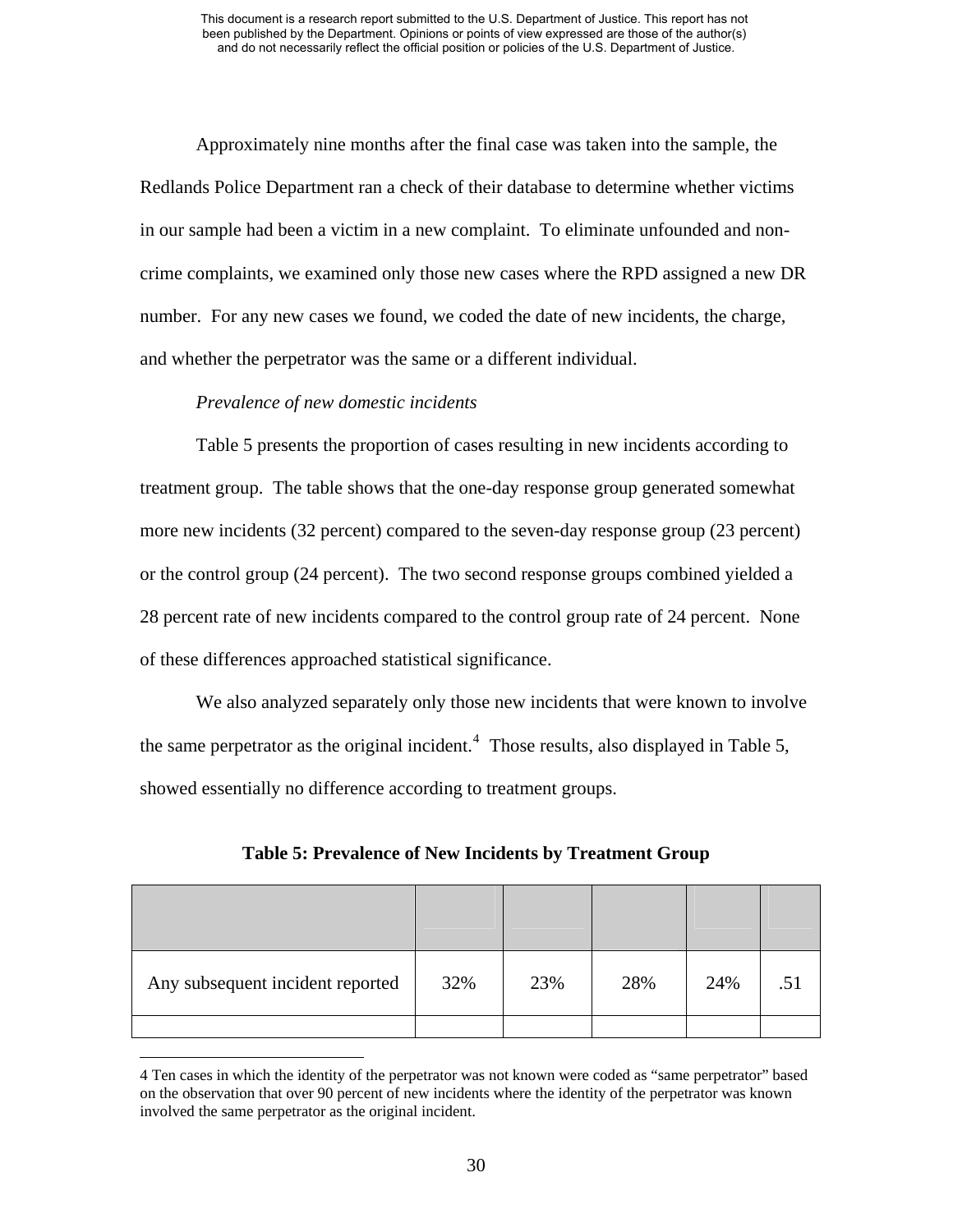| Subsequent incident with same | 25% | 20% | 23% | 22% | .99 |
|-------------------------------|-----|-----|-----|-----|-----|
| perpetrator                   |     |     |     |     |     |
|                               |     |     |     |     |     |

\* Significance tests collapse both second response treatments; no significant differences emerged when comparing 1-day and 7-day groups to controls separately, either.

## *Time to failure*

Figure 1 presents survival curves for cases assigned to each of the intervention conditions. The curves represent the proportion of cases in each condition that had not reported a new incident at each time interval across the bottom of the curves. They suggest that the cases assigned to the two second response conditions tended to fail somewhat sooner than control cases.



Days to 1st repeat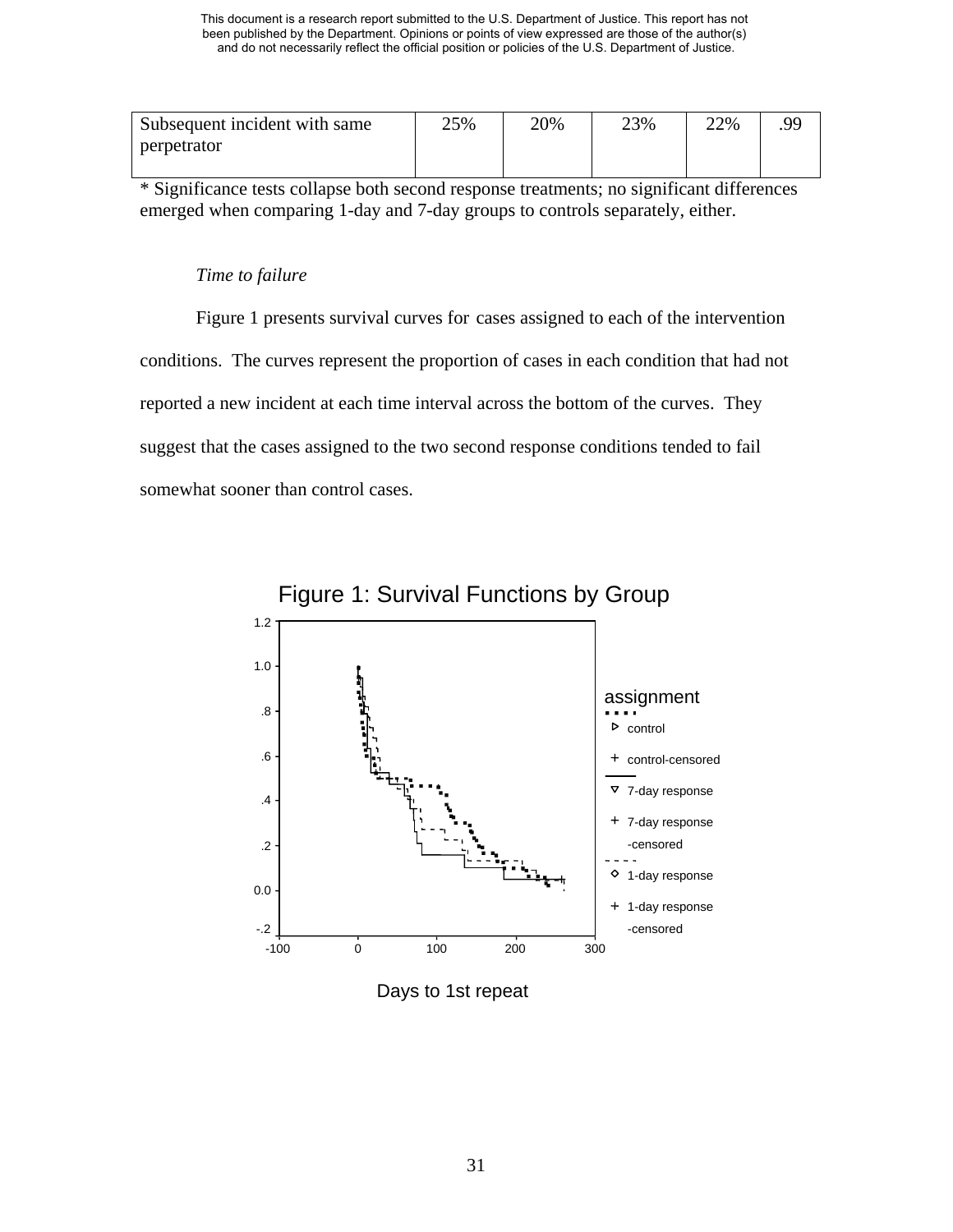The statistics in Table 6 confirm that the cases assigned to the two second response conditions tended to fail somewhat sooner than control cases (mean survival time = 72 days and 59 days for one- and seven-day response groups compared to 79 days for the control group). But the differences were slight and the confidence intervals for the three conditions showed strong overlap. The Breslow statistic, based on a comparison of the number of terminal events with the expected number for each time interval, did not approach statistical significance.

| 1-day response | 71.77 | 16.42 | 39.58, 103.96 | 0.05 |     |
|----------------|-------|-------|---------------|------|-----|
| 7-day response | 58.79 | 15.27 | 28.86, 88.71  | 0.07 | .80 |
| Control        | 79.30 | 14.82 | 50.25, 108.35 |      |     |

**Table 6: Survival Time by Treatment Group**

\* Comparison with control cases

## *Frequency of new incidents*

We also examined the frequency of new abusive incidents reported to the police. The mean number of new incidents for the one-day response group was 0.64, compared to 0.42 for the seven-day response group and 0.46 for the control group.

To test for statistical significance of differences between treatment groups in the number of new domestic incidents, we ran a negative binomial model. The model included dummy variables representing the two second response conditions, with the dummy for the control condition omitted. The results, presented in Table 7, are consistent with the findings based on prevalence and time to failure. Cases assigned to the one-day response group had more repeats than cases assigned to the seven-day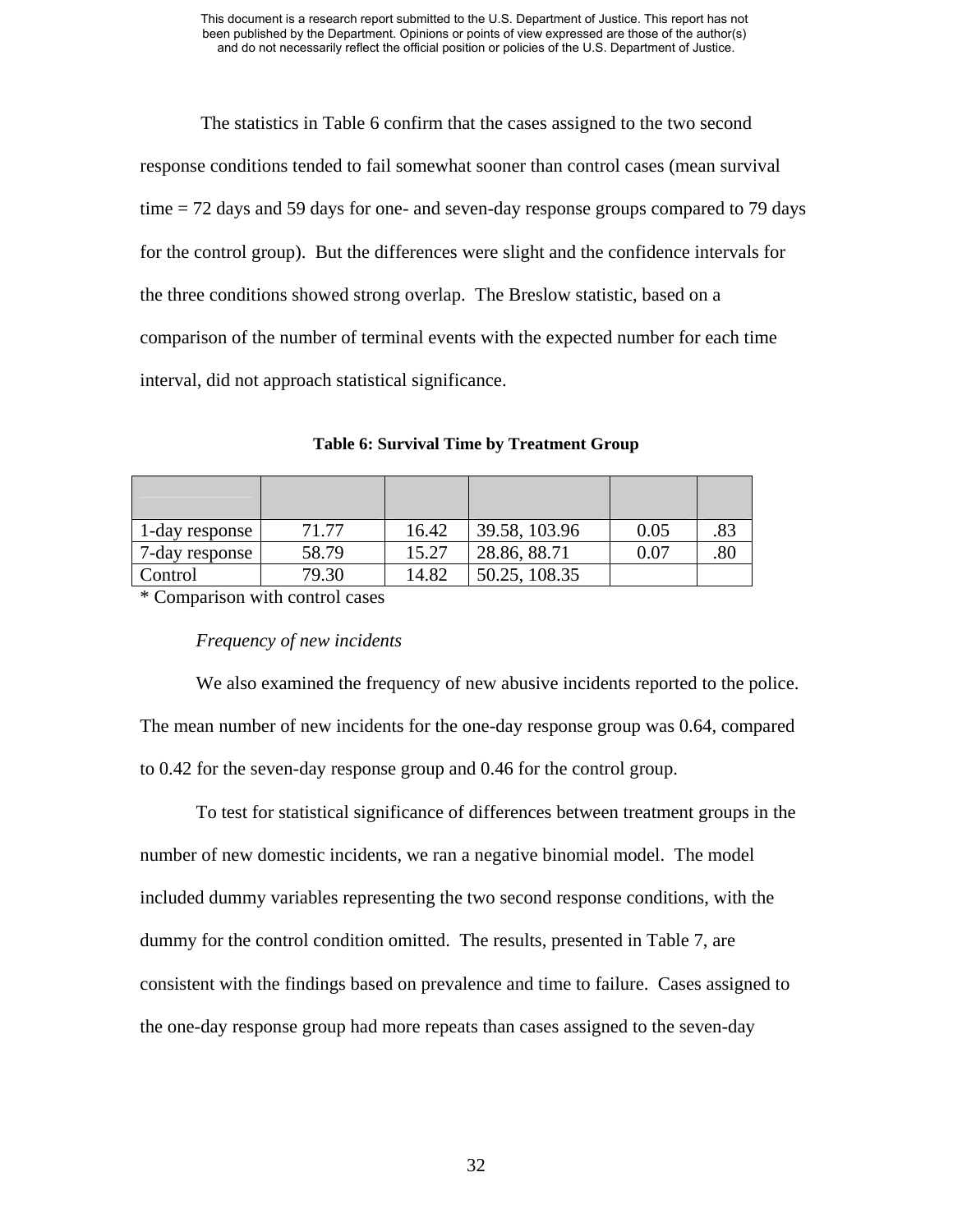response or the control condition but the difference did not rise to the level of statistical

significance.

| Constant       | $-0.78$ | 0.19 | $-4.01$ | .00 |
|----------------|---------|------|---------|-----|
| 1-day response | .33     | 0.32 | 1.04    | .29 |
| 7-day response | $-0.10$ | 0.33 | $-0.30$ | .76 |

**Table 7: Frequency of Abuse by Treatment (Negative Binomial Regression Models)** 

 \* Coefficients represent deviations from control group Model chi-square =  $129.29$ , df=1, p = .000

# **Outcome Measures Based on Victim Interviews**

Victims in the second response groups were somewhat more likely to report having seen the abuser since the original incident. Ninety-seven percent of those assigned to the one-day response reported having seen the abuser compared to 91 percent of those assigned to the seven-day response condition and 84 percent of those assigned to the control condition. This difference did not approach statistical significance in a test run combining both second response conditions  $(p=14)$ .

Table 8 presents differences between the treatment groups in new abusive incidents. On all of the measures—from physical abuse to threats to controlling abuse to total abuse—victims assigned to the second response conditions were somewhat more likely than those assigned to the control condition to respond affirmatively. The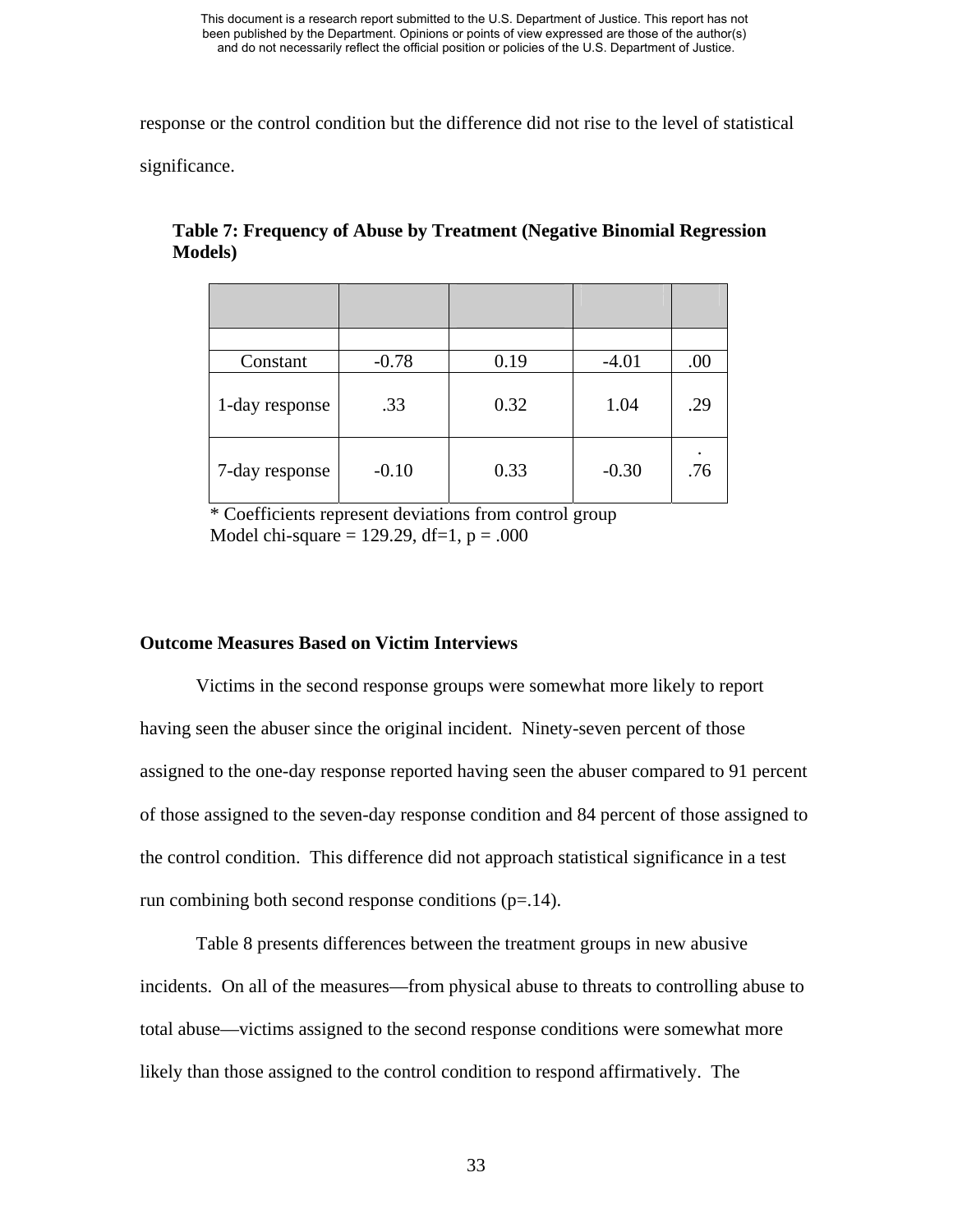difference was slight for incidents of physical abuse (9 percent versus 7 percent), but more substantial when all forms of abuse were taken into account (45 percent versus 31 percent). However, none of the differences reached statistical significance.

One factor that may have been related to the likelihood of new abuse in the second response groups was the abuser finding out about the home visit. In 19 percent of the 26 cases where the victim said that the perpetrator was aware of the home visit, victims reported subsequent physical abuse. In contrast, among cases where victims were sure that the abuser was *not* aware of the visit, just 5 percent reported subsequent physical abuse. This may suggest a negative effect of the second response visits, but it may also just mean that victims who were having trouble with their partner were more likely to use the visit as a means of discouraging him from committing new abuse. We observed that among six cases where victims said that the perpetrator was home during the second response, none reported new abuse of any kind.

| Any physical abuse reported    | 13% | 6%  | 9%  | 7%  | .44 |
|--------------------------------|-----|-----|-----|-----|-----|
| Any threats reported           | 26% | 12% | 19% | 12% | .22 |
| Any controlling abuse reported | 42% | 41% | 42% | 31% | .26 |
| Any abuse of any kind reported | 42% | 47% | 45% | 31% | .14 |

**Table 8: Prevalence of New Abusive Incidents by Treatment Group** 

\* Significance tests collapse both second response treatments; no significant differences emerged when comparing 1-day and 7-day groups to controls separately, either.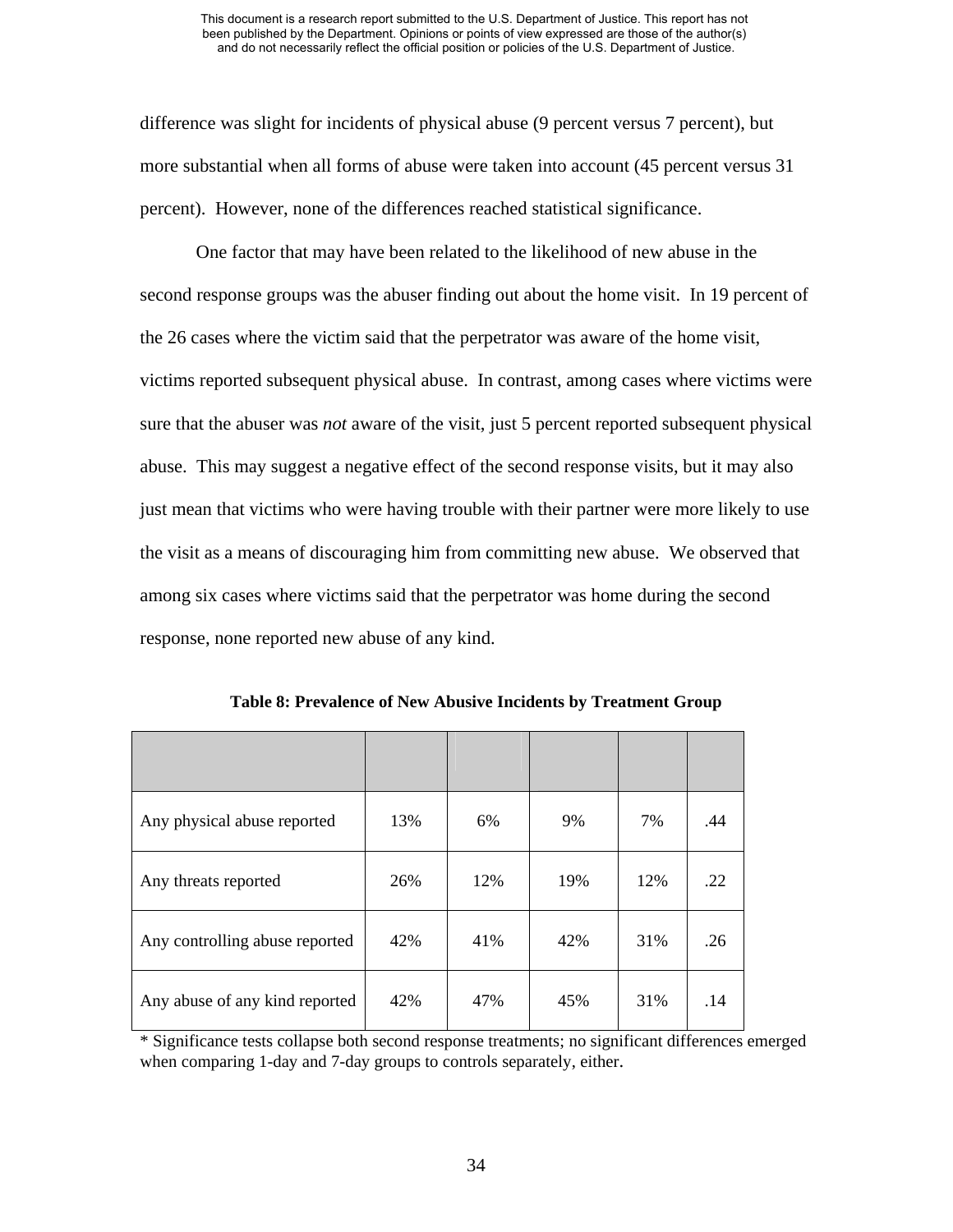Finally, victims were, overall, quite satisfied with the treatment they received from the Redlands police (see Table 9). Sixty-four percent stated that they were very satisfied, 19 percent were somewhat satisfied, and just 17 percent were dissatisfied. No differences were observed according to treatment condition (p-=.60).

| Table 9: Satisfaction with Police Response by Treatment Group |  |  |  |  |
|---------------------------------------------------------------|--|--|--|--|
|---------------------------------------------------------------|--|--|--|--|

| Proportion satisfied with treatment | 84% | 79% | 81% | 86% | .60 |
|-------------------------------------|-----|-----|-----|-----|-----|

\* Significance tests collapse both second response treatments; no significant differences emerged when comparing 1-day and 7-day groups to controls separately, either.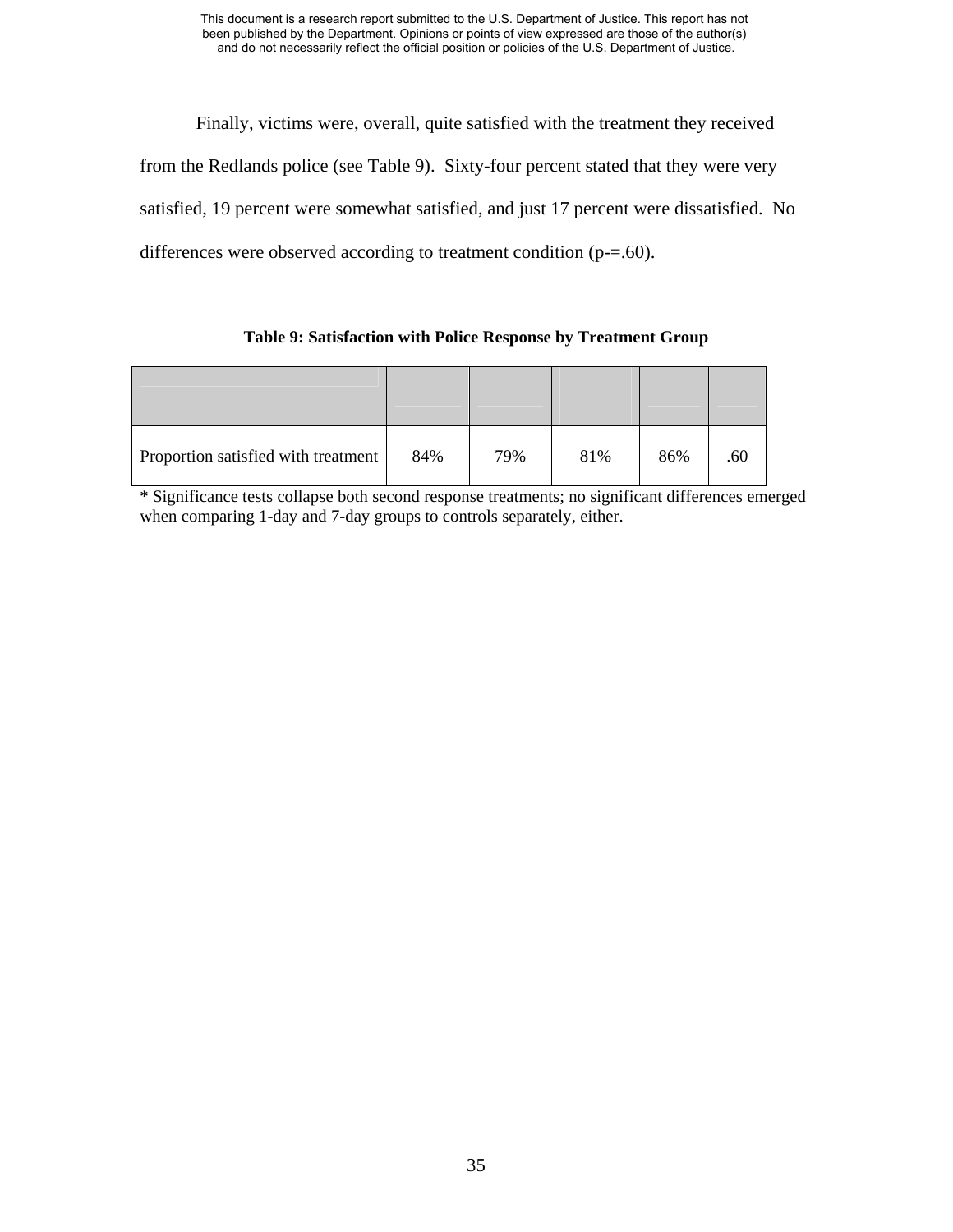### **DISCUSSION**

We began this investigation as a result of serious concerns about the efficacy of second response programs. A study by the Police Foundation (Greenspan, et al 2003) and a Portland, OR, study by Jolin, et al (1999) both had suggested that second response programs reduce future abuse as measured by victim reports in surveys. But there were difficulties interpreting the results of both studies. The Police Foundation study was a quasi-experiment, and it was clear that the cases chosen for a second response by the Richmond Police Department were a small fraction of all cases eligible according to the study's criteria; how the cases were assigned was not known or not reported by the researchers. The Jolin study randomly assigned cases to treatments, but confounded second responses with collection of additional evidence by the police that resulted in more case filings, more convictions, and tougher sentences. It is unknown whether it was the second response or the enhanced criminal justice outcomes that were responsible for the observed decrease in subsequent abuse reported by victims.

The New York series of experiments were specifically designed to test the effects of second response programs using true experimental designs, the "gold standard" in research methodologies. A pooled analysis conducted by Davis, et al (2006) reanalyzed data from three separate field experiments, each testing the same intervention on somewhat different populations. The pooled analyses consistently indicated that the interventions were associated with an increase in reporting of new abusive incidents to authorities and to research interviewers.

The Redlands study was designed as a test of the second responder model with a population not from a major metropolitan area. It also varied the timing of the response,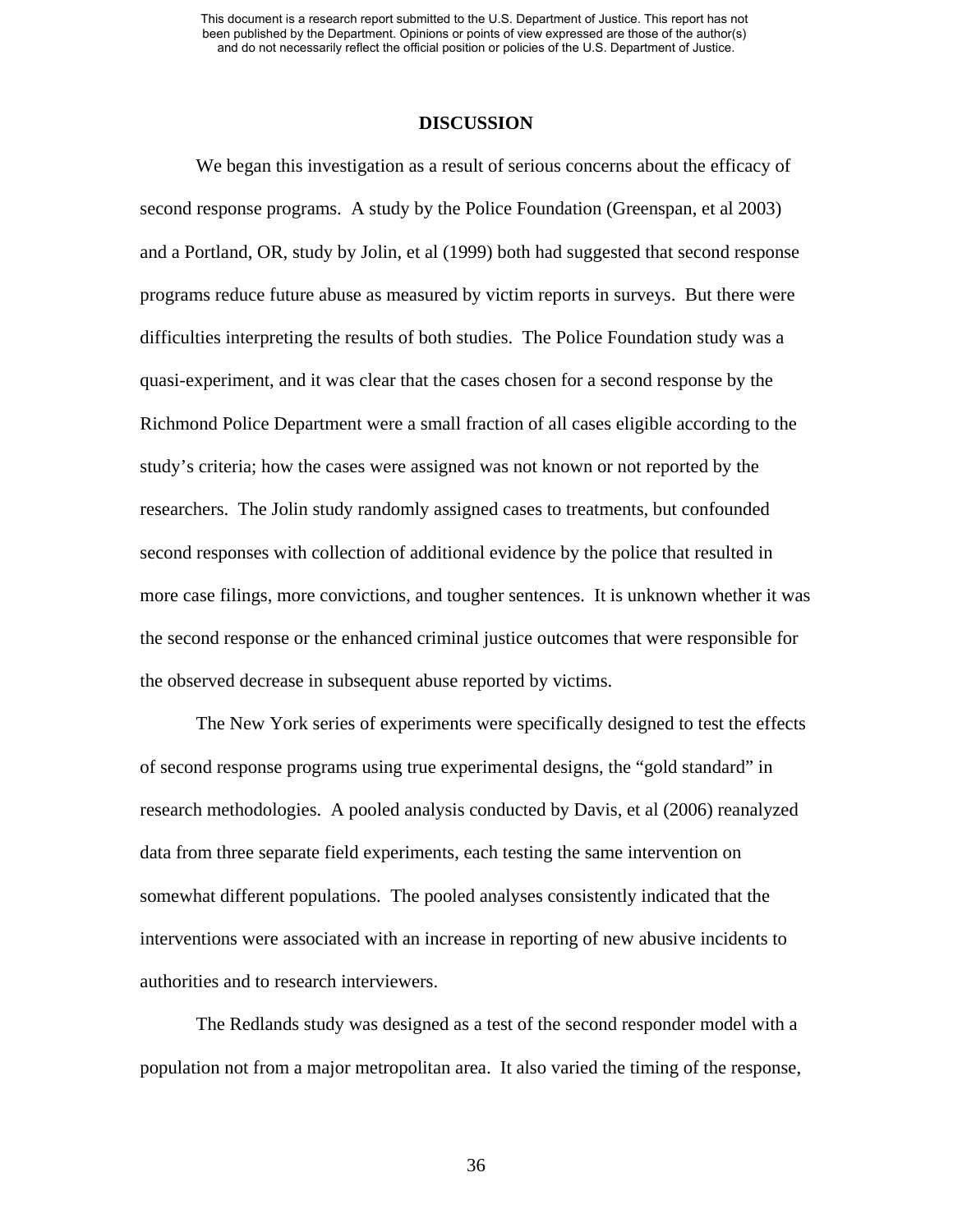one factor thought to potentially affect the efficacy of the intervention. The study yielded no evidence that the intervention helped reduce the potential for subsequent abuse. Not one of the seven principal outcomes measured (prevalence and frequency of new abuse; time to failure; survey measures of physical abuse, threats, and controlling abuse; and satisfaction with the police response) showed a reduction in abuse in favor of the groups that received the second response.

In fact, the evidence suggests—although certainly not definitively—that the intervention increased abusive incidents. The difference in the prevalence of any abusive incident reported on the survey was substantial (14 percentage points higher for those assigned to the second response conditions than for controls) although not statistically reliable with the available sample size. On all seven principal measures of new abuse, second response cases performed worse than controls.

It would be difficult to argue that the failure of the field test to yield positive results was caused by poor implementation of the program. In a very high proportion of households assigned to receive a second response, face-to-face interviews were conducted with the victim. There were checks on the integrity of the intervention, including completion of a check-list by the officers conducting the second responses to indicate that all key areas were touched upon in their discussion with victims. Members of the research staff also conducted ride-alongs at several points during the study to ensure that the protocol was being followed. Finally, an overwhelming proportion of victims indicated that they found the visits helpful.

We cannot say for certain why the field test did not yield more positive results. We have some indication that intimate partners who found out about the intervention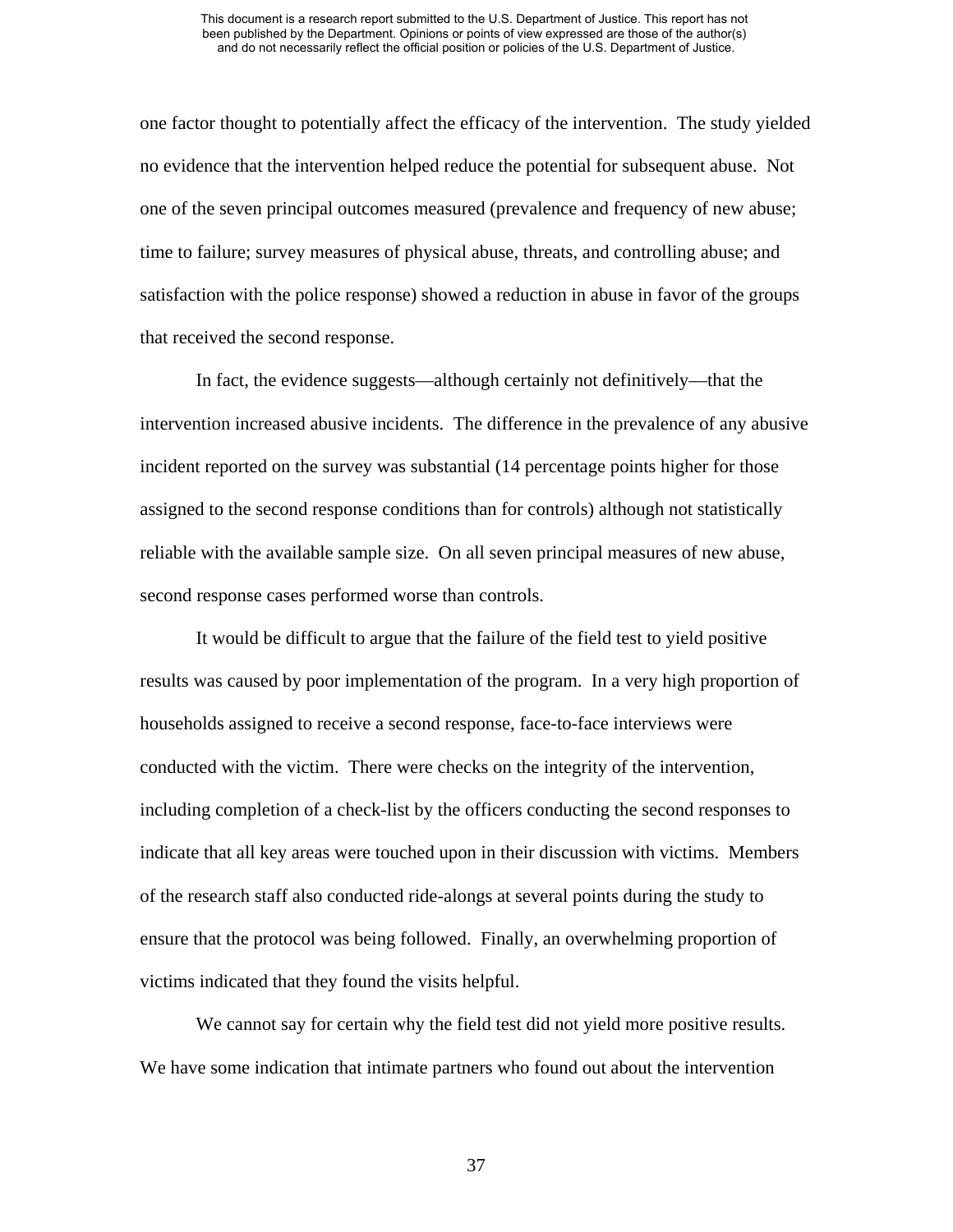were more likely to commit new abuse. If so, then any beneficial effects that the intervention might have in educating victims or encouraging them to seek help may have been offset by a hostile response to the intervention by abusers. Both Fagan (1989) and Sherman (1992) warn that criminal sanctions may incite more abuse, especially among the chronic abusers or those with low stakes in conformity. In the same vein, Ford (1991) reports results from an experiment that batterers who were prosecuted to conviction were significantly angrier than men whose cases were diverted or dropped.

The results of this field test when considered in the light of the results of the New York experiments should send up a strong caution signal to those funding and those implementing second response programs. The best available evidence suggests that these programs are at best ineffective and at worst may place victims in greater harm. Since much of the funding for initiating these programs came from the Justice Department, we recommend that DOJ undertake a wider field test in multiple cities. The field tests would test variations of the second response, especially including different ways to deal with abusers —trying to keep contact with the victim confidential, warning the abuser of consequences if additional abuse occurs, or offering the abuser support for dealing with his abuse issues. With the evidence accumulated to-date, we cannot pretend ignorance about the effects of second response programs. A series of field tests designed in the way suggested could point the way forward from the untenable position we are now in where well-intentioned services may place victims at risk.

On a more general note, the experience with second responder programs highlights the importance of ethical considerations when developing programs to intervene in domestic abuse situations or other attempts to improve the criminal justice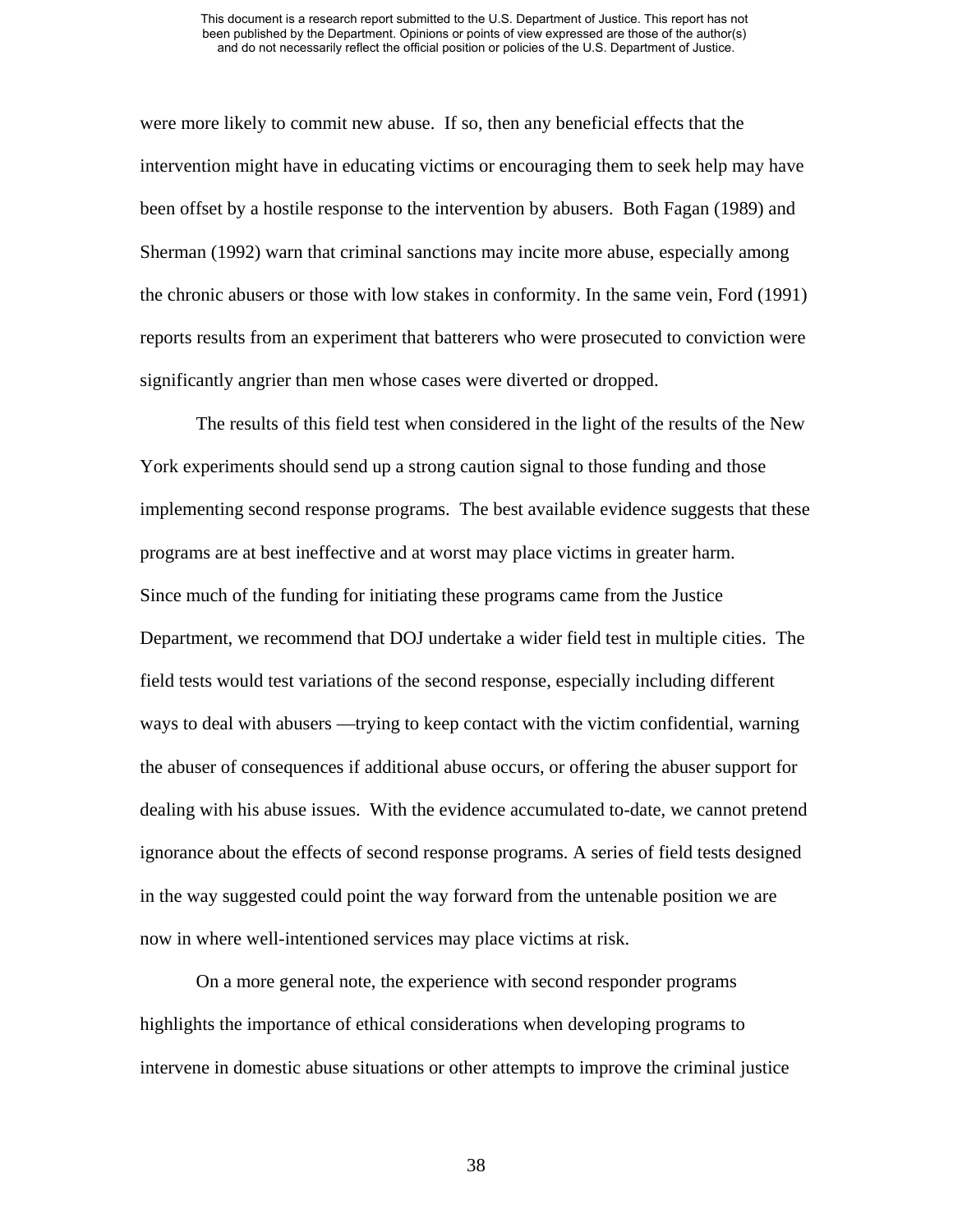system. Any new program has an explicit or implicit logic model that prescribes how the intervention is expected to have beneficial effects. But these logic models are not always right. It is not enough to design something that *should* create positive outcomes: It is also necessary to verify empirically that the logic model is correct and the program really does have the benefits that were intended.

Evaluations have often produced evidence that criminal justice programs do not produce the results intended, or that they even produce results opposite to what planners intended. A recent evaluation of a parole reentry program showed that the program not only failed to reduce recidivism among participants but actually increased the rate at which parolees committed new crimes (Wilson and Davis, 2006). McCord (2003) reviews a number of evaluations of delinquency prevention programs that, in fact, increased delinquent behaviors.

This means that evaluation of new program models is critically important. McCord (2003) argued that the potential adverse effects of social programs ought to be taken as seriously as the side effects of drugs are considered in the pharmaceutical field. This is not an easy prescription. There are good arguments in favor of not evaluating new programs since these programs often have not effectively implemented the intrevention model. In such cases, process evaluation is often more appropriate than impact evaluation. Moreover, when evaluation studies are done, it is typically the case that the findings are positive, often due to weak designs that do not rigorously test the counterfactual, i.e. "How would outcomes be different if the program did not exist?" Often, later, more rigorous research finds that what seemed to be a successful model does not actually produce the social good that was hoped for (Davis and Taylor, 1999).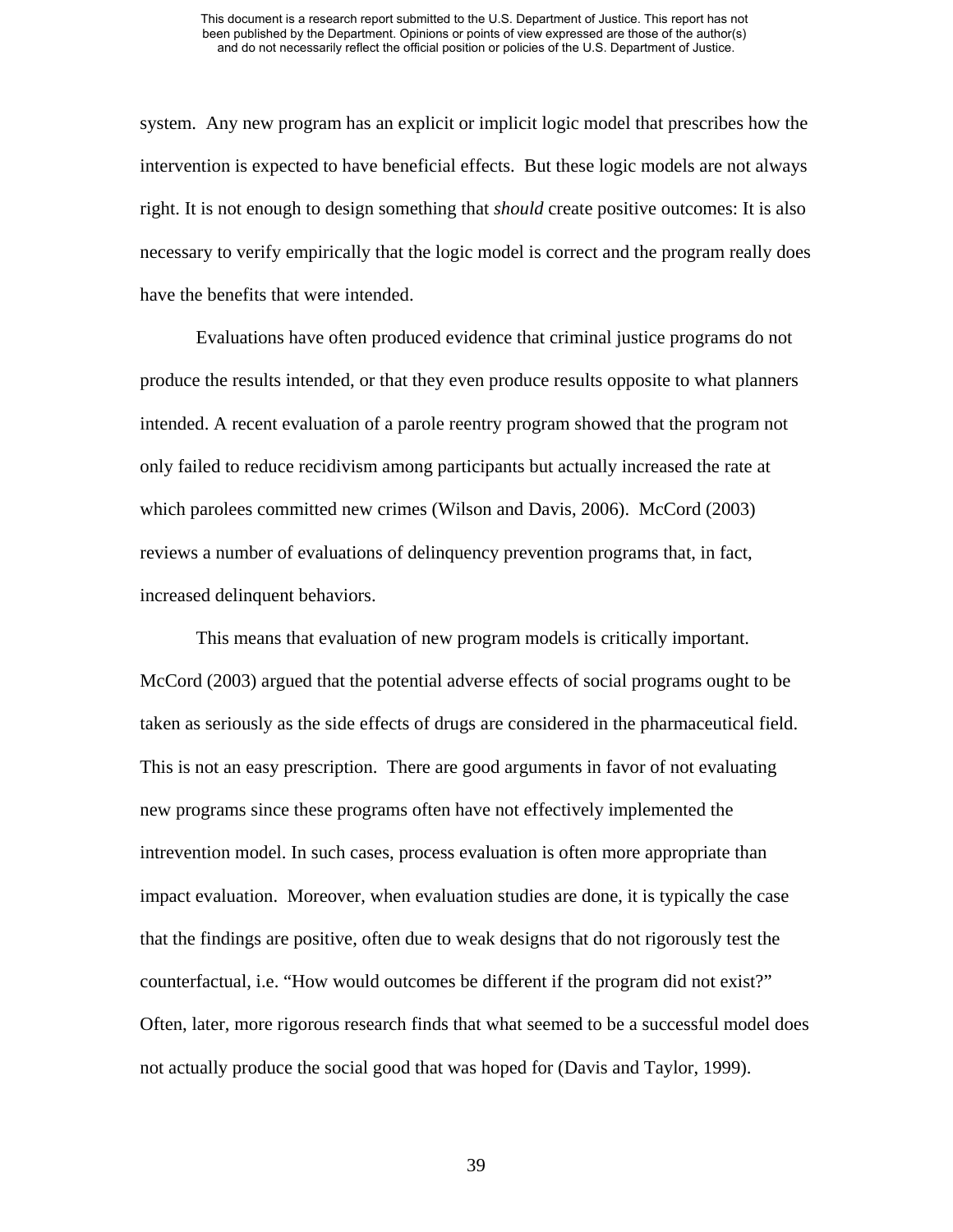This argues for an increased commitment to conducting rigorous and early evaluations of new criminal justice programs. Although the obstacles and the costs are great, by failing to gather reliable information early on, we run the risk that programs that are ineffective or worse will be replicated and multiply. Once there is an entrenched constituency for a particular type of program, the chances that changes will be made based on empirical evidence quickly become nil.

This has clearly been the case with Duluth-style batterer intervention programs. During the past two decades, advocates of the Duluth model have dominated the conversation on batterer intervention with the result that other forms of batterer intervention have all but disappeared from the landscape. Although every federallyfunded evaluation of batterer intervention programs has supported the null hypothesis (i.e., that these programs have no effect on recidivism), there has been no discernable movement away from this model for batterer programs (Jackson, Feder, Forde, Davis, Maxwell, & Taylor, 2003).

Good intentions are at the core of any new criminal justice reform program. But good intentions are not enough. It is also important that we find out if the assumptions behind new programs translate to positive outcomes. If they do not, then there should be a presumed obligation to modify the program in ways that make it more efficacious. There is an irony at work here: the field of medicine must prove the efficacy of new products or new treatments before they become widely used. Researchers must demonstrate that their studies will not bring unintended negative consequences to people who participate as subjects. Yet, we act as if good intentions are enough when subjecting individuals to new criminal justice interventions.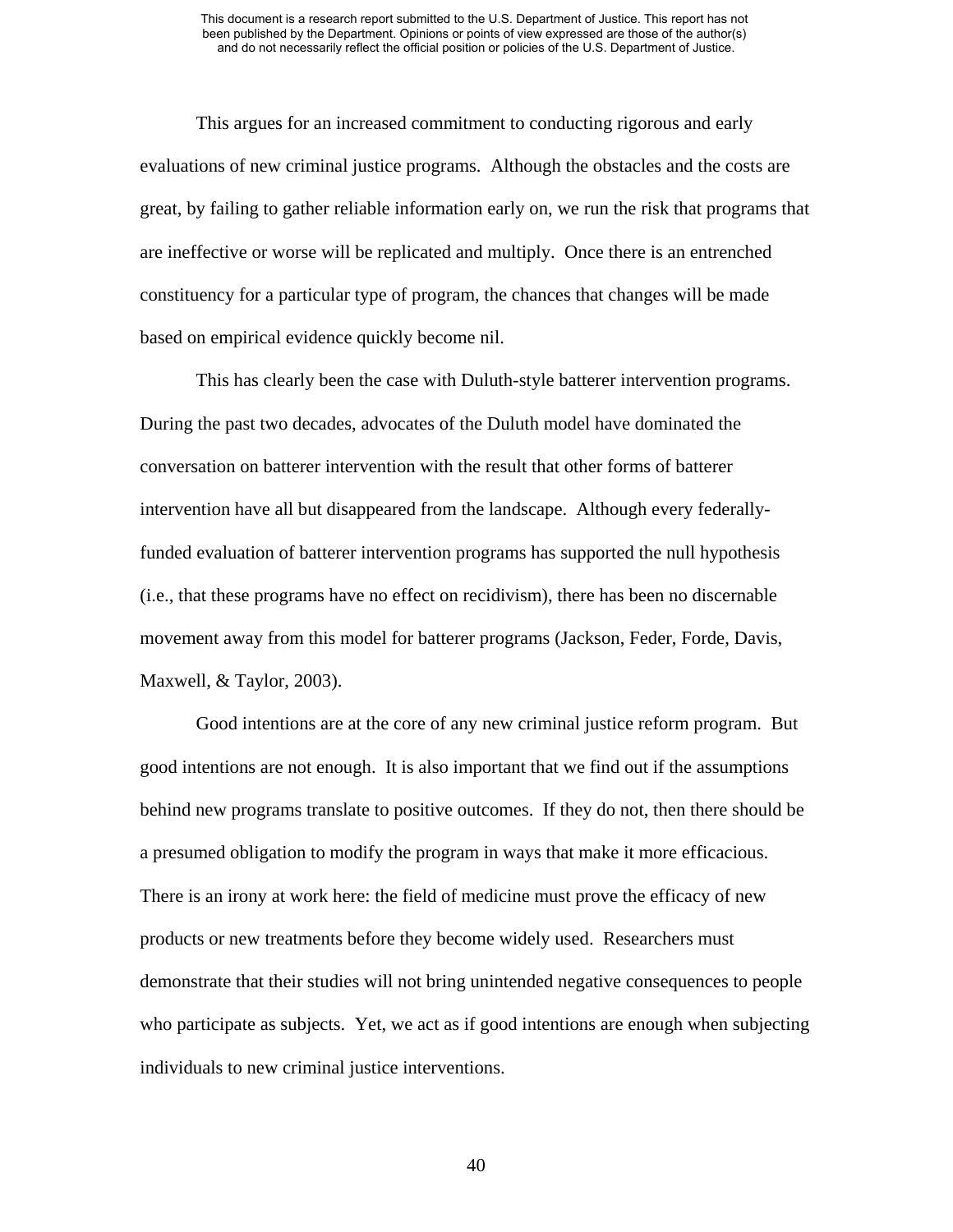In a better world, this would be different:.We would have an obligation to design rigorous research that would confirm or deny the assumptions that were inherent in the logic models of new programs. With that research in-hand, we would then make informed decisions about how to best intervene in people's lives in ways that were constructive and avoided any significant possibility of causing harm instead of good. Fortunately, there are an increasing number of police departments that, like the Redlands Police Department, have an interest in subjecting new techniques to rigorous testing and implementing evidence-based solutions.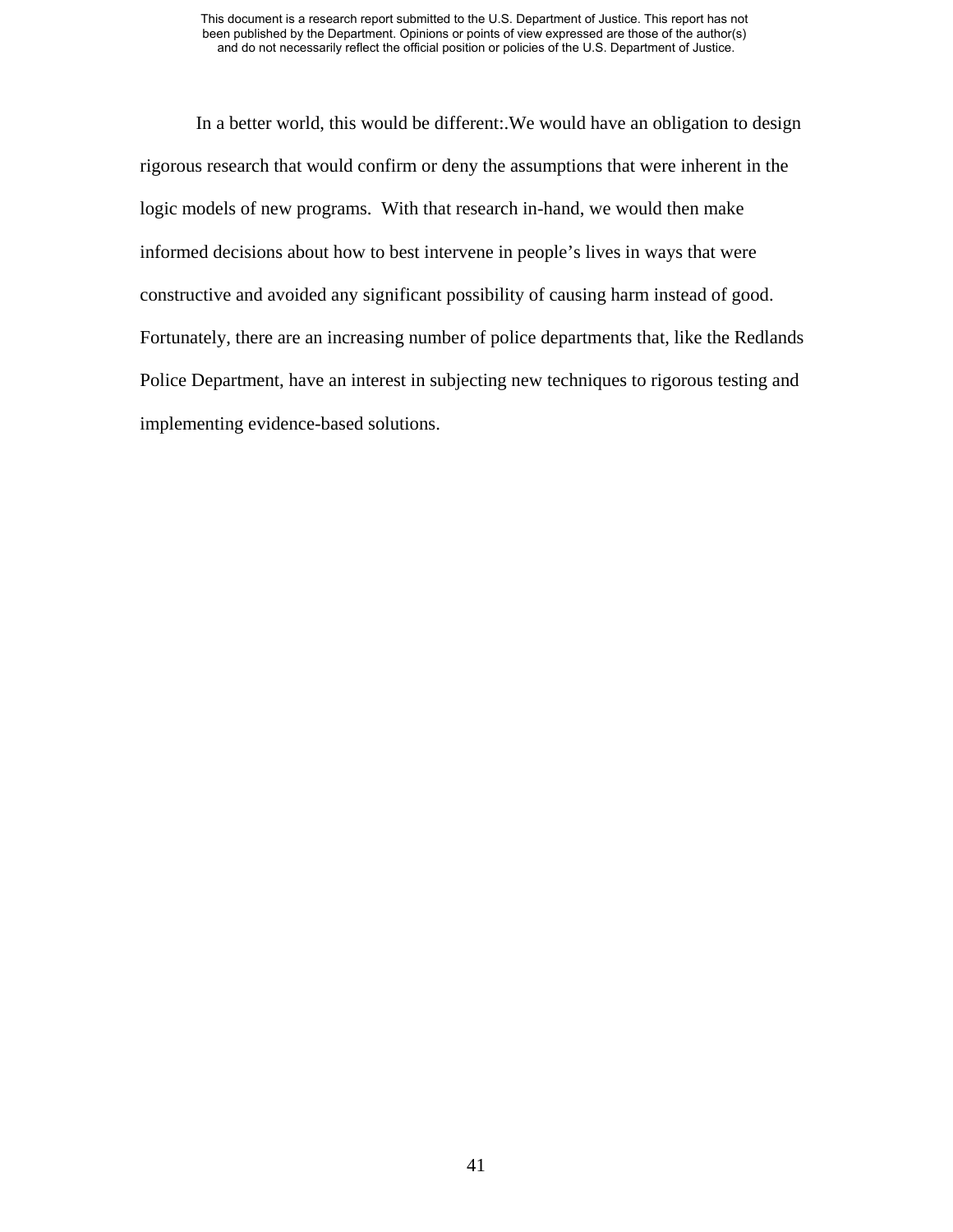## **REFERENCES**

- Allison, Paul D. (1984). *Event history analysis: Regression for longitudinal event data.*  Beverly Hills, CA: Sage Publications.
- Anderson, D., Chenery, S. & Pease, K. (1995). *Biting back, tackling repeat burglary and car crime* (Crime Detection & Prevention Series Paper 58). London: Home Office.
- Boruch, R. F., Victor, T. & Cecil, J. S. (2000). Resolving ethical and legal problems in Randomized experiments. *Crime and Delinquency,* 46(3), 330-353.
- Bowers, K.J., Hirschfield, A., & Johnson, S.D. (1998). Victimization revisited: a case study of non-residential repeat burglary in Merseyside. *British Journal of Criminology*, 38(3), 429-452.
- Budd, T. (1999). *Burglary of domestic dwellings: findings from the British Crime Survey*. London, UK: U.K. Home Office
- Campbell, D. P. & Boruch, R. F. (1975). Making the case for randomized assignment to treatments by considering the alternatives: Six ways in which quasi-experimental evaluations in compensatory education tend to underestimate effects. pp. 195-296 in C.A. Bennett & A. A. Lumsdaine (Eds.), *Evaluation and Experiment: Some Critical Issues in Assessing Social Programs.* New York: Academic Press.
- Canada Solicitor General, (1988). *Multiple victimization, Canadian urban victimization survey bulletin* (No. 10). Ottawa: Ministry of the Solicitor General.
- Clarke, R., E. Perkins, and D. Smith, Jr. (2001). Explaining repeat residential burglaries: An analysis of property stolen. In G. Farrell and K. Pease (eds.), *Repeat Victimization*. *Crime Prevention Studies*, Vol. 12. Monsey, New York: Criminal Justice Press.
- Cohen, J. (1988). *Statistical power analysis for the behavioral sciences.* Second Edition. Hillsdale, NJ: Lawrence Erlbaum Associates.
- Collins, M.E. (1998). Factors influencing sexual victimization and revictimization in a sample of adolescent mothers. *Journal of Interpersonal Violence*, 13(1), 3-24.
- Cook, T. D. & Campbell, D.T. (1979). *Quasi-experimentation: Design and analysis issues for field settings.* Boston, MA: Houghton Mifflin Company.
- Davis, R.C. & Medina, J. (2001). Results from an elder abuse prevention experiment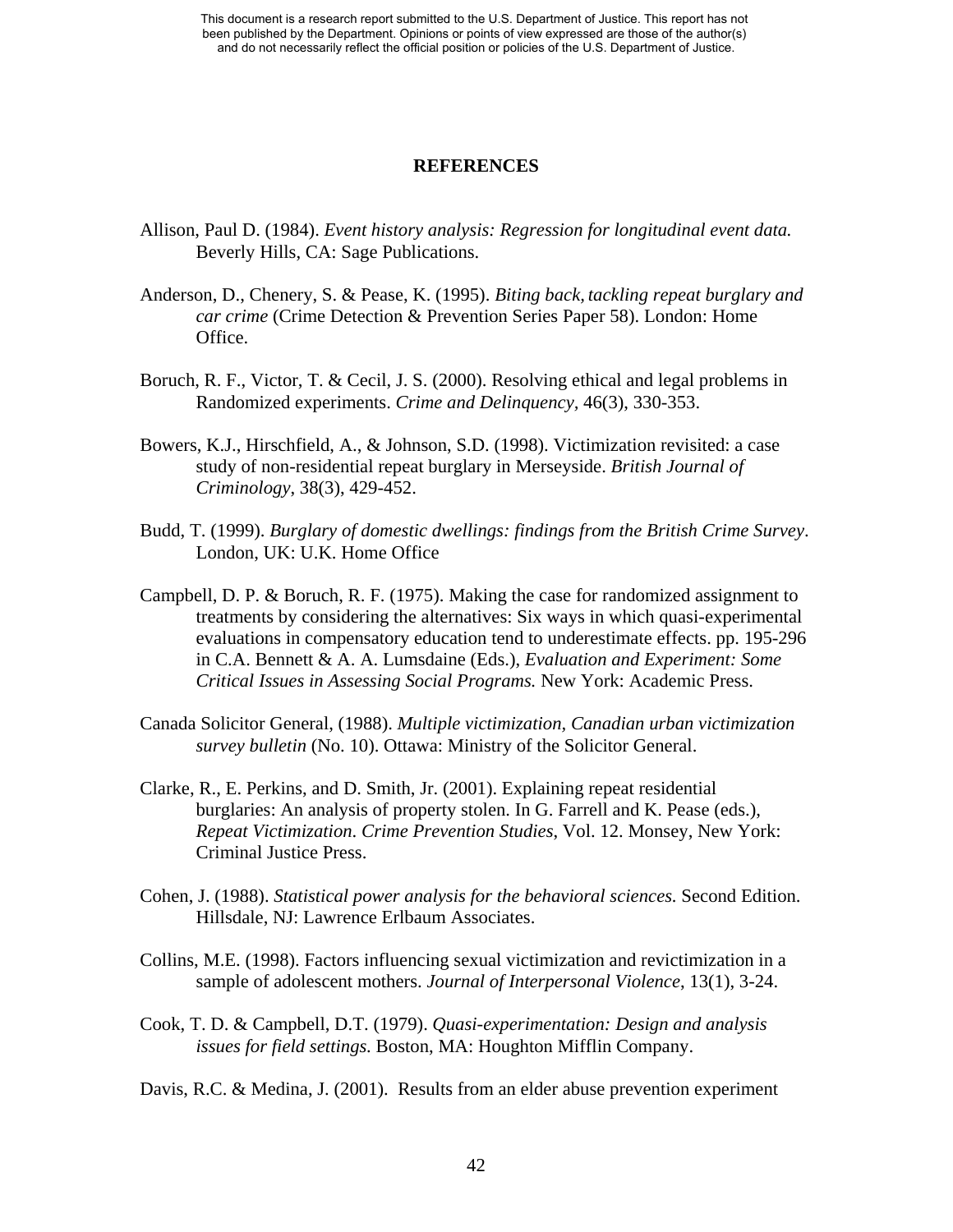In New York City. *National Institute of Justice Research in Brief*, Washington, DC: U.S. Department of Justice.

- Davis, R.C. & Smith, B. (1994). Teaching victims crime prevention skills: Can individuals lower their risk of crime? *Criminal Justice Review*, 19, 56-68.
- Davis, R.C. & B.Taylor. (1999) Does batterer treatment reduce violence? A synthesis of the literature. *Women and Criminal Justice, 10*, 69-93.
- Davis, R.C. & Taylor, B. (1997). Evaluating a proactive police response to domestic violence: The results of a randomized experiment. *Criminology*, 35, 307-333.
- Davis, R.C., Maxwell, C. & Taylor, B. (2006). Preventing repeat incidents of family violence: Analysis of data from three field experiments. *Journal of Experimental Criminology, 2,* 183-210.
- Dean, C. W., Lumb, R., Proctor, K., Klopovic, J., Hyatt, A. & Hamby, R. (2000). *Social Work and Police Partnership: A Summons to the Village Strategies and Effective Practices.* (A Report of the Charlotte-Mecklenburg Police Department and the University of North Carolina at Charlotte). Raleigh, NC: North Carolina Governor's Crime Commission.
- Dutton, D.G. (1995). *The Domestic Assault of Women: Psychological and Criminal Justice Perspectives*. Boston, MA: Allyn and Bacon.
- Fagan, J. A. (1989). Cessation of family violence: Deterrence and dissuasion. In L. Ohlin & M. Tonry (Eds.), *Family Violence* (Vol. 11). Crime and justice: an annual review of research. Chicago: University of Chicago Press.
- Farrell, G. (1995). Preventing repeat victimization. In M. Tonry & D.P. Farrington (Eds.), *Building a safer society: Strategic approaches to crime prevention*. Chicago: University of Chicago Press.
- Farrell, G., Edmunds, A., & Hobbs, L., et. al. (2000). *RV snapshot: UK policing and repeat victimisation*. London: Home Office.
- Farrell, G. & Pease, K. (1993). *Once bitten, twice bitten: Repeat victimization and its implications for crime prevention* (Crime Prevention Unit Paper 46). London: Home Office.
- Farrell, G. & Sousa, W. (2001). Repeat victimization and hot spots: the overlap and its implications for crime control and problem-oriented policing. pp. 221-240 in G. Farrell & K. Pease (Eds.), *Repeat Victimization (Crime Prevention Studies, vol. 12).* Monsey, NY: Criminal Justice Press.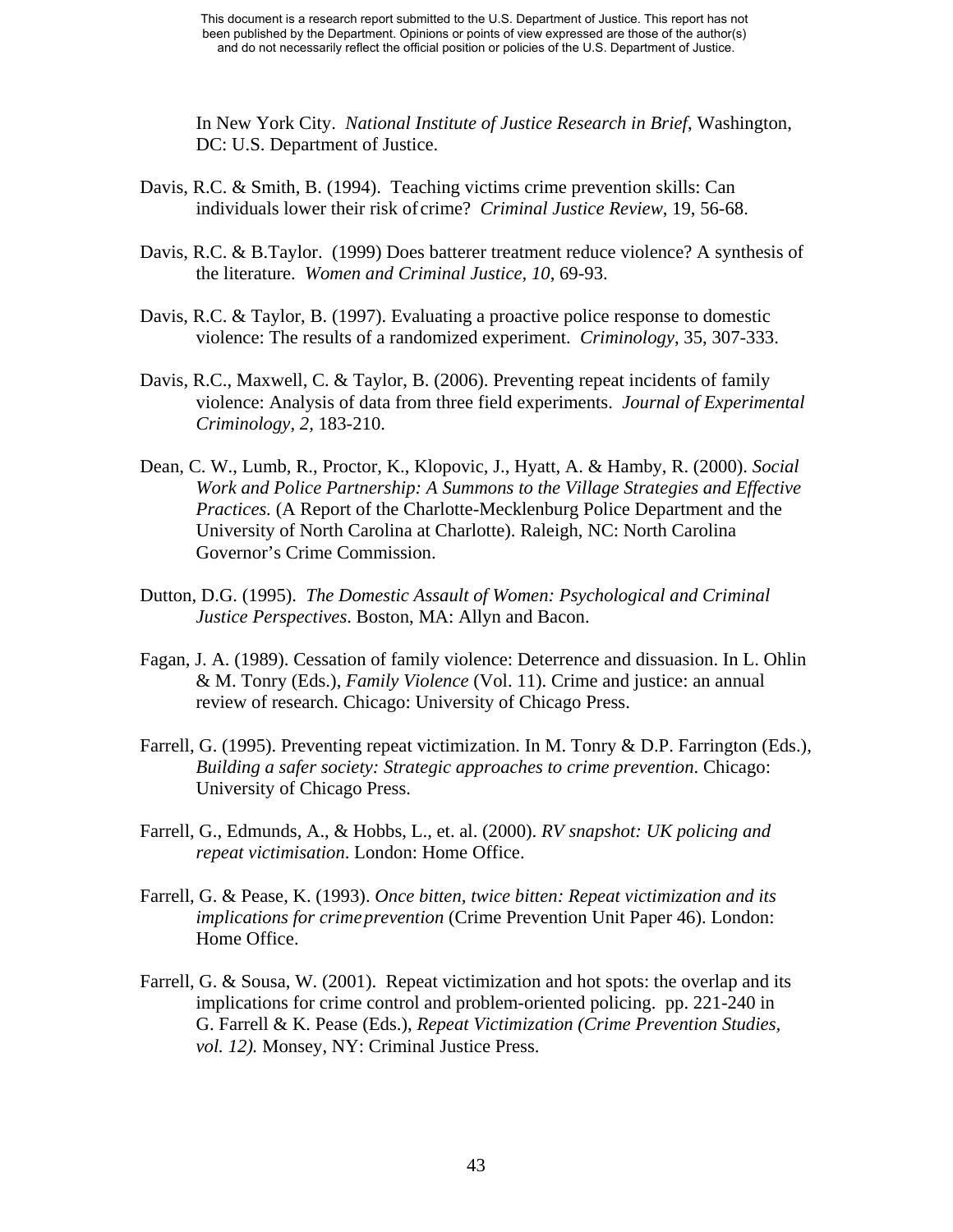- Farrell, G., Sousa, W., & Weisel, D. (2002). The time window effect in the measurement of repeat victimization: a methodology for its examination and an empirical study. pp. 15-27 in N. Tilley (ed.), *Analysis for Crime Prevention*. Monsey, NY: Criminal Justice Press.
- Farrington, D. P. (1983). Randomized experiments on crime and justice. In M. Tonry & N. Morris (Eds.), *Crime and Justice – An Annual Review of Research.* (pp. 257- 308).
- Feder, L. & Boruch, R. F. (2000). Need for experiments in criminal justice settings. *Crime and Delinquency, 46(3), 291-294.*
- Feld, S. L., & Straus, M. (1989, February). Escalation and desistance of wife assault in marriage. *Criminology, 27*(1), 141-161.
- Ford, D. A. (1991). Prosecution as a victim power source: A note on empowering women in violent conjugal relationships. *Law & Society Review, 25,* 313-334.
- Gartin, P. R. (1995). Dealing with design failures in randomized field experiments: Analytic issues regarding the evaluation of treatment effects. *Journal of Research in Crime and Delinquency, 32*(4), 425-445.
- Gold S.R., Sinclair, B.B., & Balge, K.A. (1999). Risk of sexual revictimization: a theoretical model. *Aggression and Violent Behavior*, 4(4), pp. 457-470.
- Greenspan, R., Weisburd, D., Lane, E., Ready, J., Crossen-Powell, S., & Booth, W.C. (2003). *The Richmond/Police Foundation domestic violence partnership.* Washington, DC: Police Foundation.
- Hanmer, J., Griffiths, S., & Jerwood, D. (1999*). Arresting evidence: Domestic violence and repeat victimisation* (Police Series Research Paper 104). London: Home Office.
- Harrell, A. (1991). *Evaluation of court-ordered treatment for domestic violence offenders* (Final Report Supported by the State Justice Institute (#90-12l-E-089), Under Subcontract from the Institute for Social Analysis). Washington, DC: Urban Institute.
- Harris, Louis, and Associates (1979). *A Survey of Spousal Abuse Against Women in Kentucky*. New York: Harris and Associates.
- Hart, Barbara (1992). *State codes on domestic violence: Analysis, commentary, and recommendations*. Reno, NV: National Council of Juvenile and Family Court Judges.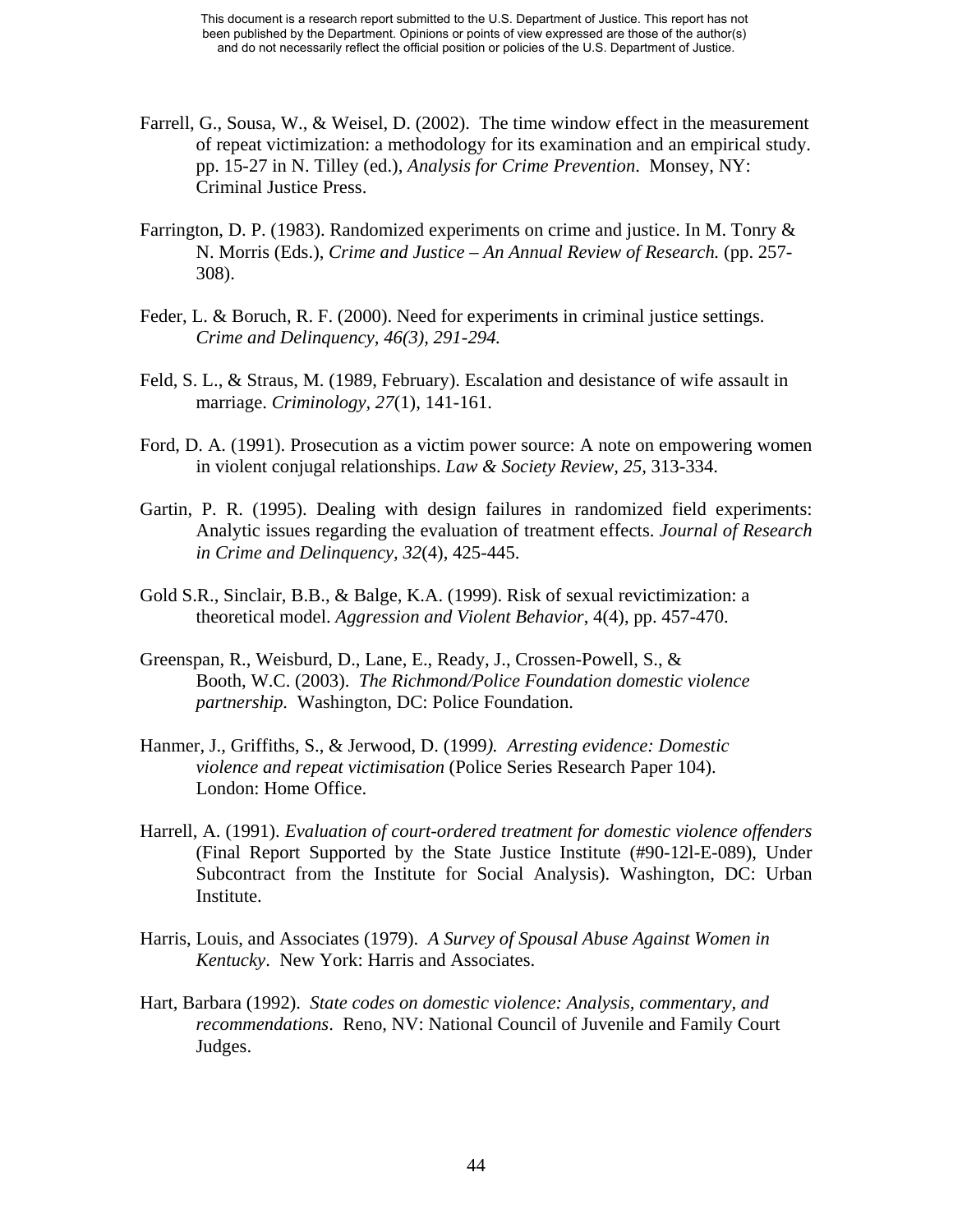- Hindelang, M., Gottfredson, M., & Garafolo, J. (1978). *Victims of personal crime: An empirical foundation for a theory of personal victimization*. Cambridge, MA: Ballinger Publishing Company.
- Jackson, S., Feder, L., Forde, D.R., Davis, R.C., Maxwell, C.D., & Taylor, B.G. (2003). *Batterer intervention programs: Where do we go from here?* Washington, D.C.: National Institute of Justice.
- Jolin, A., Feyerherm, W., Fountain, R., & Friedman, S. (1999). *Beyond arrest: The Portland, Oregon domestic violence experiment final report.* Washington, D.C.: National Institute of Justice.
- Kelly, L. (1999). *Domestic violence matters: An evaluation of a development project*  (Research Findings No. 91). London: Home Office.
- Langan, P. A., & Innes, C. A. (1986). *Preventing Domestic Violence Against Women* (Special Report). Washington D.C.: U.S. Government Printing Office.
- Laycock, G. (2001). Hypothesis-based research: the repeat victimization story. *Criminal Justice: The International Journal of Policy and Practice*, 1, 59-82.
- Lloyd, S., Farrell, G. & Pease, K. (1994). *Preventing repeated domestic violence: A demonstration project on Merseyside* (Crime Prevention Unit Paper 49). London: Home Office.
- Matthews, R., Pease, C., & Pease, K. (2001). Repeated bank robbery: theme and variations. pp. 153-164 in G. Farrell & K. Pease (Eds.), *Repeat Victimization (Crime Prevention Studies, vol. 12).* Monsey, NY: Criminal Justice Press.
- Maxwell, C.D., Garner, J.H., & Fagan, J.A. (2001). The effects of arrest on intimate Violence: New evidence from the spouse assault replication program. *National Institute of Justice Research in Brief*, Washington, DC: U.S. Department of Justice.
- McCord, J. (2003). Cures that Harm: Unanticipated Outcomes of Crime Prevention Programs. *The Annals of the American Academy of Political and Social Science*, 587 (1).
- Messman-Moore, T.L., & Long, P.J. (2000). Child sexual abuse and revictimization in the form of adult sexual abuse, adult physical abuse, and adult psychological maltreatment. *Journal of Interpersonal Violence*, 15(5), 489-502.
- Mickish, J. E. (2002). Domestic Violence. pp. 77-118 in B. D. Byers & J. E. Hendricks (Eds.), *Crisis Intervention in Criminal Justice/Social Services,* Third Edition. Springfield, IL: Charles C. Thomas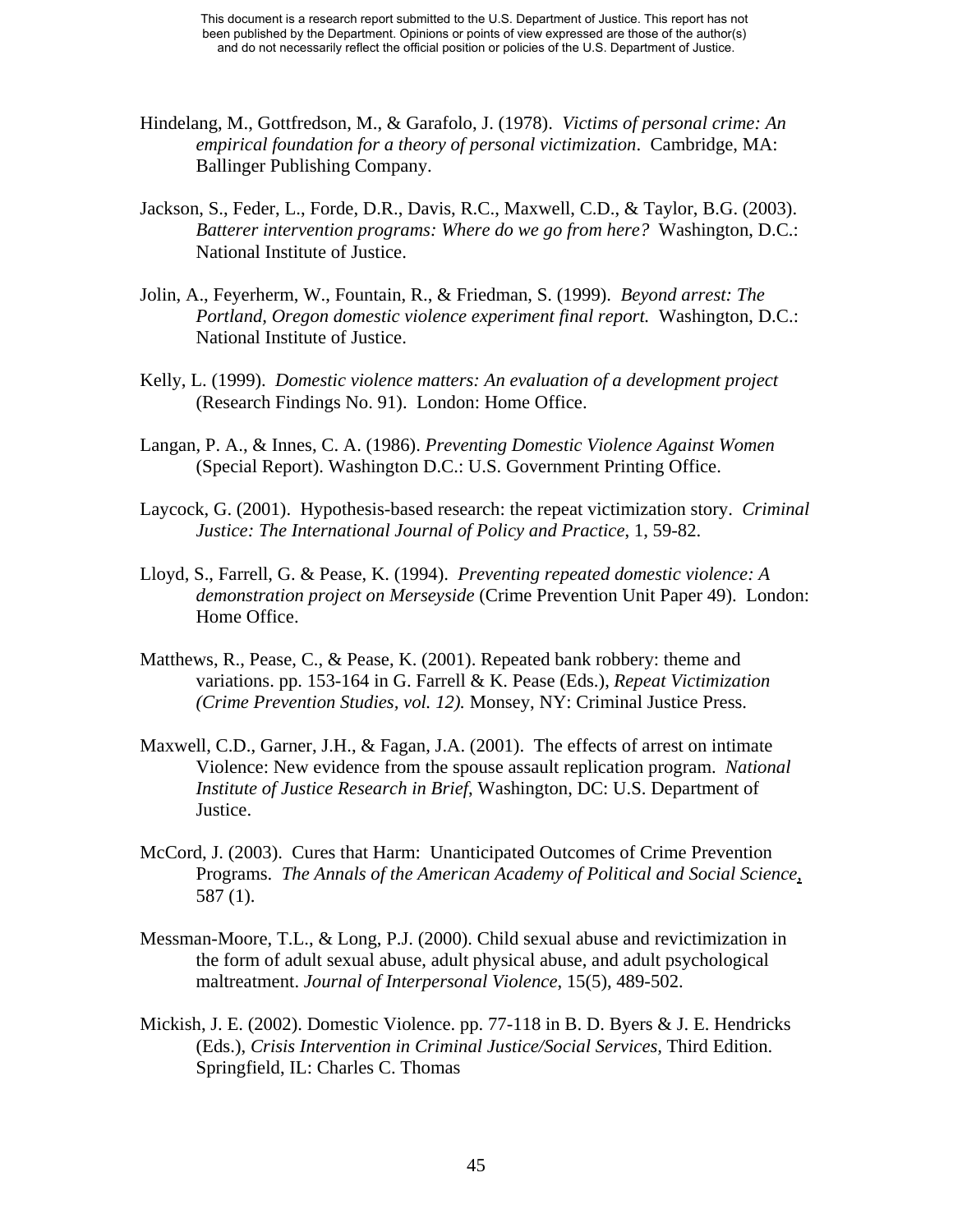- Muehlenhard, C.L., Highby, B.J., & Lee, R.S., et al. (1998). The sexual revictimization of women and men sexually abused as children: a review of the literature. *Annual Review of Sex Research*, 9, 177-223.
- National Board for Crime Prevention (1994). *Wise after the event: Tackling repeat victimization*. London: Home Office.
- Orchowsky, S. J. (1999). Evaluation of a Coordinated Community Response to Domestic Violence: The Alexandria Domestic Violence Intervention Project – Final Report. (Applied Research Associates). Washington, D.C.: U.S. Department of Justice.
- Outlaw, M & Ruback, B. (2002). Repeat and multiple victimizations: the role of individual and contextual factors. *Violence and Victims*, *17*, 187-204.
- Palmer, E., Holmes, A., & Hollin, C. (2002). Investigating burglars' decisions: Factors influencing target choice, method of entry, reasons for offending, and repeat victimization. *Security Journal*, *15*, 7-18.
- Police Research Group. (1998). *Repeat victimisation: taking stock* (Crime Detection and Prevention Series Paper, #90). London, UK: Home Office.
- Polvi, N., Looman, T., Humphries, C. & Pease, K. (1991). The time of repeat burglary victimization. *British Journal of Criminology,* 31(4), 411-414.
- Quigley, B. M., & Leonard, K. E. (1996). Desistance of husband aggression in the early years of marriage. *Violence and Victims, 11*(4), 355-370.
- Robinson, M.B. (1998). Burglary revictimization: the time period of heightened risk *British Journal of Criminology*, 38(1), pp. 78-87.
- Shadish, W. J., Cook, T. D. & Campbell, D. T. (2002). *Experimental and Quasi-Experimental Designs for Generalized Causal Inference.* Boston: Houghton Mifflin Co.
- Sherman, L. W. (1992). *Policing domestic violence: Experiments and dilemmas.* New York: Free Press.
- Sherman, L., & Weisburd, D. (1995). General deterrent effects of police patrol in crime hot spots: A randomized controlled trial. *Justice Quarterly,* 12, 625-648.
- Sorenson, S.B., Siegel, J.M., Golding, J.M., & Stein, J.A. (1991). Repeat sexual victimization. Violence and Victims, 6 (4), 299-301.
- Straus, M. & Gelles, R. (1990). *Physical Violence in American Families: Risk Factors and Adaptions to Violence in 8,145 Families*. New Brunswick: